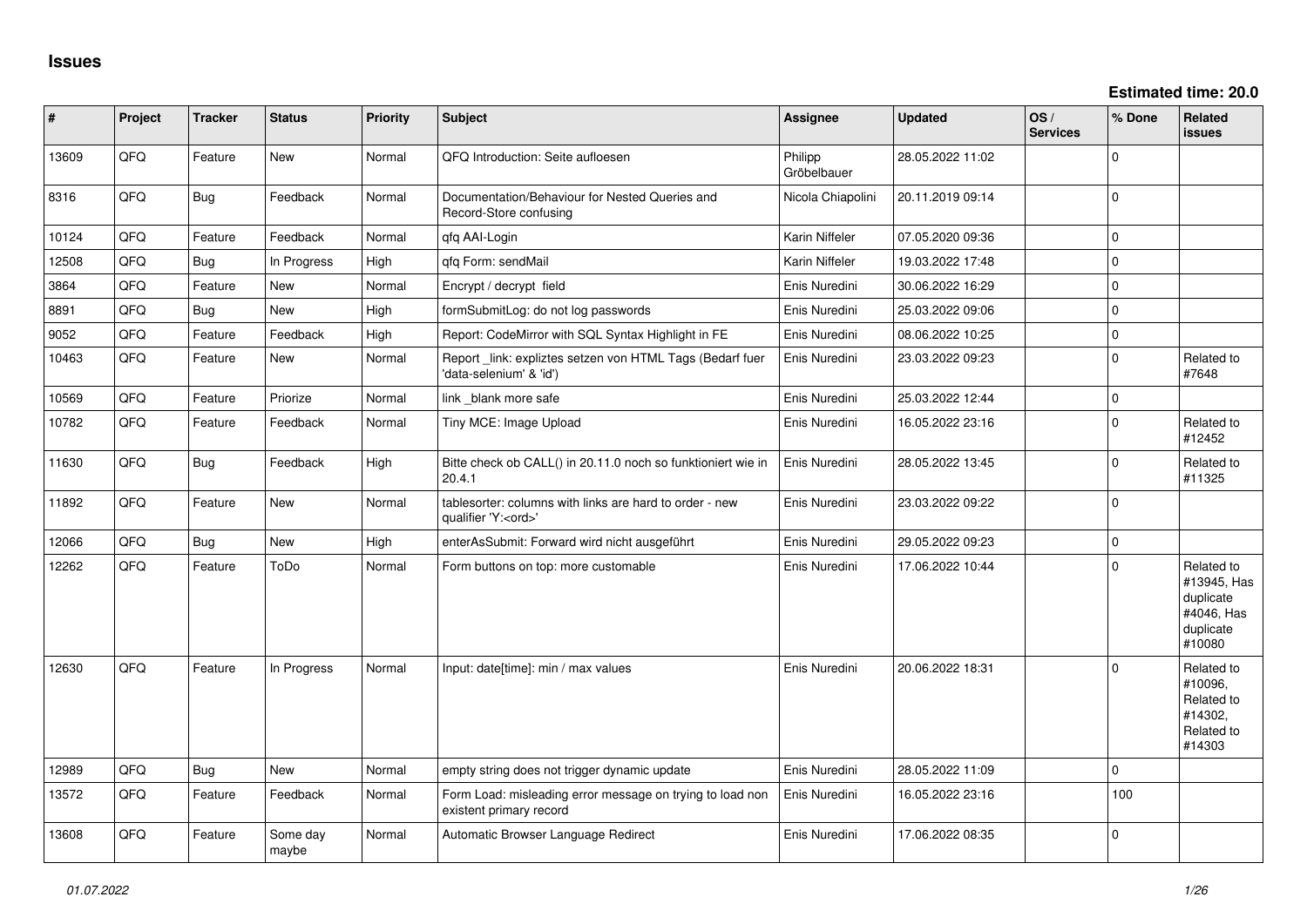| #     | Project | <b>Tracker</b> | <b>Status</b> | <b>Priority</b> | <b>Subject</b>                                                            | Assignee      | <b>Updated</b>   | OS/<br><b>Services</b> | % Done      | Related<br><b>issues</b>                                                                                                                                              |
|-------|---------|----------------|---------------|-----------------|---------------------------------------------------------------------------|---------------|------------------|------------------------|-------------|-----------------------------------------------------------------------------------------------------------------------------------------------------------------------|
| 13689 | QFQ     | <b>Bug</b>     | New           | Normal          | Enter auf Eingabefeld mit ungültigem Wert führt zu blurry<br>Seite        | Enis Nuredini | 28.05.2022 10:53 |                        | $\Omega$    | Related to<br>#14245, Has<br>duplicate<br>#11891                                                                                                                      |
| 13716 | QFQ     | Bug            | New           | High            | Firefox ask to store username/password                                    | Enis Nuredini | 30.05.2022 09:31 |                        | $\mathbf 0$ | Related to<br>#13827                                                                                                                                                  |
| 13757 | QFQ     | Feature        | New           | High            | QR / Bar-Code Plugin                                                      | Enis Nuredini | 19.03.2022 17:43 |                        | $\mathbf 0$ |                                                                                                                                                                       |
| 13767 | QFQ     | <b>Bug</b>     | Feedback      | Normal          | date/time-picker: required shows up/down button orange                    | Enis Nuredini | 16.05.2022 23:16 |                        | 0           |                                                                                                                                                                       |
| 13899 | QFQ     | <b>Bug</b>     | ToDo          | Normal          | Selenium: zum laufen bringen                                              | Enis Nuredini | 25.03.2022 10:24 |                        | $\mathbf 0$ |                                                                                                                                                                       |
| 13900 | QFQ     | Feature        | Priorize      | Normal          | Selenium: Check das Cookie/PDF funktioniert                               | Enis Nuredini | 25.03.2022 12:45 |                        | $\pmb{0}$   |                                                                                                                                                                       |
| 13943 | QFQ     | <b>Bug</b>     | Priorize      | Normal          | unable to find formgroup                                                  | Enis Nuredini | 28.05.2022 11:03 |                        | $\pmb{0}$   |                                                                                                                                                                       |
| 13945 | QFQ     | Feature        | New           | Normal          | As _link: content before/after link                                       | Enis Nuredini | 28.05.2022 11:01 |                        | $\mathbf 0$ | Related to<br>#12262                                                                                                                                                  |
| 14028 | QFQ     | Feature        | New           | Normal          | Required notification: visual nicer                                       | Enis Nuredini | 28.05.2022 11:01 |                        | $\mathbf 0$ |                                                                                                                                                                       |
| 14227 | QFQ     | Feature        | New           | Normal          | Selenium Konkurrenz: cypress.io                                           | Enis Nuredini | 28.05.2022 11:02 |                        | $\mathbf 0$ |                                                                                                                                                                       |
| 14245 | QFQ     | Bug            | New           | Normal          | Form Save Btn bleibt disabled wenn Datumsfeld über<br>Datepicker geändert | Enis Nuredini | 27.05.2022 13:45 |                        | $\mathbf 0$ | Related to<br>#13689                                                                                                                                                  |
| 14303 | QFQ     | <b>Bug</b>     | ToDo          | Normal          | datetime broken with picker                                               | Enis Nuredini | 17.06.2022 09:02 |                        | $\Omega$    | Related to<br>#12630                                                                                                                                                  |
| 14320 | QFQ     | Feature        | ToDo          | Normal          | Allow specific HTML Tags and Attributes: general, TinyMCE                 | Enis Nuredini | 17.06.2022 10:44 |                        | $\Omega$    | Related to<br>#12664,<br>Related to<br>#12039,<br>Related to<br>#11702,<br>Related to<br>#7239,<br>Related to<br>#3708,<br>Related to<br>#3646,<br>Related to<br>#880 |
| 14322 | QFQ     | <b>Bug</b>     | New           | Normal          | Form Load: by default no scroll (save & close should be<br>visible)       | Enis Nuredini | 15.06.2022 14:12 |                        | $\Omega$    | Related to<br>#14321,<br>Related to<br>#6232                                                                                                                          |
| 14376 | QFQ     | Feature        | <b>New</b>    | Normal          | QFQ Bootstrap: if missing, create stored procedures                       | Enis Nuredini | 19.06.2022 16:37 |                        | $\mathbf 0$ |                                                                                                                                                                       |
| 14377 | QFQ     | <b>Bug</b>     | New           | Normal          | Documentation > General Tips: white page after migration                  | Enis Nuredini | 19.06.2022 16:37 |                        | $\mathbf 0$ |                                                                                                                                                                       |
| 14395 | QFQ     | Support        | New           | Normal          | FormEditor: Virtual table columns                                         | Enis Nuredini | 21.06.2022 16:09 |                        | $\mathbf 0$ |                                                                                                                                                                       |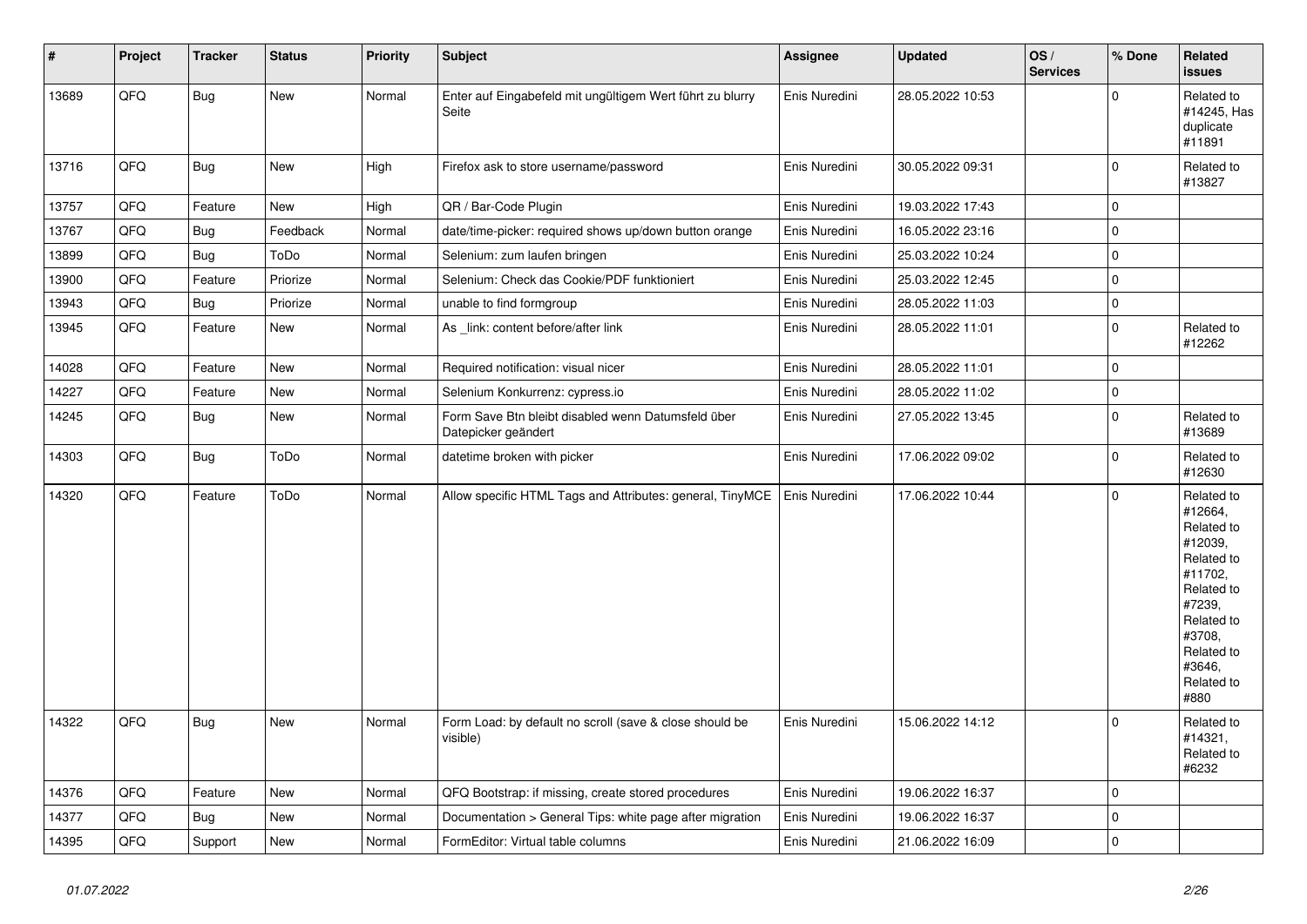| #     | <b>Project</b> | <b>Tracker</b> | <b>Status</b>     | <b>Priority</b> | <b>Subject</b>                                                                                                     | Assignee            | <b>Updated</b>   | OS/<br><b>Services</b> | % Done   | Related<br>issues                           |
|-------|----------------|----------------|-------------------|-----------------|--------------------------------------------------------------------------------------------------------------------|---------------------|------------------|------------------------|----------|---------------------------------------------|
| 3613  | QFQ            | Bug            | Some day<br>maybe | Normal          | note /note unchecked -> note div (col-md) wird weiterhin<br>gerendert                                              | Elias Villiger      | 01.02.2020 23:19 |                        | 100      |                                             |
| 11347 | QFQ            | <b>Bug</b>     | Feedback          | Normal          | If Bedingungen funktionieren nicht korrekt                                                                         | Christoph Fuchs     | 21.03.2021 20:37 |                        | $\Omega$ |                                             |
| 1635  | QFQ            | Feature        | Some day<br>maybe | Normal          | QFQ Extension content record: weitere Optionen<br>einblenden.                                                      | Carsten Rose        | 11.12.2019 16:03 |                        | $\Omega$ |                                             |
| 1946  | QFQ            | Feature        | Some day<br>maybe | Normal          | Kontrolle ob der ReadOnly Modus bei den<br>Formularelementen korrekt implementiert ist                             | Carsten Rose        | 11.12.2019 16:03 |                        | $\Omega$ |                                             |
| 2084  | QFQ            | Feature        | Some day<br>maybe | Normal          | Mailto mit encryption: Subrecord                                                                                   | Carsten Rose        | 11.12.2019 16:03 |                        | $\Omega$ | Related to<br>#2082                         |
| 2361  | QFQ            | Feature        | New               | Normal          | Logging wer/wann/wo welches Formular aufgerufen hat                                                                | Carsten Rose        | 11.12.2019 16:15 |                        | $\Omega$ | Related to<br>#4432,<br>Related to<br>#7480 |
| 2643  | QFQ            | Bug            | Some day<br>maybe | Normal          | Zend / PHP Webinars anschauen                                                                                      | Carsten Rose        | 01.02.2020 15:56 |                        | $\Omega$ |                                             |
| 2995  | QFQ            | Feature        | Some day<br>maybe | Normal          | Dropdown JQuery Plugin: 'chosen' - Moeglichkeit um Select<br>Listen mehr Funktion zu geben. Kein Bootstrap noetig. | Carsten Rose        | 11.12.2019 16:03 |                        | $\Omega$ |                                             |
| 3061  | QFQ            | Bug            | Some day<br>maybe | High            | winstitute: mysql connection durcheinander - nmhp17<br>(ag7)/QFQ arbeitet mit DB/Tabellen von biostat.             | Carsten Rose        | 03.05.2021 21:14 |                        | $\Omega$ |                                             |
| 3109  | QFQ            | Bug            | Some day<br>maybe | High            | RealUrl: Links werden nicht korrekt gerendert                                                                      | Carsten Rose        | 03.05.2021 21:14 |                        | $\Omega$ |                                             |
| 3130  | QFQ            | <b>Bug</b>     | Some day<br>maybe | Normal          | Debug Info's nicht korrekt nach 'New > Save'.                                                                      | Carsten Rose        | 11.12.2019 16:03 |                        | $\Omega$ | Related to<br>#3253                         |
| 3216  | QFQ            | Feature        | Some day<br>maybe | Normal          | dynamic update für checkbox label2                                                                                 | Carsten Rose        | 11.12.2019 16:03 |                        | $\Omega$ | Related to<br>#2081                         |
| 3267  | QFQ            | Feature        | Some day<br>maybe | Normal          | 2 Forms auf einer Seite: real + Read only                                                                          | Carsten Rose        | 11.12.2019 16:03 |                        | $\Omega$ |                                             |
| 3273  | QFQ            | Feature        | Some day<br>maybe | Low             | Dirty Flag in Form                                                                                                 | Carsten Rose        | 11.12.2019 16:02 |                        | $\Omega$ |                                             |
| 3285  | QFQ            | Feature        | Some day<br>maybe | Normal          | Zeichenlimit pro Feld: textarea / editor                                                                           | Carsten Rose        | 11.12.2019 16:02 |                        | $\Omega$ |                                             |
| 3291  | QFQ            | Feature        | Some day<br>maybe | Normal          | AutoCron websiteToken                                                                                              | Carsten Rose        | 11.12.2019 16:02 |                        | $\Omega$ | Related to<br>#4250                         |
| 3331  | QFQ            | Feature        | Some day<br>maybe | Normal          | Default Tooltip fuer _page? Links: mit Form und Record ID                                                          | Carsten Rose        | 11.12.2019 16:02 |                        | $\Omega$ |                                             |
| 3332  | QFQ            | Feature        | Some day<br>maybe | Normal          | Uploads: Thumbnails, Details zum hochgeladenen File                                                                | <b>Carsten Rose</b> | 11.12.2019 16:02 |                        | $\Omega$ | Related to<br>#3264,<br>Related to<br>#5333 |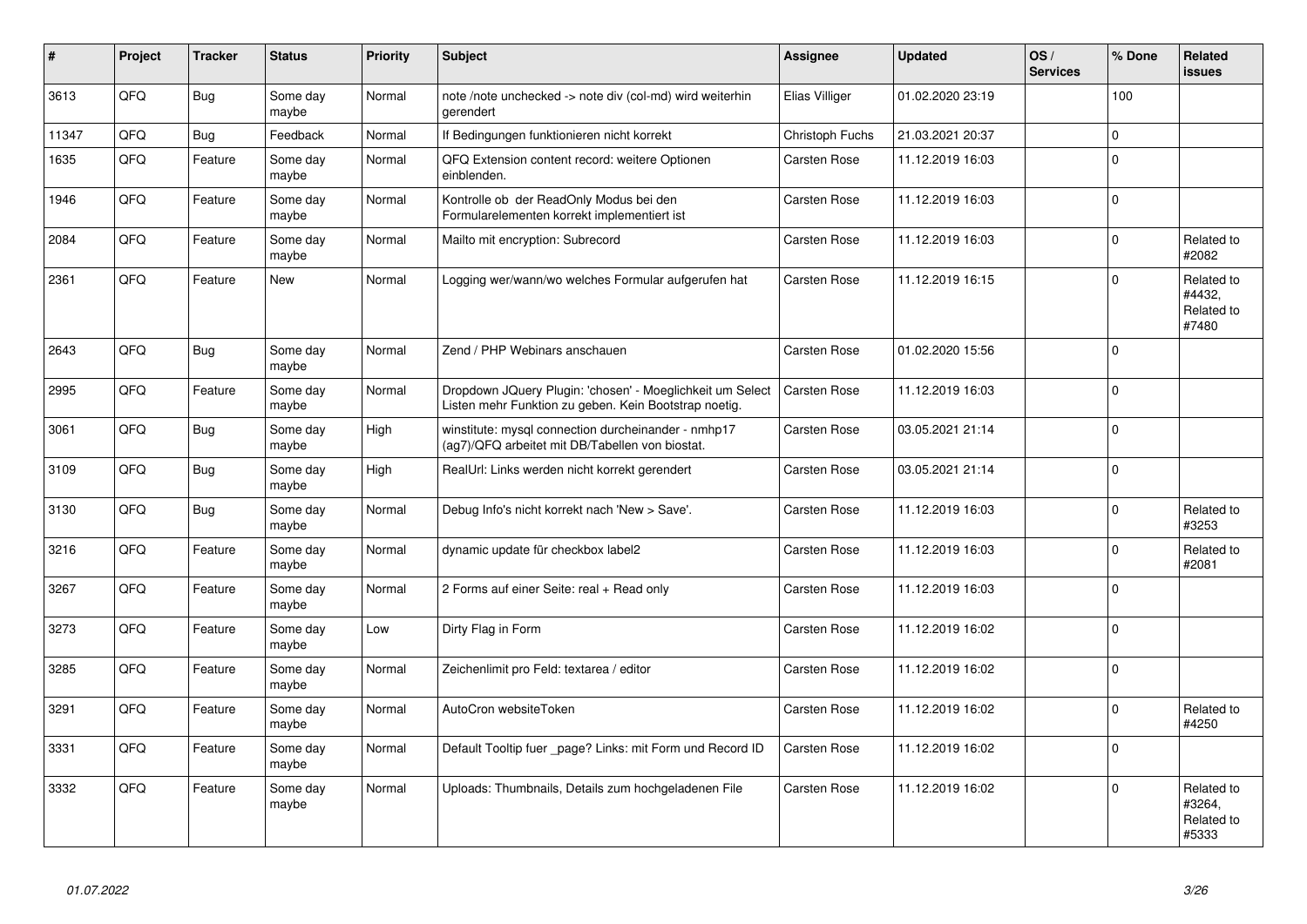| $\vert$ # | Project | <b>Tracker</b> | <b>Status</b>     | <b>Priority</b> | <b>Subject</b>                                                                                                                               | Assignee            | <b>Updated</b>   | OS/<br><b>Services</b> | % Done   | Related<br>issues                           |
|-----------|---------|----------------|-------------------|-----------------|----------------------------------------------------------------------------------------------------------------------------------------------|---------------------|------------------|------------------------|----------|---------------------------------------------|
| 3349      | QFQ     | <b>Bug</b>     | Some day<br>maybe | Normal          | config.qfq.ini: a) vertraegt keine '=' im Value (z.B. Passwort),<br>b) Values sollten in ticks einschliessbar sein (spaces, )                | Carsten Rose        | 11.12.2019 16:02 |                        | $\Omega$ |                                             |
| 3350      | QFQ     | Feature        | Some day<br>maybe | Normal          | FormEditor: Hilfetext hinter 'checktype'                                                                                                     | <b>Carsten Rose</b> | 11.12.2019 16:02 |                        | $\Omega$ |                                             |
| 3385      | QFQ     | Feature        | Some day<br>maybe | Normal          | templateGroup: insert/update/delete non primary records                                                                                      | Carsten Rose        | 11.12.2019 16:02 |                        | $\Omega$ |                                             |
| 3402      | QFQ     | Feature        | Some day<br>maybe | Normal          | Syntax Highlighting via CodeMirror                                                                                                           | Carsten Rose        | 11.12.2019 16:02 |                        | 100      | Related to<br>#3207                         |
| 3432      | QFQ     | Feature        | <b>New</b>        | Normal          | subrecord: dynamicUpdate                                                                                                                     | <b>Carsten Rose</b> | 11.06.2020 21:10 |                        | $\Omega$ | Related to<br>#5691                         |
| 3457      | QFQ     | Feature        | Some day<br>maybe | Normal          | LDAP: concat multi values to one single entry                                                                                                | Carsten Rose        | 11.12.2019 16:02 |                        | $\Omega$ |                                             |
| 3458      | QFQ     | Feature        | Some day<br>maybe | Normal          | Display 'Edit Form Element'-Checkbox on form: should<br>depend on FE Group                                                                   | Carsten Rose        | 11.12.2019 16:02 |                        | $\Omega$ | Related to<br>#3447                         |
| 3504      | QFQ     | Feature        | <b>New</b>        | Normal          | Logging: welche Action FEs werden wann wie ausgefuehrt                                                                                       | Carsten Rose        | 01.02.2020 23:21 |                        | $\Omega$ | Related to<br>#5458,<br>Related to<br>#4092 |
| 3537      | QFQ     | Feature        | Some day<br>maybe | Low             | SHOW COLUMNS FROM tableName - Extend '{{!'<br>definition                                                                                     | Carsten Rose        | 11.12.2019 16:02 |                        | $\Omega$ |                                             |
| 3547      | QFQ     | Bug            | <b>New</b>        | Normal          | FE of type 'note' causes writing of empty fields.                                                                                            | Carsten Rose        | 01.02.2020 23:21 |                        | $\Omega$ |                                             |
| 3570      | QFQ     | Bug            | Some day<br>maybe | High            | Formular mit prmitnew permitEdit=Always wird nicht<br>aufgerufen (ist leer)                                                                  | Carsten Rose        | 03.05.2021 21:14 |                        | $\Omega$ |                                             |
| 3588      | QFQ     | <b>Bug</b>     | Some day<br>maybe | Normal          | templateGroup: versteckte Elemente werden weiterhin<br>gespeichert.                                                                          | <b>Carsten Rose</b> | 11.12.2019 16:02 |                        | $\Omega$ |                                             |
| 3666      | QFQ     | Feature        | Some day<br>maybe | Normal          | a) Performance Messung: mysql_real_escape_string() im<br>Vergleich zu str_replace(), b) doppeltes Aufrufen von<br>mysql real escape string() | <b>Carsten Rose</b> | 11.12.2019 16:02 |                        | $\Omega$ |                                             |
| 3677      | QFQ     | Feature        | Some day<br>maybe | Normal          | wkhtmltopdf: FE User access prohibited, if client IP changes<br>\$TYPO3_CONF_VARS[FE][lockIP]                                                | <b>Carsten Rose</b> | 11.12.2019 16:02 |                        | $\Omega$ |                                             |
| 3682      | QFQ     | Bug            | Some day<br>maybe | Normal          | Dynamic update: Radio buttons                                                                                                                | Carsten Rose        | 11.12.2019 16:02 |                        | $\Omega$ |                                             |
| 3708      | QFQ     | Feature        | Some day<br>maybe | Normal          | Form: input - 'specialchars', 'none'  gewisse tags<br>erlauben, andere verbieten                                                             | Carsten Rose        | 11.12.2019 16:02 |                        | $\Omega$ | Related to<br>#14320                        |
| 3727      | QFQ     | Feature        | <b>New</b>        | High            | Security: Session Hijacking erschweren                                                                                                       | Carsten Rose        | 03.05.2021 21:14 |                        | $\Omega$ |                                             |
| 3750      | QFQ     | Bug            | Some day<br>maybe | Normal          | FE in a row: if one violates check, all are red                                                                                              | Carsten Rose        | 11.12.2019 16:03 |                        | $\Omega$ |                                             |
| 3782      | QFQ     | <b>Bug</b>     | Priorize          | Normal          | Bei fehlerhafter Eingabe (z.B. Datum) sollte das erwartete<br>Format angezeigt werden                                                        | Carsten Rose        | 01.02.2020 10:13 |                        | $\Omega$ |                                             |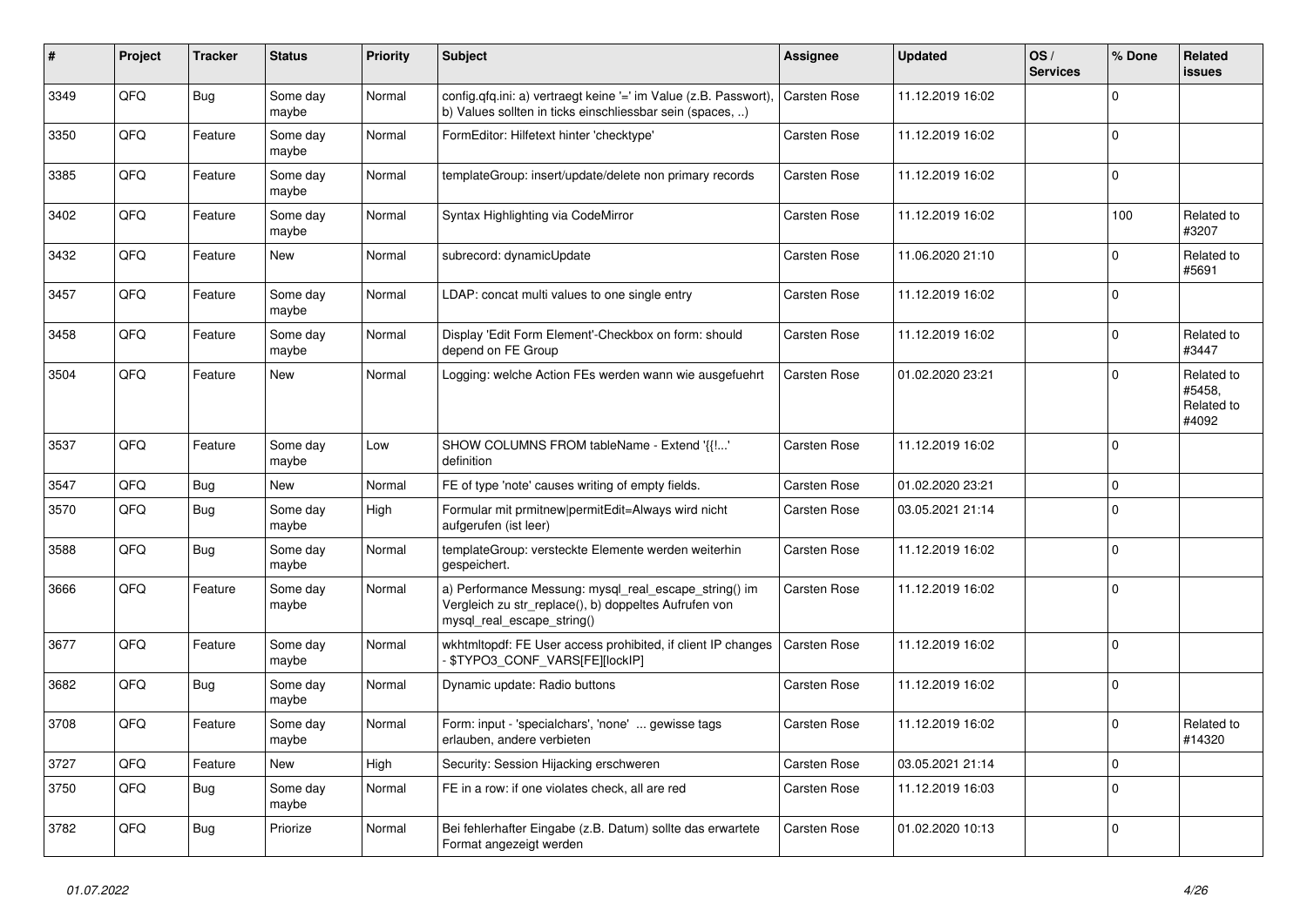| #    | Project | <b>Tracker</b> | <b>Status</b>     | <b>Priority</b> | Subject                                                                                                                             | <b>Assignee</b>     | <b>Updated</b>   | OS/<br><b>Services</b> | % Done      | <b>Related</b><br><b>issues</b>             |
|------|---------|----------------|-------------------|-----------------|-------------------------------------------------------------------------------------------------------------------------------------|---------------------|------------------|------------------------|-------------|---------------------------------------------|
| 3811 | QFQ     | <b>Bug</b>     | Some day<br>maybe | Normal          | Dynamic Update: extraButtonInfo - Text aktualisieren                                                                                | Carsten Rose        | 11.12.2019 16:03 |                        | $\mathbf 0$ | Related to<br>#11517                        |
| 3848 | QFQ     | Feature        | Some day<br>maybe | High            | Antivirus check fuer Upload files in qfq?                                                                                           | Carsten Rose        | 03.05.2021 21:14 |                        | $\mathbf 0$ | Related to<br>#4131                         |
| 3867 | QFQ     | Feature        | Priorize          | Normal          | Readonly Formular: Template Groups add/delete<br>ausbeldnen                                                                         | <b>Carsten Rose</b> | 05.05.2021 22:12 |                        | $\mathbf 0$ |                                             |
| 3877 | QFQ     | Feature        | Some day<br>maybe | Normal          | FormEditor: die Felder die aktuell nicht gebraucht werden<br>nur auf readonly/disabled setzen (nicht ausblenden > das<br>irritiert. | Carsten Rose        | 11.12.2019 16:03 |                        | $\mathbf 0$ |                                             |
| 3882 | QFQ     | Bug            | Some day<br>maybe | Normal          | templateGroup: disable 'add' if limit is reached - funktioniert<br>nicht wenn bereits records existierten                           | <b>Carsten Rose</b> | 11.12.2019 16:03 |                        | $\Omega$    |                                             |
| 3895 | QFQ     | <b>Bug</b>     | Some day<br>maybe | Normal          | typeahead pedantic: on lehrkredit Idap webpass - if only one<br>person is in dropdown, such person can't be selected                | <b>Carsten Rose</b> | 11.12.2019 16:03 |                        | $\Omega$    |                                             |
| 3900 | QFQ     | Feature        | Some day<br>maybe | Normal          | Extend documentation of 'Copy / Paste'                                                                                              | Carsten Rose        | 11.12.2019 16:03 |                        | $\Omega$    | Related to<br>#3899                         |
| 3905 | QFQ     | Feature        | Some day<br>maybe | Normal          | Documentation: Best Practice anhand eines Online<br>Bewerbungstools                                                                 | Carsten Rose        | 11.12.2019 16:03 |                        | $\Omega$    |                                             |
| 3941 | QFQ     | Feature        | Some day<br>maybe | Normal          | sqlAfter: es sollten mehrere moeglich sein                                                                                          | <b>Carsten Rose</b> | 11.12.2019 16:03 |                        | $\mathbf 0$ | Related to<br>#3942                         |
| 3942 | QFQ     | Feature        | Some day<br>maybe | Normal          | Action Elemente: neu generierte IDs via FE weitergeben                                                                              | <b>Carsten Rose</b> | 11.12.2019 16:03 |                        | $\Omega$    | Related to<br>#3941                         |
| 3947 | QFQ     | Feature        | Some day<br>maybe | Normal          | Attack detectect: logout current user                                                                                               | <b>Carsten Rose</b> | 11.12.2019 16:03 |                        | $\mathbf 0$ | Related to<br>#5458,<br>Related to<br>#6299 |
| 3967 | QFQ     | Feature        | Some day<br>maybe | High            | Report: Checkbox, Radio, Dropdown, Input welches ohne<br>Submit funktioniert - 'Inline-Form'                                        | <b>Carsten Rose</b> | 03.05.2021 21:14 |                        | $\mathbf 0$ |                                             |
| 3990 | QFQ     | Feature        | Some day<br>maybe | High            | custom class definition: add space automatically                                                                                    | <b>Carsten Rose</b> | 03.05.2021 21:14 |                        | $\Omega$    |                                             |
| 3991 | QFQ     | Feature        | Some day<br>maybe | Normal          | report: Columnname '_skipWrap' skips 'fbeg', 'fend'                                                                                 | Carsten Rose        | 11.12.2019 16:03 |                        | $\Omega$    |                                             |
| 4008 | QFQ     | Bug            | Some day<br>maybe | Normal          | FormElemen.type=sendmail: wrong 'TO' if 'real<br>name <rea@mail.to>' is used</rea@mail.to>                                          | Carsten Rose        | 11.12.2019 16:03 |                        | $\Omega$    |                                             |
| 4018 | QFQ     | Feature        | <b>New</b>        | Normal          | typeahead: long query parameter / answer triggers 'Attack<br>detected' and purges current SIP storage.                              | Carsten Rose        | 29.06.2022 22:46 |                        | $\mathbf 0$ | Related to<br>#9077                         |
| 4023 | QFQ     | Feature        | New               | Normal          | prepared statements - FE action: salveld, sqllnsert,<br>sqlUpdate, sqlDelete, sqlBefore, sqlAfter                                   | <b>Carsten Rose</b> | 11.12.2019 16:15 |                        | $\mathbf 0$ |                                             |
| 4026 | QFQ     | Feature        | Some day<br>maybe | Normal          | sglLog.sgl: log number of FE.id                                                                                                     | Carsten Rose        | 11.12.2019 16:03 |                        | $\mathbf 0$ | Related to<br>#5458                         |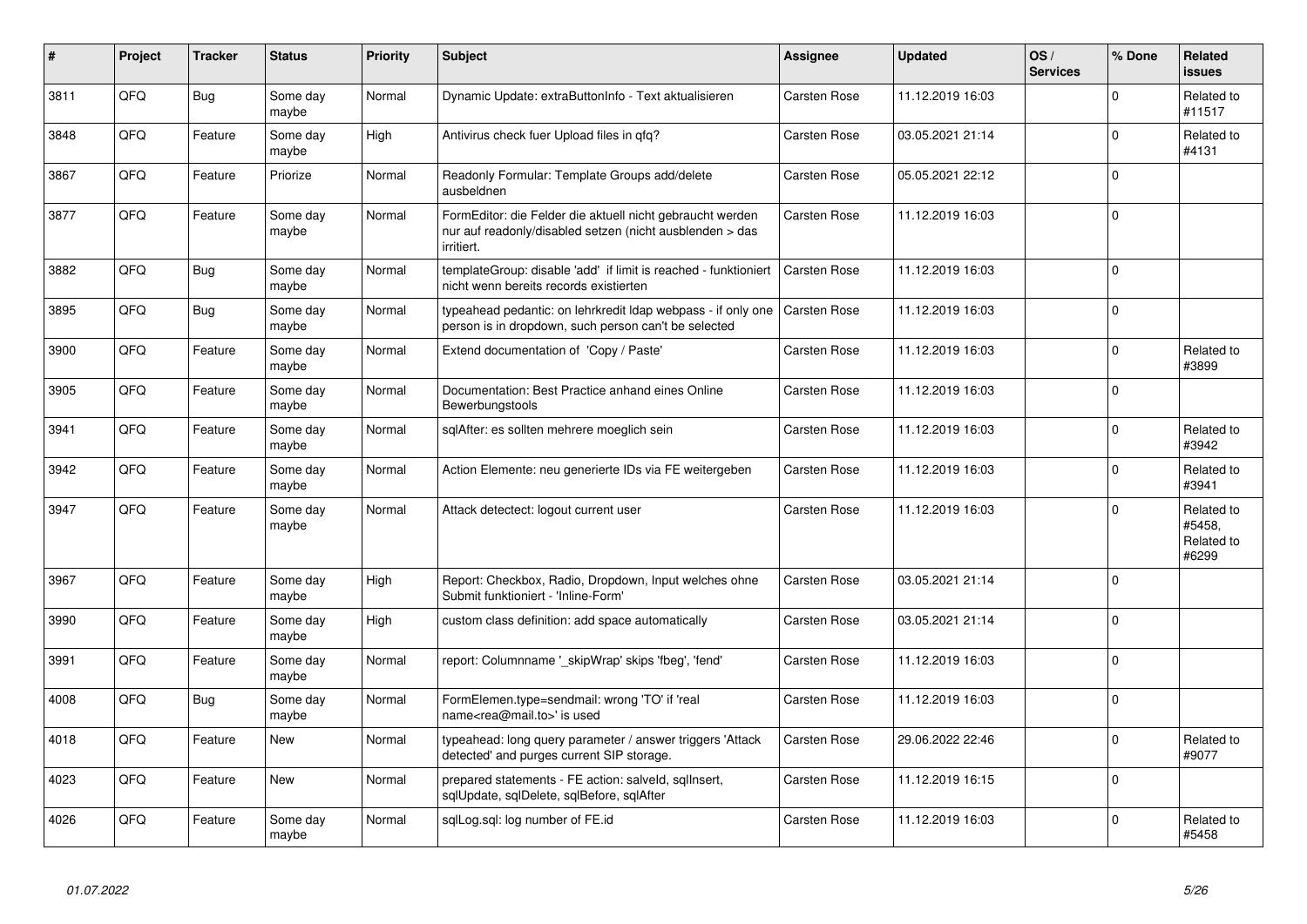| #    | Project | <b>Tracker</b> | <b>Status</b>     | <b>Priority</b> | <b>Subject</b>                                                                                                          | <b>Assignee</b>     | <b>Updated</b>   | OS/<br><b>Services</b> | % Done      | Related<br><b>issues</b>                    |
|------|---------|----------------|-------------------|-----------------|-------------------------------------------------------------------------------------------------------------------------|---------------------|------------------|------------------------|-------------|---------------------------------------------|
| 4050 | QFQ     | Feature        | <b>New</b>        | Normal          | sql.log: 1) FormElement ID which causes a specific action<br>2) Result in the same row.                                 | Carsten Rose        | 15.04.2020 11:35 |                        | $\Omega$    | Related to<br>#5458                         |
| 4082 | QFQ     | Feature        | <b>New</b>        | Normal          | Dynamic Update: modeSql - useful default                                                                                | Carsten Rose        | 01.02.2020 23:22 |                        | $\mathbf 0$ |                                             |
| 4092 | QFQ     | Bug            | Some day<br>maybe | Normal          | 1) Logging verbessern wann welches FE warum<br>ausgefuehrt wird, 2) Documentation: Best Practice Template<br>Group      | Carsten Rose        | 01.02.2020 23:19 |                        | $\Omega$    | Related to<br>#3504                         |
| 4197 | QFQ     | Feature        | Some day<br>maybe | Normal          | Unit Test fuer JSON Stream von QuickFormQuery.php ><br>doForm()                                                         | Carsten Rose        | 11.12.2019 16:03 |                        | $\Omega$    |                                             |
| 4250 | QFQ     | Feature        | New               | Normal          | AutoCron in QFQ via PHP                                                                                                 | Carsten Rose        | 01.02.2020 23:21 |                        | $\Omega$    | Related to<br>#3292,<br>Related to<br>#3291 |
| 4258 | QFQ     | Feature        | Some day<br>maybe | High            | <b>System Defaults: Forms</b>                                                                                           | Carsten Rose        | 03.05.2021 21:14 |                        | $\Omega$    |                                             |
| 4259 | QFQ     | Feature        | Some day<br>maybe | Normal          | Instant trigger a cron job                                                                                              | Carsten Rose        | 11.12.2019 16:03 |                        | $\Omega$    |                                             |
| 4279 | QFQ     | <b>Bug</b>     | Some day<br>maybe | High            | config.linkVars lost                                                                                                    | Carsten Rose        | 03.05.2021 21:14 |                        | $\Omega$    |                                             |
| 4293 | QFO     | <b>Bug</b>     | Some day<br>maybe | Normal          | Download broken if token 'd:' is missing - but no error<br>message                                                      | Carsten Rose        | 11.12.2019 16:03 |                        | $\Omega$    | Related to<br>#7514                         |
| 4328 | QFQ     | <b>Bug</b>     | Some day<br>maybe | Normal          | Error Message: Show FE name/number on problems in FE                                                                    | Carsten Rose        | 01.02.2020 23:20 |                        | $\Omega$    |                                             |
| 4330 | QFQ     | Feature        | Some day<br>maybe | Normal          | Error Message: report missing {{ / }} in sqlUpdate, sqlInsert,<br>sqlDelete, sqlAfter, sqlBefore in FE action elements. | Carsten Rose        | 01.02.2020 23:20 |                        | $\Omega$    |                                             |
| 4343 | QFQ     | Feature        | Some day<br>maybe | Normal          | Link: Classifier to add 'attributes'                                                                                    | Carsten Rose        | 01.02.2020 23:20 |                        | $\Omega$    | Related to<br>#14077                        |
| 4349 | QFQ     | Feature        | Some day<br>maybe | Normal          | link download: downloaded external URL to<br>deliver/concatenate - check mimetipe and handle it correctly               | Carsten Rose        | 11.12.2019 16:02 |                        | $\Omega$    |                                             |
| 4365 | QFQ     | Feature        | Some day<br>maybe | Normal          | Multi Language: new way of config                                                                                       | Carsten Rose        | 01.02.2020 23:20 |                        | $\Omega$    |                                             |
| 4413 | QFQ     | Feature        | <b>New</b>        | Normal          | fieldset: show/hidden, modeSql, dynamicUpdate                                                                           | <b>Carsten Rose</b> | 09.02.2022 15:19 |                        | $\Omega$    |                                             |
| 4528 | QFQ     | Bug            | Some day<br>maybe | Normal          | extraButtonLock mit SQLAhead Bug                                                                                        | Carsten Rose        | 01.02.2020 23:19 |                        | $\Omega$    |                                             |
| 4549 | QFQ     | <b>Bug</b>     | Some day<br>maybe | Normal          | TemplateGroups: FE.type SELECT loose selected value<br>after save                                                       | Carsten Rose        | 01.02.2020 23:20 |                        | $\Omega$    | Related to<br>#4548,<br>Related to<br>#4771 |
| 4583 | QFQ     | Bug            | Some day<br>maybe | Normal          | Dynamic Update bei TypeAhead Feldern                                                                                    | <b>Carsten Rose</b> | 01.02.2020 23:19 |                        | $\Omega$    |                                             |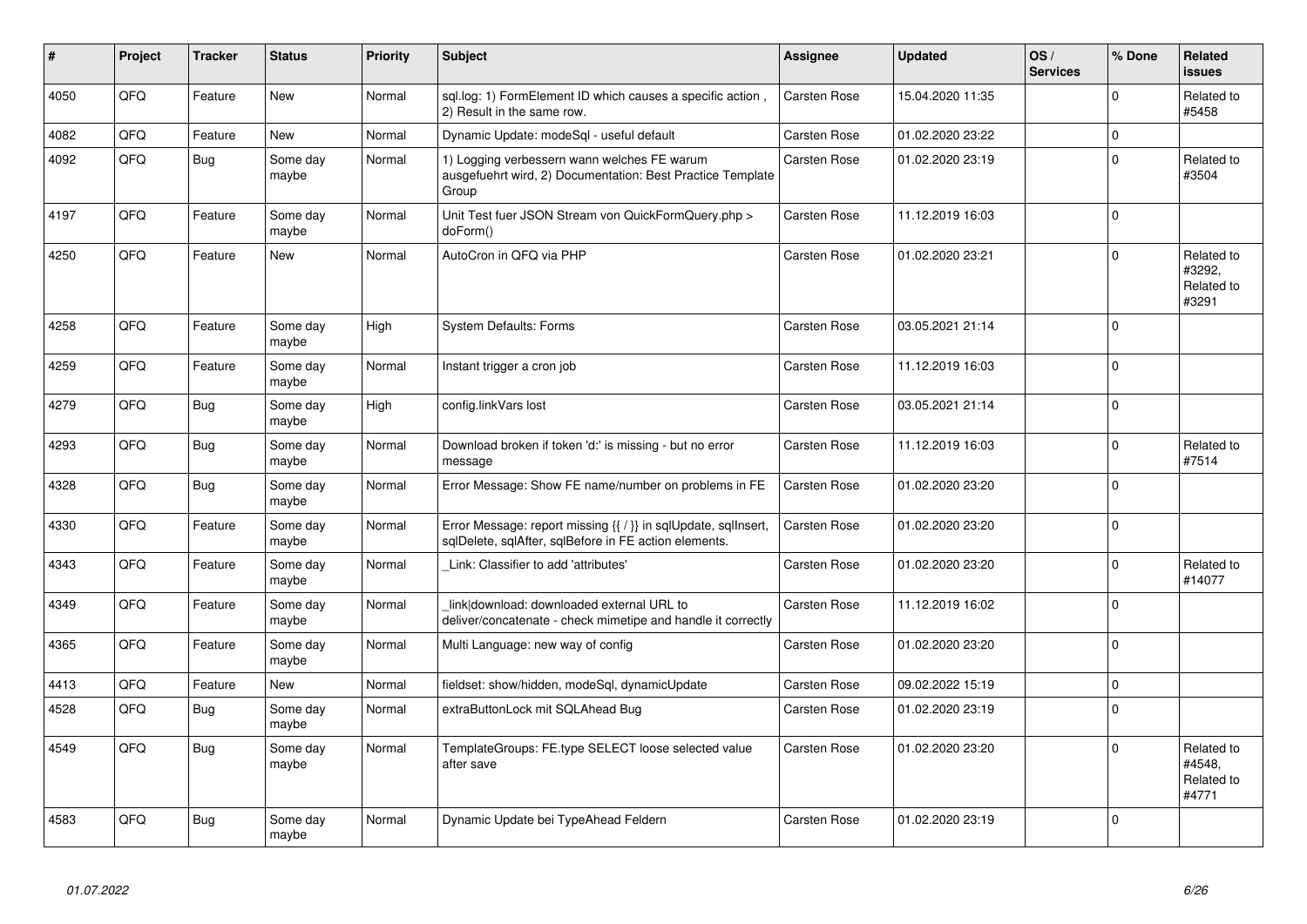| #    | Project | <b>Tracker</b> | <b>Status</b>     | <b>Priority</b> | <b>Subject</b>                                                                                                       | Assignee     | <b>Updated</b>   | OS/<br><b>Services</b> | % Done      | Related<br>issues                              |
|------|---------|----------------|-------------------|-----------------|----------------------------------------------------------------------------------------------------------------------|--------------|------------------|------------------------|-------------|------------------------------------------------|
| 4606 | QFQ     | Feature        | Some day<br>maybe | Normal          | link: qualifier to render bootstrap button                                                                           | Carsten Rose | 01.02.2020 23:19 |                        | $\Omega$    |                                                |
| 4650 | QFQ     | Feature        | Some day<br>maybe | Normal          | Convert html to doc/rtf                                                                                              | Carsten Rose | 01.02.2020 23:20 |                        | $\mathbf 0$ | Related to<br>#10704                           |
| 4651 | QFQ     | <b>Bug</b>     | Some day<br>maybe | Normal          | "Loading document" Modal wird angezeigt bei uzhcd type=2<br>Ansicht                                                  | Carsten Rose | 01.02.2020 23:20 |                        | $\Omega$    |                                                |
| 4652 | QFQ     | Feature        | Some day<br>maybe | Normal          | UZH CD: Weiterleitung auf benutzerdefinierte 403/404 Seite                                                           | Carsten Rose | 01.02.2020 23:20 |                        | 0           |                                                |
| 4659 | QFQ     | <b>Bug</b>     | Some day<br>maybe | Normal          | infoButtonExtra                                                                                                      | Carsten Rose | 01.02.2020 23:20 |                        | $\mathbf 0$ |                                                |
| 4756 | QFQ     | <b>Bug</b>     | New               | Normal          | Form dirty even nothing changes                                                                                      | Carsten Rose | 11.12.2019 16:16 |                        | $\mathbf 0$ |                                                |
| 4757 | QFQ     | Feature        | Some day<br>maybe | Normal          | Test subrecord: download links ok? Links ok?                                                                         | Carsten Rose | 01.02.2020 23:20 |                        | $\mathbf 0$ |                                                |
| 4771 | QFQ     | Bug            | Some day<br>maybe | Normal          | qfq: select-down-values empty after save (edit-form for<br>program administrators)                                   | Carsten Rose | 01.02.2020 23:20 |                        | $\mathbf 0$ | Related to<br>#4549, Has<br>duplicate<br>#4282 |
| 4839 | QFQ     | Feature        | Some day<br>maybe | Normal          | qfq-handle in <head> Abschnitt</head>                                                                                | Carsten Rose | 11.12.2019 16:02 |                        | $\mathbf 0$ |                                                |
| 4869 | QFQ     | Feature        | Some day<br>maybe | Normal          | Dynamic Update (show, hide, readonly?, required?) for<br><b>Template Group Elements</b>                              | Carsten Rose | 01.02.2020 23:19 |                        | $\mathbf 0$ | Related to<br>#4865                            |
| 4872 | QFQ     | Feature        | Some day<br>maybe | Normal          | Fields of Typo3 page available in STORE_TYPO3                                                                        | Carsten Rose | 01.02.2020 23:19 |                        | $\Omega$    |                                                |
| 4956 | QFQ     | Feature        | Some day<br>maybe | Normal          | Sendmail: Benutzerdefinierte Headers                                                                                 | Carsten Rose | 11.12.2019 16:02 |                        | $\mathbf 0$ |                                                |
| 5021 | QFQ     | <b>Bug</b>     | Some day<br>maybe | Normal          | FE.typ=extra - during save displays error 'datum2' already<br>filled in STORE_SIP - the value is stored nevertheless | Carsten Rose | 01.02.2020 23:19 |                        | $\mathbf 0$ | Related to<br>#3875                            |
| 5131 | QFQ     | Feature        | New               | Normal          | Activate Spin Gear ('wait/busy' indicator) via LINK attribute                                                        | Carsten Rose | 01.02.2020 23:21 |                        | $\mathbf 0$ |                                                |
| 5132 | QFQ     | Feature        | Some day<br>maybe | Normal          | Error Message sendmail missing attachment: more details                                                              | Carsten Rose | 01.02.2020 23:19 |                        | $\mathbf 0$ |                                                |
| 5221 | QFQ     | Bug            | New               | High            | Download Dialog: Bleibt stehen in FF wenn Datei<br>automatisch gespeichert wird.                                     | Carsten Rose | 03.05.2021 21:14 |                        | $\mathbf 0$ |                                                |
| 5305 | QFQ     | Bug            | New               | Normal          | Upload FormElement: nicht disabled by readonly Form                                                                  | Carsten Rose | 16.06.2021 13:43 |                        | $\mathbf 0$ | Related to<br>#9347,<br>Related to<br>#9834    |
| 5345 | QFQ     | Feature        | New               | Normal          | Report: UPDATE / INSERT / DELETE statements should<br>trigger subqueries, depending on the result.                   | Carsten Rose | 27.05.2020 16:11 |                        | $\mathbf 0$ |                                                |
| 5428 | QFQ     | Feature        | Some day<br>maybe | Normal          | secure thumbnail: late render on access.                                                                             | Carsten Rose | 01.02.2020 23:20 |                        | $\mathbf 0$ |                                                |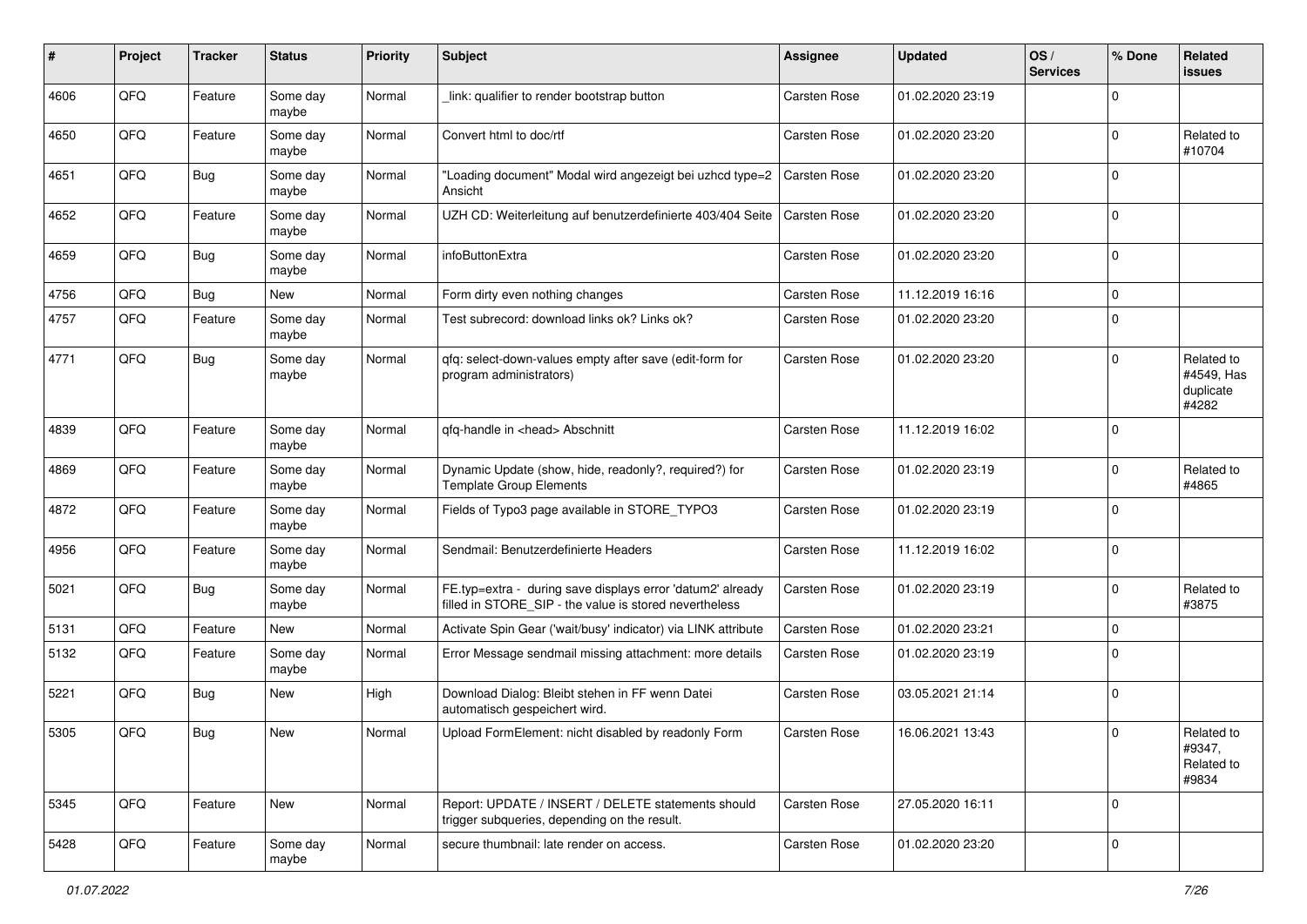| #    | Project | <b>Tracker</b> | <b>Status</b>     | <b>Priority</b> | <b>Subject</b>                                                             | Assignee     | <b>Updated</b>   | OS/<br><b>Services</b> | % Done       | Related<br><b>issues</b>                    |
|------|---------|----------------|-------------------|-----------------|----------------------------------------------------------------------------|--------------|------------------|------------------------|--------------|---------------------------------------------|
| 5459 | QFQ     | Bug            | New               | High            | Multi DB: spread system tables between 'QFQ' and<br>'Data'-DB              | Carsten Rose | 03.05.2021 21:14 |                        | $\Omega$     | Related to<br>#4720                         |
| 5480 | QFQ     | Feature        | Some day<br>maybe | Normal          | QFQ: Dokumentation mit Screenshots versehen                                | Carsten Rose | 01.02.2020 23:20 |                        | $\mathbf 0$  | Related to<br>#9879                         |
| 5548 | QFQ     | Feature        | Some day<br>maybe | Normal          | 801 Textfiles/Scriptfiles als Thumbnail                                    | Carsten Rose | 07.03.2022 16:26 |                        | $\Omega$     |                                             |
| 5557 | QFQ     | Bug            | Some day<br>maybe | Normal          | Form load: STORE_RECORD filled, but should be empty                        | Carsten Rose | 01.02.2020 23:19 |                        | $\mathbf 0$  |                                             |
| 5559 | QFQ     | <b>Bug</b>     | <b>New</b>        | Normal          | FE.type = Upload: 'accept' might contain variables                         | Carsten Rose | 11.05.2020 21:23 |                        | $\mathbf 0$  |                                             |
| 5576 | QFQ     | Bug            | New               | Normal          | Using MySQL 'DROP' requires privilege - wich is not really<br>necessary.   | Carsten Rose | 01.02.2020 23:21 |                        | $\Omega$     |                                             |
| 5579 | QFQ     | Feature        | Some day<br>maybe | Normal          | Enhance Doc / Presentation: variable type 'link column type'               | Carsten Rose | 01.02.2020 23:19 |                        | $\mathbf 0$  |                                             |
| 5665 | QFQ     | Feature        | Some day<br>maybe | Normal          | Versuch das '{{!' nicht mehr noetig ist.                                   | Carsten Rose | 01.02.2020 23:20 |                        | $\mathbf 0$  | Related to<br>#7432,<br>Related to<br>#7434 |
| 5695 | QFQ     | Feature        | In Progress       | Normal          | Multiform                                                                  | Carsten Rose | 02.01.2021 18:38 |                        | $\mathbf 0$  |                                             |
| 5706 | QFQ     | <b>Bug</b>     | Some day<br>maybe | Normal          | upload: fileDestination needs to be sanatized                              | Carsten Rose | 01.02.2020 23:19 |                        | $\Omega$     |                                             |
| 5715 | QFQ     | Feature        | New               | High            | PDF Caching                                                                | Carsten Rose | 03.05.2021 21:14 |                        | $\mathbf 0$  | Related to<br>#5851,<br>Related to<br>#6357 |
| 5768 | QFQ     | Bug            | Some day<br>maybe | Normal          | '{{pageLanguage:T}}' missing if QFQ is called via api                      | Carsten Rose | 01.02.2020 23:19 |                        | $\mathbf 0$  |                                             |
| 5782 | QFQ     | Feature        | New               | Normal          | NextCloud API                                                              | Carsten Rose | 01.02.2020 10:02 |                        | $\mathbf 0$  |                                             |
| 5852 | QFQ     | Feature        | Some day<br>maybe | Normal          | Logging: mail.log / sql.log - im FE anzeigen und via AJAX<br>aktualisieren | Carsten Rose | 01.02.2020 23:19 |                        | $\mathbf 0$  | Related to<br>#5885                         |
| 5894 | QFQ     | Feature        | Feedback          | Normal          | Typeahead in Report: show/hide rows dynamically                            | Carsten Rose | 18.02.2022 08:50 |                        | $\mathbf 0$  | Related to<br>#5893,<br>Related to<br>#5885 |
| 5942 | QFQ     | Feature        | Priorize          | Normal          | L'and 'type': append to links, generate via '_link' by using<br>'u:' .     | Carsten Rose | 01.02.2020 10:13 |                        | $\pmb{0}$    |                                             |
| 5983 | QFQ     | Feature        | Some day<br>maybe | Normal          | Form Submit (save & update): normalize date/-time FE                       | Carsten Rose | 01.02.2020 23:19 |                        | $\mathbf{0}$ |                                             |
| 5991 | QFQ     | Bug            | Some day<br>maybe | Normal          | URLs with 'I' or long parameter are problematic                            | Carsten Rose | 01.02.2020 23:19 |                        | $\mathbf 0$  |                                             |
| 6116 | QFQ     | Bug            | Priorize          | High            | value of checkbox not saved                                                | Carsten Rose | 07.12.2021 17:19 |                        | $\pmb{0}$    |                                             |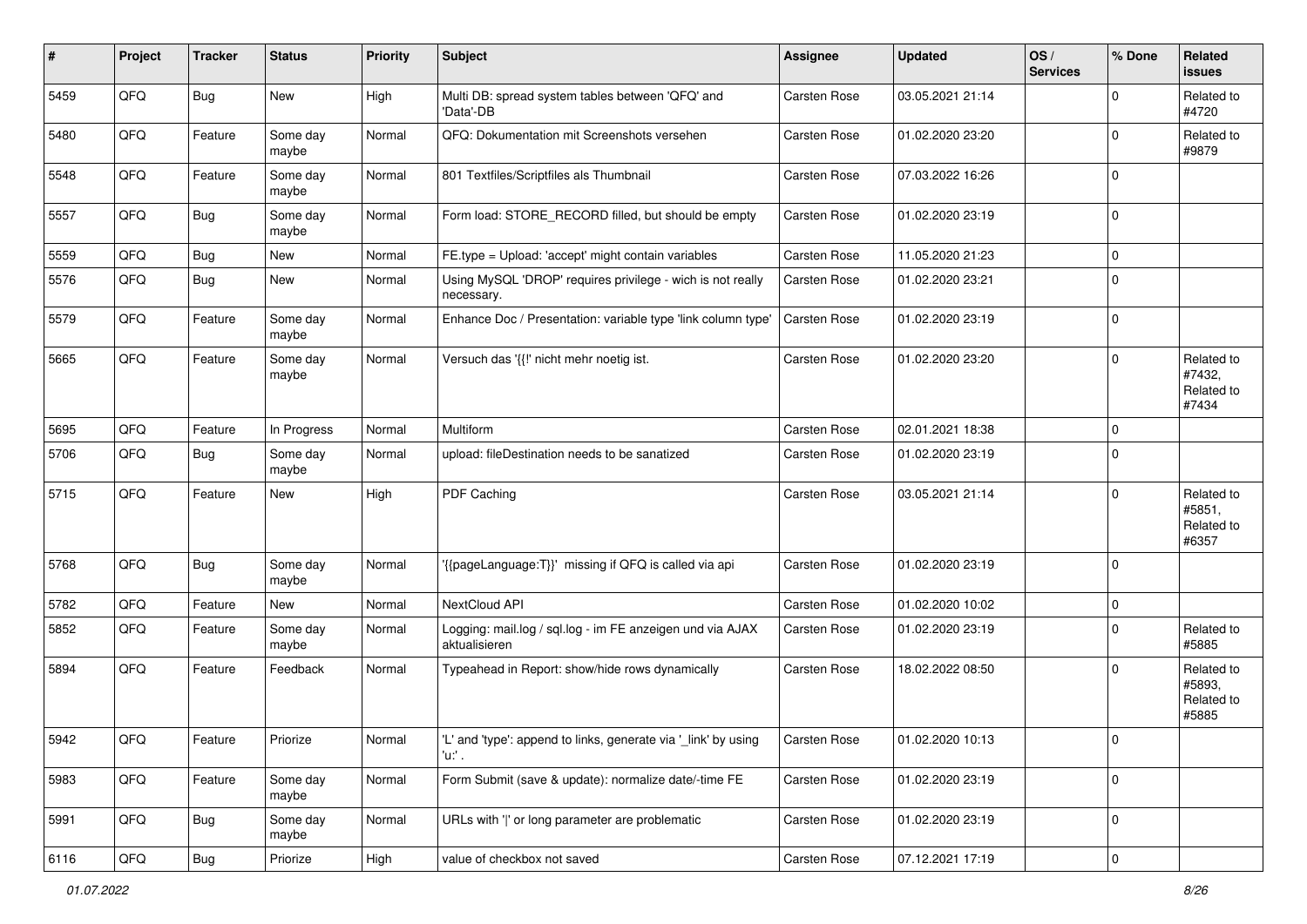| #    | Project | <b>Tracker</b> | <b>Status</b>     | <b>Priority</b> | Subject                                                                                                                    | Assignee            | <b>Updated</b>   | OS/<br><b>Services</b> | % Done      | Related<br><b>issues</b>                           |
|------|---------|----------------|-------------------|-----------------|----------------------------------------------------------------------------------------------------------------------------|---------------------|------------------|------------------------|-------------|----------------------------------------------------|
| 6250 | QFQ     | Feature        | In Progress       | Normal          | Enhance layout: a) Subrecord, b) Subrecord-Title                                                                           | Carsten Rose        | 01.02.2020 23:22 |                        | $\Omega$    | Related to<br>#5391                                |
| 6261 | QFQ     | Feature        | New               | Normal          | Persistent SIP                                                                                                             | Carsten Rose        | 12.06.2021 09:07 |                        | $\Omega$    | Related to<br>#10819                               |
| 6289 | QFQ     | Feature        | New               | Normal          | Form: Log                                                                                                                  | Carsten Rose        | 01.02.2020 23:21 |                        | $\Omega$    |                                                    |
| 6292 | QFQ     | Feature        | New               | Normal          | Download: File speichern mit Hash aber original Filename in   Carsten Rose<br>der Datenbank vermerken fuer Downloads       |                     | 01.02.2020 23:21 |                        | $\Omega$    |                                                    |
| 6437 | QFQ     | Feature        | <b>New</b>        | Normal          | Neuer Mode Button bei FormElementen                                                                                        | Carsten Rose        | 01.02.2020 23:21 |                        | $\Omega$    | Related to<br>#9668,<br><b>Blocked by</b><br>#9678 |
| 6462 | QFQ     | Bug            | New               | Normal          | File Upload: Nutzlose Fehlermeldung wenn Datei zu gross                                                                    | Carsten Rose        | 01.02.2020 23:21 |                        | $\Omega$    | Related to<br>#6139                                |
| 6483 | QFQ     | <b>Bug</b>     | <b>New</b>        | Normal          | R Store funktioniert nicht bei 'Report Notation' im FE                                                                     | Carsten Rose        | 01.02.2020 23:21 |                        | $\Omega$    |                                                    |
| 6574 | QFQ     | <b>Bug</b>     | Priorize          | Normal          | qfq.log: Fehlermeldung wurde angezeigt, aber nicht geloggt                                                                 | <b>Carsten Rose</b> | 01.02.2020 10:13 |                        | $\Omega$    |                                                    |
| 6594 | QFQ     | Feature        | New               | Normal          | Excel: on download, check if there is a valid sip                                                                          | Carsten Rose        | 01.02.2020 23:21 |                        | $\Omega$    |                                                    |
| 6602 | QFQ     | Feature        | New               | Normal          | Formlet: in Report auf Mausklick ein mini-form oeffnen                                                                     | Carsten Rose        | 11.12.2019 16:16 |                        | $\Omega$    |                                                    |
| 6609 | QFQ     | Feature        | New               | Normal          | Formlet: JSON API erweitern                                                                                                | Carsten Rose        | 01.02.2020 23:21 |                        | 50          |                                                    |
| 6677 | QFQ     | Bug            | New               | Normal          | Error message FE Action Element: no/wrong FE reference<br>who cause the problem.                                           | Carsten Rose        | 01.02.2020 23:21 |                        | $\Omega$    |                                                    |
| 6715 | QFQ     | Feature        | Some day<br>maybe | Normal          | Code-Refactoring: dbArray vereinheitlichen                                                                                 | Carsten Rose        | 11.12.2019 16:02 |                        | $\Omega$    |                                                    |
| 6723 | QFQ     | Feature        | New               | Normal          | Report QFQ Installation and Version                                                                                        | Carsten Rose        | 12.06.2021 09:07 |                        | $\Omega$    |                                                    |
| 6765 | QFQ     | Feature        | New               | Normal          | Moeglichkeit via QFQ eigene Logs zu schreiben                                                                              | Carsten Rose        | 01.02.2020 23:21 |                        | $\Omega$    |                                                    |
| 6855 | QFQ     | Feature        | New               | Normal          | With {{feUser:U}}!={{feUser:T}}: Save / Delete: only possible<br>with {{feUserSave:U}}='yes' and '{{feUserDelete:U}}='yes' | Carsten Rose        | 01.02.2020 23:21 |                        | $\Omega$    |                                                    |
| 6912 | QFQ     | Bug            | <b>New</b>        | Normal          | error Message Var 'deadline' already set in SIP - in Form<br>with FE.value={{deadline:R:::{{deadlinePeriod:Y}}}}           | Carsten Rose        | 01.02.2020 23:21 |                        | $\Omega$    |                                                    |
| 6998 | QFQ     | Feature        | Priorize          | Normal          | Form: with debug=on show column information as tooltip of<br>column label                                                  | Carsten Rose        | 01.02.2020 10:13 |                        | $\Omega$    |                                                    |
| 7002 | QFQ     | Bug            | <b>New</b>        | Normal          | Dynamic Update: row does not disappear / appear                                                                            | Carsten Rose        | 01.02.2020 23:22 |                        | $\Omega$    |                                                    |
| 7014 | QFQ     | Bug            | New               | Normal          | Sending invalid emails succeeds when<br>debug.redirectAllMailTo is set                                                     | Carsten Rose        | 01.02.2020 23:21 |                        | 0           |                                                    |
| 7099 | QFQ     | Feature        | New               | Normal          | Redesign FormEditor                                                                                                        | Carsten Rose        | 01.02.2020 23:21 |                        | $\mathbf 0$ |                                                    |
| 7102 | QFQ     | Feature        | New               | Normal          | Comment sign in report: '#' and '--'                                                                                       | Carsten Rose        | 01.02.2020 23:21 |                        | $\mathbf 0$ |                                                    |
| 7107 | QFQ     | Feature        | Some day<br>maybe | Normal          | Showcase Registration Tool: Anmeldung / Administration :<br>Liste Anmeldungen / Emaileinaldung                             | Carsten Rose        | 11.12.2019 16:01 |                        | $\Omega$    |                                                    |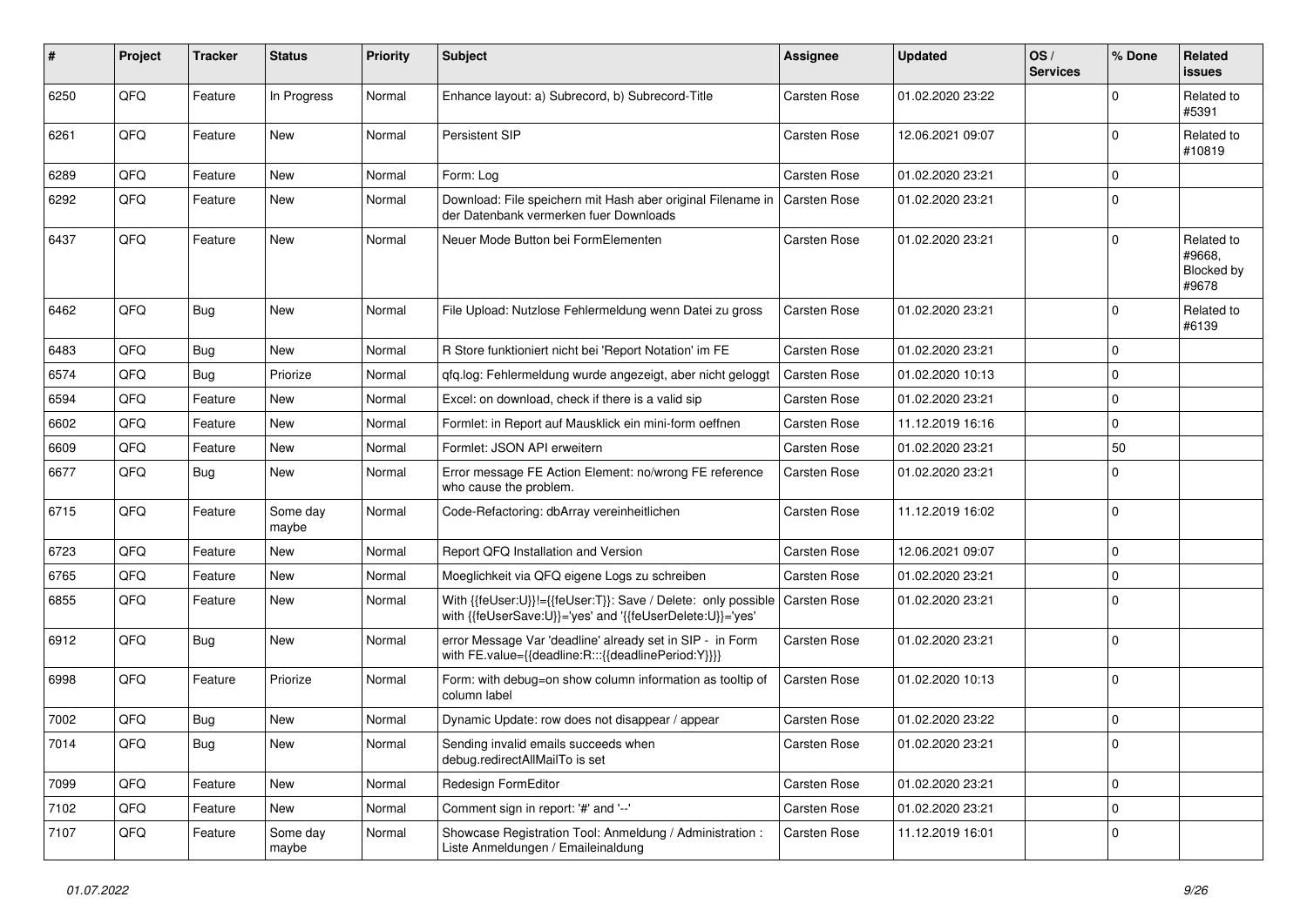| #    | Project | <b>Tracker</b> | <b>Status</b>     | <b>Priority</b> | <b>Subject</b>                                                                 | Assignee     | <b>Updated</b>   | OS/<br><b>Services</b> | % Done      | Related<br>issues         |
|------|---------|----------------|-------------------|-----------------|--------------------------------------------------------------------------------|--------------|------------------|------------------------|-------------|---------------------------|
| 7109 | QFQ     | Feature        | New               | Normal          | Dynamic Updates: row/element hide                                              | Carsten Rose | 01.02.2020 23:22 |                        | $\Omega$    | Has<br>duplicate<br>#4081 |
| 7119 | QFQ     | Feature        | <b>New</b>        | Normal          | Upload: scaleDownWidth, scaleDownHeight                                        | Carsten Rose | 01.02.2020 23:21 |                        | $\mathbf 0$ |                           |
| 7175 | QFQ     | Feature        | New               | Normal          | Upload: md5 hash as filename                                                   | Carsten Rose | 01.02.2020 23:21 |                        | $\mathbf 0$ |                           |
| 7217 | QFQ     | Feature        | Priorize          | Normal          | Download: notice User if `_sip=?` is missing                                   | Carsten Rose | 01.02.2020 10:13 |                        | $\mathbf 0$ |                           |
| 7219 | QFQ     | <b>Bug</b>     | New               | Normal          | typeSheadSql / typeAheadSqlPrefetch: change to curly<br>braces                 | Carsten Rose | 01.02.2020 23:21 |                        | $\mathbf 0$ |                           |
| 7239 | QFQ     | Feature        | <b>New</b>        | Normal          | TinyMCE: html tag whitelist                                                    | Carsten Rose | 01.02.2020 23:21 |                        | $\mathbf 0$ | Related to<br>#14320      |
| 7261 | QFQ     | Bug            | <b>New</b>        | Normal          | Report pathFilename for user without path, only the<br>filename                | Carsten Rose | 01.02.2020 23:21 |                        | $\Omega$    |                           |
| 7280 | QFQ     | Feature        | New               | Normal          | recently used table                                                            | Carsten Rose | 01.02.2020 23:21 |                        | $\mathbf 0$ |                           |
| 7290 | QFQ     | Feature        | Priorize          | Normal          | FormEditor: title as textarea if LEN(title)>60                                 | Carsten Rose | 01.02.2020 10:13 |                        | $\mathbf 0$ | Blocked by<br>#7682       |
| 7336 | QFQ     | Feature        | Some day<br>maybe | Normal          | PDF Upload: disallow PDFs with specific Meta information                       | Carsten Rose | 11.12.2019 16:01 |                        | $\Omega$    |                           |
| 7342 | QFQ     | Feature        | New               | Normal          | add content = hide_this                                                        | Carsten Rose | 01.02.2020 23:21 |                        | $\mathbf 0$ |                           |
| 7452 | QFQ     | Feature        | Some day<br>maybe | Normal          | automate deployment new QFQ version                                            | Carsten Rose | 16.09.2021 15:10 |                        | $\Omega$    |                           |
| 7453 | QFQ     | Feature        | Some day<br>maybe | Normal          | import / export forms QFQ                                                      | Carsten Rose | 16.09.2021 15:10 |                        | $\mathbf 0$ |                           |
| 7456 | QFQ     | <b>Bug</b>     | Some day<br>maybe | Low             | Todos in Code: solve or make ticket                                            | Carsten Rose | 16.09.2021 15:10 |                        | $\mathbf 0$ |                           |
| 7480 | QFQ     | Feature        | New               | Normal          | Record History (Undo / Redo)                                                   | Carsten Rose | 11.12.2019 16:16 |                        | $\mathbf 0$ | Related to<br>#2361       |
| 7481 | QFQ     | Feature        | New               | Normal          | Detect 'BaseUrl' automatically                                                 | Carsten Rose | 01.02.2020 23:21 |                        | $\mathbf 0$ |                           |
| 7512 | QFQ     | <b>Bug</b>     | New               | Normal          | FE: inputType=number >> 'pattern' is not respected                             | Carsten Rose | 01.02.2020 23:22 |                        | 0           |                           |
| 7513 | QFQ     | <b>Bug</b>     | New               | Normal          | Radios not correct aligned                                                     | Carsten Rose | 01.02.2020 23:22 |                        | $\mathbf 0$ |                           |
| 7519 | QFQ     | Feature        | New               | Normal          | Select: Multi                                                                  | Carsten Rose | 01.02.2020 23:22 |                        | $\Omega$    |                           |
| 7520 | QFQ     | Feature        | New               | Normal          | QR Code:  AS _qr ( AS _link)                                                   | Carsten Rose | 01.02.2020 23:22 |                        | $\mathbf 0$ |                           |
| 7521 | QFQ     | Feature        | New               | Normal          | TemplateGroup: fe.type=upload                                                  | Carsten Rose | 01.02.2020 23:21 |                        | $\mathbf 0$ | Related to<br>#9706       |
| 7522 | QFQ     | Feature        | Priorize          | Normal          | Inserting default index.html to folder (Avoid Apache<br>Indexing)              | Carsten Rose | 01.02.2020 10:13 |                        | $\mathbf 0$ |                           |
| 7524 | QFQ     | <b>Bug</b>     | New               | Normal          | QFQ throws a 'General Error' if 'fileadmin/protected/log/' is<br>not writeable | Carsten Rose | 01.02.2020 23:22 |                        | $\mathbf 0$ |                           |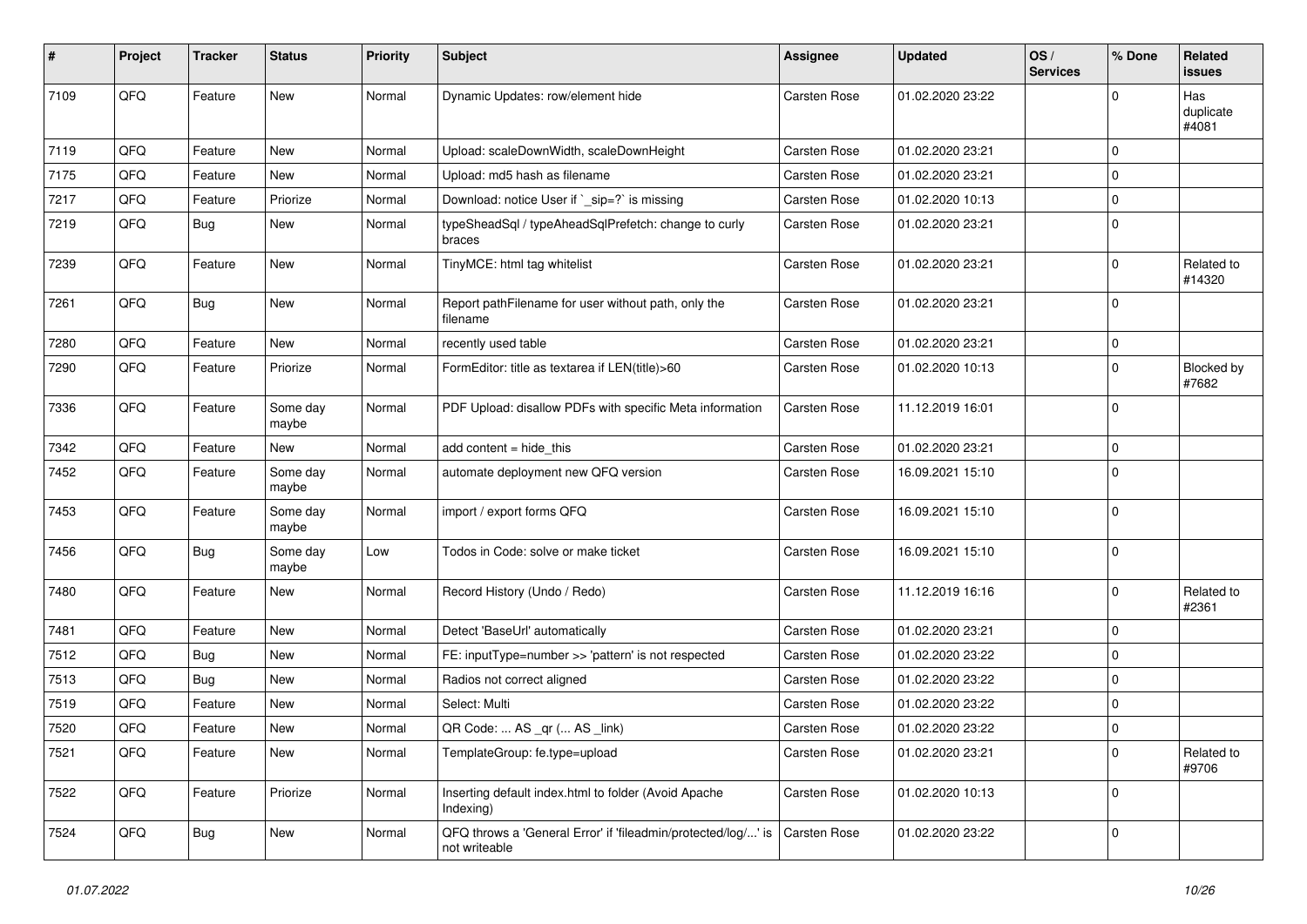| #    | Project | <b>Tracker</b> | <b>Status</b> | <b>Priority</b> | <b>Subject</b>                                                                                        | Assignee            | <b>Updated</b>   | OS/<br><b>Services</b> | % Done      | <b>Related</b><br><b>issues</b>                 |
|------|---------|----------------|---------------|-----------------|-------------------------------------------------------------------------------------------------------|---------------------|------------------|------------------------|-------------|-------------------------------------------------|
| 7547 | QFQ     | <b>Bug</b>     | <b>New</b>    | Normal          | Error Message in afterSave: wrong parameter column<br>reported                                        | <b>Carsten Rose</b> | 01.02.2020 23:22 |                        | $\Omega$    |                                                 |
| 7574 | QFQ     | Bug            | <b>New</b>    | Normal          | Substitute error: form element not reported / dont parse<br>Form.note                                 | Carsten Rose        | 01.02.2020 23:21 |                        | $\Omega$    |                                                 |
| 7616 | QFQ     | Bug            | Priorize      | Normal          | Selectlist with Enum & Dynamic Update                                                                 | Carsten Rose        | 01.02.2020 10:13 |                        | $\mathbf 0$ |                                                 |
| 7630 | QFQ     | Feature        | Priorize      | Normal          | detailed error message for simple upload                                                              | <b>Carsten Rose</b> | 01.02.2020 10:13 |                        | $\mathbf 0$ |                                                 |
| 7650 | QFQ     | <b>Bug</b>     | New           | High            | Optional do not show 'required' sign on FormElement                                                   | <b>Carsten Rose</b> | 03.05.2021 21:14 |                        | $\mathbf 0$ |                                                 |
| 7656 | QFQ     | <b>Bug</b>     | Priorize      | Normal          | FE with required, 'pattern' and 'extraButtonLock': always<br>complain about missing value             | <b>Carsten Rose</b> | 01.02.2020 10:13 |                        | $\Omega$    |                                                 |
| 7660 | QFQ     | Feature        | New           | Normal          | IMAP: import mails to DB, move / delete mails                                                         | Carsten Rose        | 01.02.2020 09:52 |                        | $\mathbf 0$ |                                                 |
| 7681 | QFQ     | Feature        | New           | Normal          | Optional switch off 'check for modified record'                                                       | Carsten Rose        | 01.02.2020 23:21 |                        | $\Omega$    |                                                 |
| 7683 | QFQ     | Feature        | New           | Normal          | Special column names in '{{ SELECT  AS _link }}' should<br>be detected                                | <b>Carsten Rose</b> | 01.02.2020 23:21 |                        | $\Omega$    |                                                 |
| 7685 | QFQ     | <b>Bug</b>     | <b>New</b>    | Normal          | Open FormElement from QFQ error message and save<br>modified record: error about missing {{formId:F}} | <b>Carsten Rose</b> | 01.02.2020 23:22 |                        | $\Omega$    |                                                 |
| 7795 | QFQ     | Bug            | <b>New</b>    | Normal          | Readonly Form: Typeahead-Felder                                                                       | <b>Carsten Rose</b> | 01.02.2020 23:22 |                        | $\Omega$    | Related to<br>#10640                            |
| 7812 | QFQ     | Feature        | New           | Normal          | FE 'Subrecord' - new option 'subrecordShowFilter',<br>'subrecordPaging'                               | <b>Carsten Rose</b> | 01.02.2020 23:22 |                        | $\Omega$    |                                                 |
| 7850 | QFQ     | Feature        | New           | High            | Upload records: non 'pathFileName' column                                                             | <b>Carsten Rose</b> | 03.05.2021 21:14 |                        | $\mathbf 0$ |                                                 |
| 7890 | QFQ     | <b>Bug</b>     | New           | Normal          | FormElement 'required': extraButtonInfo not aligned                                                   | Carsten Rose        | 11.06.2021 21:17 |                        | $\mathbf 0$ | Related to<br>#11517                            |
| 7899 | QFQ     | <b>Bug</b>     | New           | High            | Fe.type=password / retype / required: always complain<br>about missing value                          | Carsten Rose        | 03.05.2021 21:14 |                        | $\mathbf 0$ |                                                 |
| 7920 | QFQ     | Feature        | New           | Normal          | FE: Syntax Highlight, Zeinlenumbruch                                                                  | Carsten Rose        | 01.02.2020 10:03 |                        | $\Omega$    |                                                 |
| 7924 | QFQ     | Feature        | <b>New</b>    | Normal          | Radio/Checkbox with Tooltip                                                                           | <b>Carsten Rose</b> | 01.02.2020 23:22 |                        | $\Omega$    |                                                 |
| 8034 | QFQ     | Feature        | Priorize      | Normal          | FormElement 'data': 22.22.2222 should not be accepted                                                 | <b>Carsten Rose</b> | 01.02.2020 10:13 |                        | $\mathbf 0$ |                                                 |
| 8037 | QFQ     | <b>Bug</b>     | Priorize      | Normal          | FE.type=upload (advanced mode): {{slaveld:V}} missing<br>during dynamic update                        | Carsten Rose        | 01.02.2020 10:13 |                        | $\mathbf 0$ |                                                 |
| 8044 | QFQ     | Feature        | Priorize      | Normal          | Transaction: a) Form, b) Report                                                                       | Carsten Rose        | 05.05.2021 22:14 |                        | $\Omega$    | Related to<br>#8043                             |
| 8049 | QFQ     | <b>Bug</b>     | New           | Normal          | FE.type=note, column 'value': text moves some pixel to top<br>after save                              | <b>Carsten Rose</b> | 01.02.2020 23:22 |                        | $\Omega$    |                                                 |
| 8082 | QFQ     | Feature        | Priorize      | High            | Contact form without saving record                                                                    | <b>Carsten Rose</b> | 07.12.2021 15:20 |                        | $\mathbf 0$ | Related to<br>#8587,<br><b>Blocks</b><br>#11850 |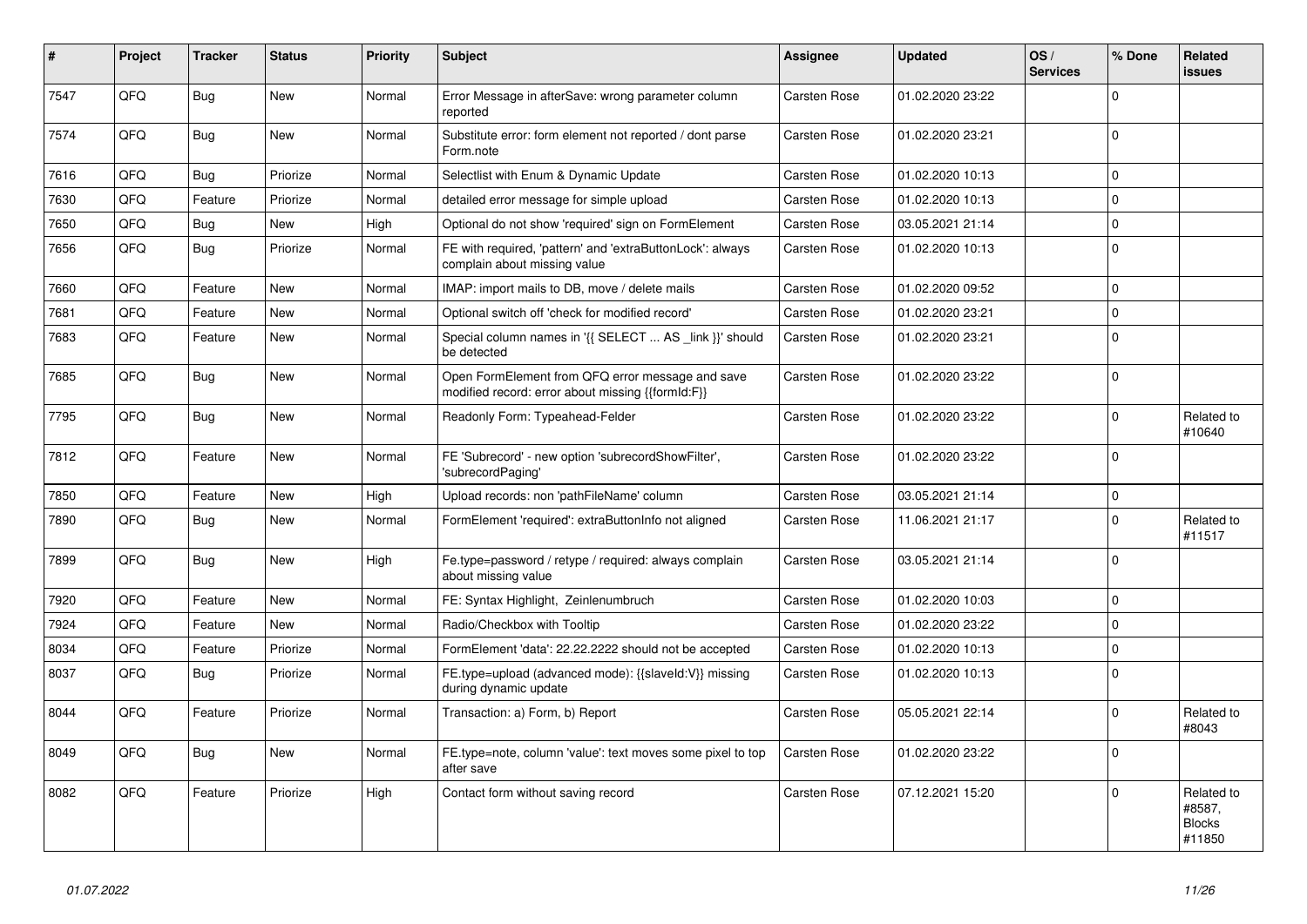| #    | Project | <b>Tracker</b> | <b>Status</b>     | <b>Priority</b> | <b>Subject</b>                                                                                         | Assignee     | <b>Updated</b>   | OS/<br><b>Services</b> | % Done      | <b>Related</b><br>issues  |
|------|---------|----------------|-------------------|-----------------|--------------------------------------------------------------------------------------------------------|--------------|------------------|------------------------|-------------|---------------------------|
| 8083 | QFQ     | <b>Bug</b>     | <b>New</b>        | High            | FormEditor: primary table list does not respect<br>'indexDb={{indexData:Y}}'                           | Carsten Rose | 03.05.2021 21:14 |                        | $\Omega$    | Has<br>duplicate<br>#6678 |
| 8089 | QFQ     | Feature        | <b>New</b>        | Normal          | Copy/Paste for FormElements                                                                            | Carsten Rose | 01.02.2020 23:22 |                        | $\mathbf 0$ |                           |
| 8101 | QFQ     | Feature        | Some day<br>maybe | Normal          | Password hash: support further hashing methods                                                         | Carsten Rose | 16.09.2021 15:10 |                        | $\Omega$    |                           |
| 8106 | QFQ     | <b>Bug</b>     | Some day<br>maybe | Normal          | Dynamic Update: Feld kann nicht auf empty zurückgesetzt<br>werden                                      | Carsten Rose | 11.12.2019 16:01 |                        | $\mathbf 0$ |                           |
| 8187 | QFQ     | Feature        | New               | Normal          | Subrecord: enable/hide new button - make new/edit/delete<br>customizeable.                             | Carsten Rose | 06.03.2021 18:44 |                        | $\mathbf 0$ | Related to<br>#11326      |
| 8204 | QFQ     | Feature        | Priorize          | High            | Position 'required mark'                                                                               | Carsten Rose | 16.06.2021 13:44 |                        | $\mathbf 0$ |                           |
| 8217 | QFQ     | Feature        | New               | Normal          | if-elseif-else construct                                                                               | Carsten Rose | 16.03.2021 18:41 |                        | $\mathbf 0$ | Related to<br>#10716      |
| 8277 | QFQ     | Feature        | Priorize          | Normal          | fe.parameter.default=                                                                                  | Carsten Rose | 01.02.2020 23:17 |                        | $\mathbf 0$ | Related to<br>#8113       |
| 8336 | QFQ     | Feature        | New               | Normal          | Form > modified > Close New: a) Optional disable popup, b)<br>custom text, c) mode on save: closelstay | Carsten Rose | 01.02.2020 23:22 |                        | $\mathbf 0$ | Related to<br>#8335       |
| 8431 | QFQ     | <b>Bug</b>     | <b>New</b>        | High            | autocron.php with wrong path                                                                           | Carsten Rose | 03.05.2021 21:14 |                        | $\mathbf 0$ |                           |
| 8520 | QFQ     | Feature        | Some day<br>maybe | Normal          | Bring QFQ to Composer                                                                                  | Carsten Rose | 16.09.2021 15:10 |                        | $\Omega$    |                           |
| 8584 | QFQ     | Feature        | Priorize          | Normal          | FE 'Action' - never assign to Container (except Template<br>Group)                                     | Carsten Rose | 01.02.2020 10:13 |                        | $\mathbf 0$ |                           |
| 8585 | QFQ     | Feature        | Priorize          | Normal          | Enhance Error message for 'unknown form'                                                               | Carsten Rose | 01.02.2020 10:13 |                        | $\mathbf 0$ |                           |
| 8586 | QFQ     | Feature        | Some day<br>maybe | Normal          | QFQ: Enhance Error message for 'record not found'                                                      | Carsten Rose | 16.09.2021 15:10 |                        | $\Omega$    |                           |
| 8668 | QFQ     | <b>Bug</b>     | <b>New</b>        | High            | Pill disabled: dyamic mode 'hidden' not respected - FE is still<br>required                            | Carsten Rose | 03.05.2021 21:14 |                        | $\Omega$    |                           |
| 8702 | QFQ     | Feature        | <b>New</b>        | Normal          | Load Record which is locked: missing user info                                                         | Carsten Rose | 11.12.2019 16:16 |                        | $\mathbf 0$ | Related to<br>#9789       |
| 8719 | QFQ     | Feature        | New               | Normal          | extraButtonLock: add support for 0/1                                                                   | Carsten Rose | 01.02.2020 23:22 |                        | $\Omega$    |                           |
| 8806 | QFQ     | Feature        | New               | Normal          | SQL Function nl2br                                                                                     | Carsten Rose | 01.02.2020 23:22 |                        | $\mathbf 0$ |                           |
| 8892 | QFQ     | Feature        | Some day<br>maybe | Normal          | Display and Edit SQL Comments in Form Editor                                                           | Carsten Rose | 11.12.2019 16:01 |                        | $\Omega$    |                           |
| 8894 | QFQ     | Feature        | Some day<br>maybe | Normal          | Documentation Tags Usable in QFQ Application                                                           | Carsten Rose | 11.12.2019 16:01 |                        | $\mathbf 0$ |                           |
| 8962 | QFQ     | Feature        | New               | High            | allow for form fields with identical names                                                             | Carsten Rose | 03.05.2021 21:14 |                        | $\mathbf 0$ |                           |
| 8963 | QFG     | Feature        | Priorize          | Normal          | Setting values in a store: flexible way                                                                | Carsten Rose | 05.05.2021 22:10 |                        | $\mathbf 0$ | Related to<br>#8975       |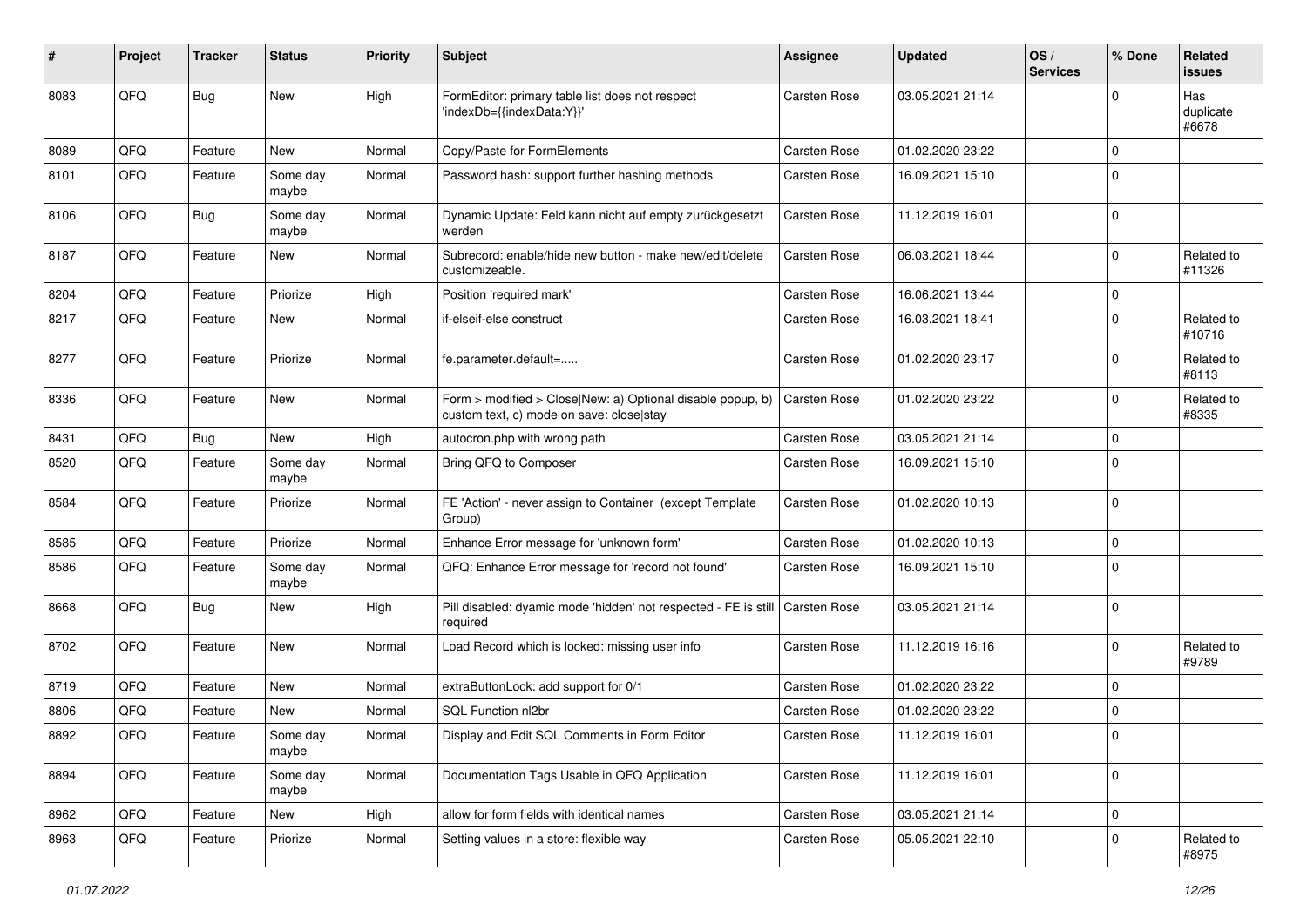| #    | Project | <b>Tracker</b> | <b>Status</b>     | <b>Priority</b> | <b>Subject</b>                                                                  | Assignee            | <b>Updated</b>   | OS/<br><b>Services</b> | % Done      | Related<br>issues                            |
|------|---------|----------------|-------------------|-----------------|---------------------------------------------------------------------------------|---------------------|------------------|------------------------|-------------|----------------------------------------------|
| 8975 | QFQ     | Feature        | New               | Normal          | Report Notation: 2.0                                                            | Carsten Rose        | 01.02.2020 23:22 |                        | $\Omega$    | Related to<br>#8963                          |
| 9013 | QFQ     | Bug            | New               | Normal          | Error in Twig template not handled                                              | Carsten Rose        | 20.10.2021 13:43 |                        | $\Omega$    |                                              |
| 9077 | QFQ     | Bug            | New               | Normal          | typeAheadSql: report broken SQL                                                 | Carsten Rose        | 29.06.2022 22:35 |                        | $\Omega$    | Related to<br>#4018                          |
| 9121 | QFQ     | Bug            | Priorize          | High            | sip links have r and __dbIndexData set                                          | Carsten Rose        | 12.06.2021 10:41 |                        | $\Omega$    |                                              |
| 9127 | QFQ     | Bug            | New               | Normal          | Error Message: change 'roll over' color - text not readable                     | Carsten Rose        | 01.02.2020 23:22 |                        | $\mathbf 0$ |                                              |
| 9128 | QFQ     | Feature        | New               | Normal          | Error Message: not replaced variables- a) replace back to<br>'{{', b) underline | <b>Carsten Rose</b> | 01.02.2020 23:22 |                        | $\Omega$    | Related to<br>#9129                          |
| 9129 | QFQ     | Feature        | New               | Normal          | sqlValidate: Message as notification, not as error                              | Carsten Rose        | 01.02.2020 23:22 |                        | $\Omega$    | Related to<br>#9128                          |
| 9136 | QFQ     | Feature        | New               | Normal          | Create ZIP files with dynamic PDFs                                              | Carsten Rose        | 01.02.2020 23:22 |                        | $\Omega$    |                                              |
| 9173 | QFQ     | Bug            | Priorize          | Urgent          | Stale Record Lock: Firefox                                                      | Carsten Rose        | 03.05.2021 21:14 |                        | $\Omega$    | Related to<br>#9789                          |
| 9177 | QFQ     | Bug            | New               | Normal          | Bug? QFQ tries to save an action FE, which has real<br>existing column name     | Carsten Rose        | 01.02.2020 23:22 |                        | $\Omega$    |                                              |
| 9208 | QFQ     | Feature        | New               | Normal          | Manage 'recent' records                                                         | Carsten Rose        | 01.02.2020 23:22 |                        | 0           |                                              |
| 9221 | QFQ     | Feature        | New               | Normal          | typeAhead: Zeichenlimite ausschalten                                            | Carsten Rose        | 29.06.2022 22:36 |                        | 0           |                                              |
| 9275 | QFQ     | <b>Bug</b>     | New               | Normal          | autcron: t3 page, which takes to long to respond, is not<br>reported properly   | Carsten Rose        | 01.02.2020 23:22 |                        | 100         |                                              |
| 9281 | QFQ     | <b>Bug</b>     | Some day<br>maybe | Normal          | Allow STRICT_TRANS_TABLES                                                       | Carsten Rose        | 02.01.2021 18:43 |                        | $\Omega$    |                                              |
| 9317 | QFQ     | Bug            | New               | Normal          | FE.type=note: with dynamic show/hidden an empty label<br>causes trouble         | Carsten Rose        | 01.02.2020 23:22 |                        | $\Omega$    |                                              |
| 9346 | QFQ     | Feature        | Priorize          | Normal          | beforeSave: check if an upload is given                                         | Carsten Rose        | 11.06.2021 21:18 |                        | $\mathbf 0$ |                                              |
| 9347 | QFQ     | Bug            | New               | High            | FE.type=upload with dynamic show/hidden: required not<br>detected               | Carsten Rose        | 12.06.2021 10:40 |                        | $\Omega$    | Related to<br>#5305,<br>Related to<br>#12398 |
| 9348 | QFQ     | Feature        | New               | Normal          | defaultThumbnailSize: pre render thumbnails                                     | Carsten Rose        | 12.06.2021 09:05 |                        | $\Omega$    |                                              |
| 9352 | QFQ     | Feature        | New               | Normal          | FE 'Native' fire slaveld, sqlAfter, sqlIns                                      | Carsten Rose        | 01.02.2020 23:22 |                        | $\Omega$    |                                              |
| 9394 | QFQ     | Feature        | Priorize          | Normal          | REST: allow for non numerical ids in get requests                               | Carsten Rose        | 05.05.2021 22:10 |                        | 0           |                                              |
| 9517 | QFQ     | Feature        | In Progress       | High            | Input multiple tags with typeahead                                              | Carsten Rose        | 03.05.2021 21:14 |                        | 40          | Related to<br>#10150                         |
| 9531 | QFQ     | Bug            | New               | High            | FE File: Dynamic Update / modeSql / required detected<br>even it not set        | Carsten Rose        | 11.06.2021 20:32 |                        | $\mathbf 0$ | Related to<br>#12398                         |
| 9533 | QFQ     | <b>Bug</b>     | New               | Normal          | FE.type=upload: Check in 'beforeSave' if upload is given                        | Carsten Rose        | 01.02.2020 23:22 |                        | 0           | Related to<br>#11523                         |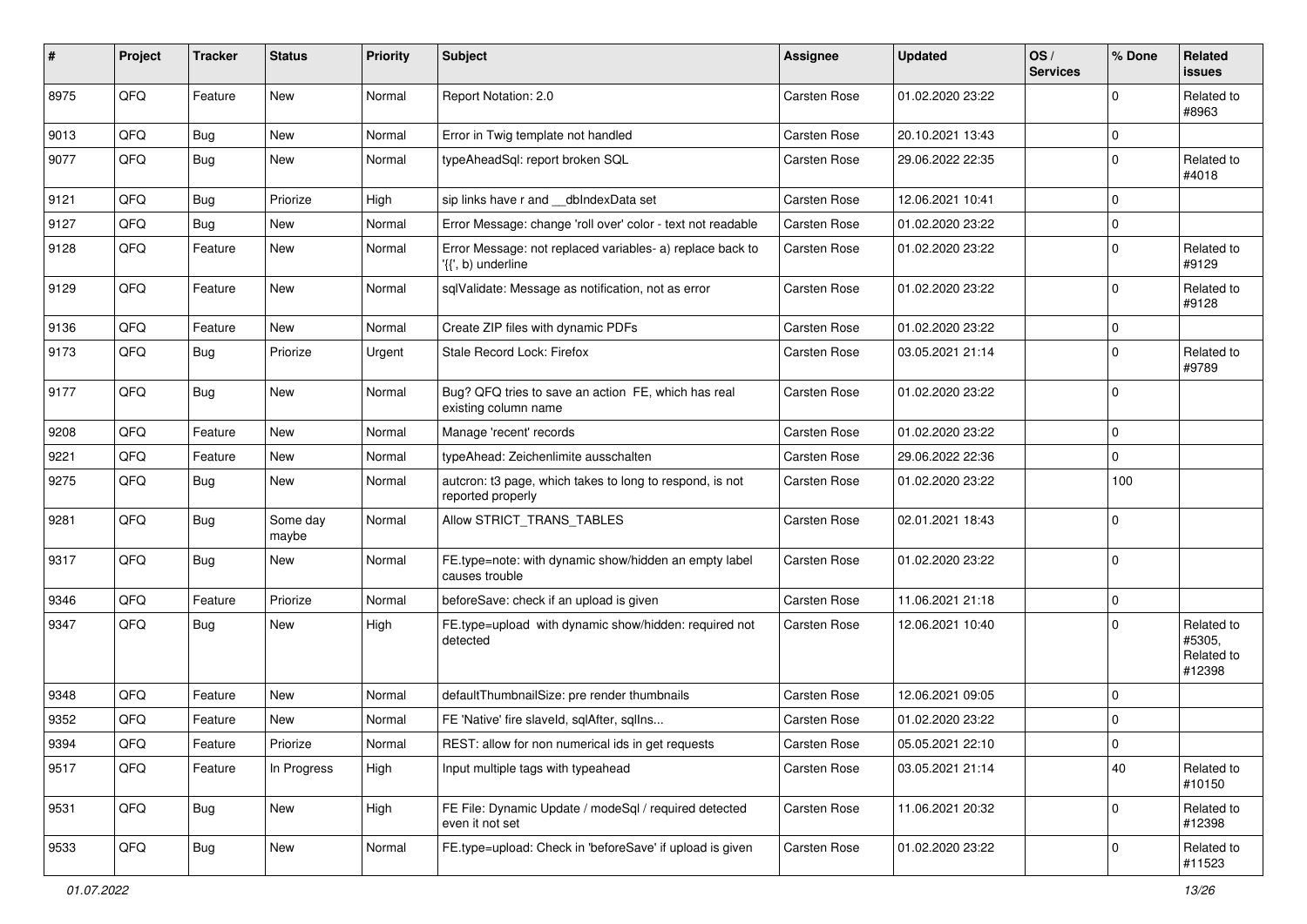| $\vert$ # | Project | <b>Tracker</b> | <b>Status</b>     | <b>Priority</b> | <b>Subject</b>                                                                                           | Assignee     | <b>Updated</b>   | OS/<br><b>Services</b> | % Done         | <b>Related</b><br>issues                                                |
|-----------|---------|----------------|-------------------|-----------------|----------------------------------------------------------------------------------------------------------|--------------|------------------|------------------------|----------------|-------------------------------------------------------------------------|
| 9534      | QFQ     | <b>Bug</b>     | Priorize          | Urgent          | FE.type=upload: 'Unknown Mode: ID"                                                                       | Carsten Rose | 03.05.2021 21:14 |                        | $\Omega$       | Related to<br>#9532                                                     |
| 9537      | QFQ     | Feature        | <b>New</b>        | Normal          | FormEditor: Edit fieldset in FrontEnd                                                                    | Carsten Rose | 01.02.2020 23:22 |                        | $\mathbf 0$    |                                                                         |
| 9579      | QFQ     | Feature        | Some day<br>maybe | Normal          | Multiform with Process Row                                                                               | Carsten Rose | 11.12.2019 16:01 |                        | $\mathbf 0$    |                                                                         |
| 9602      | QFQ     | Feature        | New               | Normal          | Form definition as JSON                                                                                  | Carsten Rose | 01.02.2020 23:21 |                        | $\mathbf 0$    | Related to<br>#9600                                                     |
| 9668      | QFQ     | Feature        | Priorize          | Normal          | Form.mode: rename 'hidden' to 'hide'                                                                     | Carsten Rose | 05.05.2021 22:14 |                        | $\mathbf 0$    | Related to<br>#6437                                                     |
| 9669      | QFQ     | <b>Bug</b>     | Some day<br>maybe | Normal          | Checkbox / Template Group: radio/checkbox visible broken<br>after 'add'                                  | Carsten Rose | 16.06.2021 13:47 |                        | $\mathbf 0$    | Related to<br>#8091                                                     |
| 9691      | QFQ     | <b>Bug</b>     | In Progress       | Normal          | Checkbox: dynamic update > readonly                                                                      | Carsten Rose | 01.02.2020 23:22 |                        | 50             | Related to<br>#9834                                                     |
| 9704      | QFQ     | Feature        | Some day<br>maybe | Normal          | Thumbnails Generieren beim Splitten von PDF Files                                                        | Carsten Rose | 11.12.2019 16:01 |                        | $\mathbf 0$    |                                                                         |
| 9706      | QFQ     | Feature        | New               | Normal          | Multi File Upload (hidden template group)                                                                | Carsten Rose | 01.02.2020 23:22 |                        | $\mathbf 0$    | Related to<br>#7521,<br>Related to<br>#5562,<br>Related to<br>#13330    |
| 9707      | QFQ     | Feature        | New               | Normal          | SIP security: encode pageld and check pageld on decode                                                   | Carsten Rose | 01.02.2020 23:22 |                        | $\Omega$       |                                                                         |
| 9773      | QFQ     | Bug            | New               | Normal          | form.parameter.formModeGlobal=requiredOff                                                                | Carsten Rose | 01.02.2020 15:56 |                        | $\mathbf 0$    |                                                                         |
| 9777      | QFQ     | Feature        | New               | Normal          | Logging QFQ Variables                                                                                    | Carsten Rose | 16.12.2019 17:17 |                        | $\mathbf 0$    |                                                                         |
| 9781      | QFQ     | Feature        | New               | Normal          | Button: CSS class to make buttons smaller                                                                | Carsten Rose | 01.02.2020 23:22 |                        | $\mathbf 0$    |                                                                         |
| 9783      | QFQ     | <b>Bug</b>     | New               | Normal          | Email with special characters                                                                            | Carsten Rose | 01.02.2020 23:22 |                        | $\mathbf 0$    |                                                                         |
| 9789      | QFQ     | Bug            | In Progress       | High            | Record Lock: release to early on 'leave page'                                                            | Carsten Rose | 10.01.2022 09:25 |                        | 100            | Related to<br>#10081,<br>Related to<br>#9173.<br>Related to<br>#8702    |
| 9811      | QFQ     | Feature        | New               | Normal          | Report: tag every n'th row                                                                               | Carsten Rose | 01.02.2020 23:22 |                        | $\mathbf 0$    |                                                                         |
| 9834      | QFQ     | <b>Bug</b>     | Priorize          | Normal          | Input elements with tag 'disabled' are missing on<br>form-submit: server option 'processReadOnly' broken | Carsten Rose | 07.12.2021 16:43 |                        | $\overline{0}$ | Related to<br>#9691,<br>Related to<br>#5305, Has<br>duplicate<br>#12331 |
| 9862      | QFQ     | Bug            | Priorize          | Normal          | Failed writing to sql mail qfq.log should throw an exception                                             | Carsten Rose | 01.02.2020 10:13 |                        | $\pmb{0}$      |                                                                         |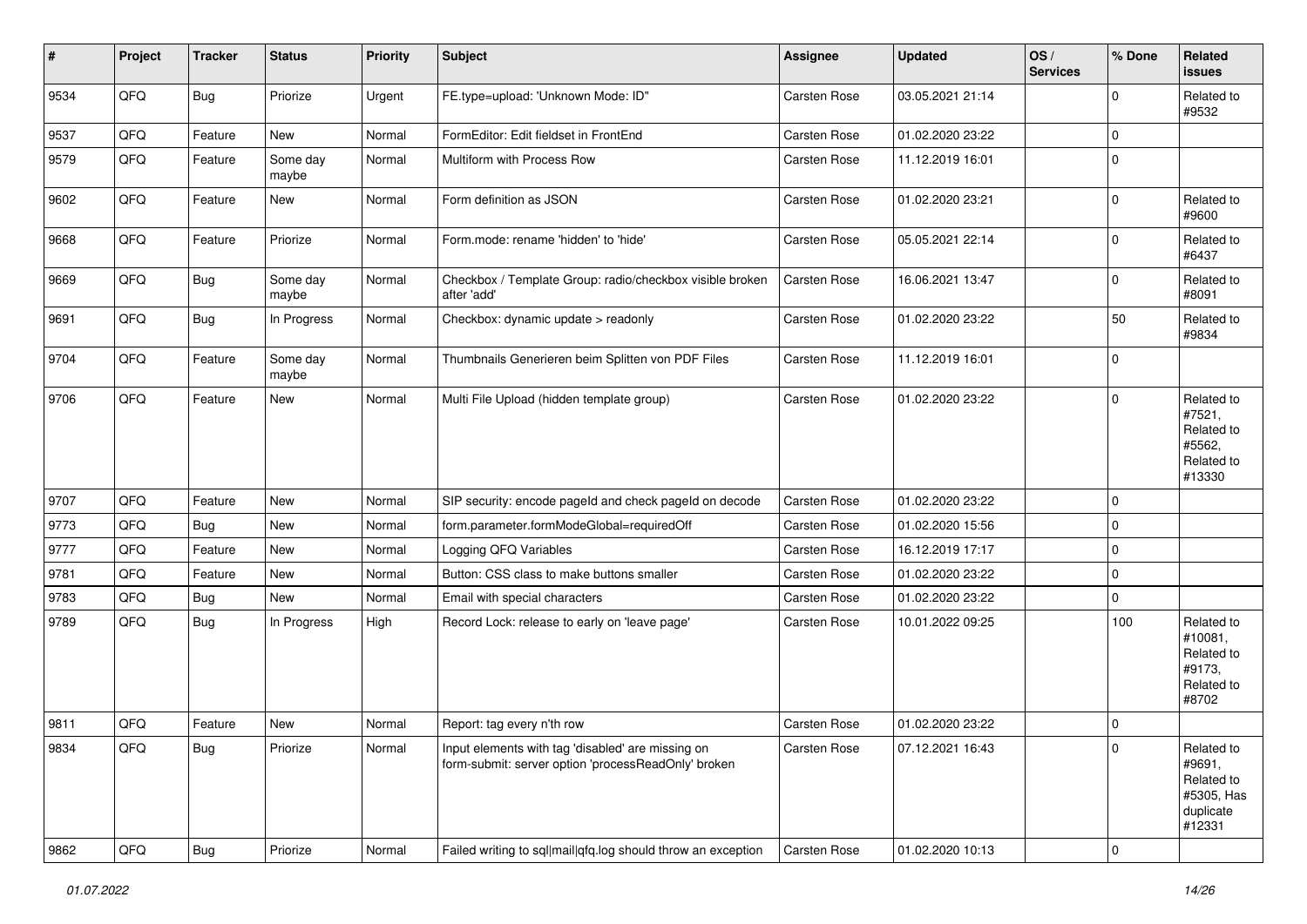| #     | Project | <b>Tracker</b> | <b>Status</b>     | <b>Priority</b> | <b>Subject</b>                                                                                                                        | Assignee            | <b>Updated</b>   | OS/<br><b>Services</b> | % Done       | Related<br>issues                                                      |
|-------|---------|----------------|-------------------|-----------------|---------------------------------------------------------------------------------------------------------------------------------------|---------------------|------------------|------------------------|--------------|------------------------------------------------------------------------|
| 9900  | QFQ     | Feature        | Priorize          | Normal          | Generic API Call: tt-content record >> JSON                                                                                           | Carsten Rose        | 01.02.2020 10:13 |                        | 0            |                                                                        |
| 9927  | QFQ     | Feature        | New               | Normal          | QFQ Update: a) Update nur machen wenn BE User<br>eingeloggt ist., b) Bei Fehler genaue Meldung welcher<br>Updateschritt Probleme hat. | Carsten Rose        | 22.01.2020 12:59 |                        | $\Omega$     |                                                                        |
| 9928  | QFQ     | Feature        | Priorize          | Normal          | SpecialColumnName: a) Deprecated: ' AS "_+tag " ', b)<br>New: ' AS "_ <tag1><tag2>"</tag2></tag1>                                     | Carsten Rose        | 01.02.2020 23:17 |                        | $\mathbf 0$  | Related to<br>#9929                                                    |
| 9947  | QFQ     | Bug            | Priorize          | Normal          | Unwanted error message if missing 'typeAheadSqlPrefetch'                                                                              | Carsten Rose        | 01.02.2020 10:13 |                        | 0            |                                                                        |
| 9958  | QFQ     | <b>Bug</b>     | Priorize          | Normal          | Broken subrecord query: no error message                                                                                              | Carsten Rose        | 05.02.2021 15:15 |                        | 0            |                                                                        |
| 9968  | QFQ     | Feature        | Priorize          | Normal          | Tooltip in Links for Developer                                                                                                        | Carsten Rose        | 01.02.2020 23:17 |                        | $\pmb{0}$    |                                                                        |
| 9975  | QFQ     | <b>Bug</b>     | Priorize          | Normal          | Dropdown Menu: 'r:3' broken                                                                                                           | Carsten Rose        | 01.02.2020 10:13 |                        | $\mathbf 0$  |                                                                        |
| 9983  | QFQ     | Feature        | New               | Normal          | Report Notation: new keyword 'range'                                                                                                  | Carsten Rose        | 01.02.2020 15:55 |                        | 0            |                                                                        |
| 10005 | QFQ     | Feature        | Priorize          | Normal          | Report / special column name:  AS _calendar                                                                                           | Carsten Rose        | 03.06.2020 17:28 |                        | $\mathbf 0$  |                                                                        |
| 10011 | QFQ     | Feature        | Priorize          | Normal          | Offer new STORE TYPO3 Variable 'beUser', 'beEmail'                                                                                    | Carsten Rose        | 08.05.2021 09:51 |                        | $\Omega$     | Related to<br>#10012,<br>Related to<br>#12511                          |
| 10012 | QFQ     | Feature        | Priorize          | Normal          | redirectAllMailTo: {{beEmail:T}}                                                                                                      | Carsten Rose        | 08.05.2021 09:54 |                        | $\mathbf 0$  | Related to<br>#12412,<br>Related to<br>#12413,<br>Related to<br>#10011 |
| 10013 | QFQ     | Feature        | Some day<br>maybe | Normal          | FE.typ=editor: CodeMirror                                                                                                             | Carsten Rose        | 08.06.2022 10:37 |                        | $\mathbf 0$  | Related to<br>#12611,<br>Related to<br>#12490,<br>Related to<br>#7732  |
| 10014 | QFQ     | Feature        | New               | Normal          | Manual.rst: describe behaviour and process order of<br>fillStoreVar, slaveId, sqlBefore,                                              | Carsten Rose        | 01.02.2020 22:31 |                        | $\mathbf 0$  |                                                                        |
| 10015 | QFQ     | Feature        | Priorize          | Normal          | Monospace in Textarea                                                                                                                 | Carsten Rose        | 03.02.2020 13:40 |                        | $\pmb{0}$    |                                                                        |
| 10080 | QFQ     | Feature        | New               | Normal          | Popup on 'save' / 'close': configure dialog (answer<br>yes/no/cancle/)                                                                | Carsten Rose        | 28.03.2021 20:52 |                        | $\mathbf 0$  | Is duplicate<br>of #12262                                              |
| 10081 | QFQ     | <b>Bug</b>     | New               | High            | Stale record lock after 'forbidden' character                                                                                         | <b>Carsten Rose</b> | 03.05.2021 21:12 |                        | $\pmb{0}$    | Related to<br>#10082,<br>Related to<br>#9789                           |
| 10082 | QFQ     | Bug            | New               | Normal          | FE.type=SELECT - 'sanatize' Class                                                                                                     | Carsten Rose        | 07.05.2020 09:36 |                        | $\mathbf{0}$ | Related to<br>#10081                                                   |
| 10095 | QFQ     | Feature        | Some day<br>maybe | Normal          | Generic Gitlab Integration into QFQ                                                                                                   | Carsten Rose        | 16.09.2021 15:10 |                        | 0            |                                                                        |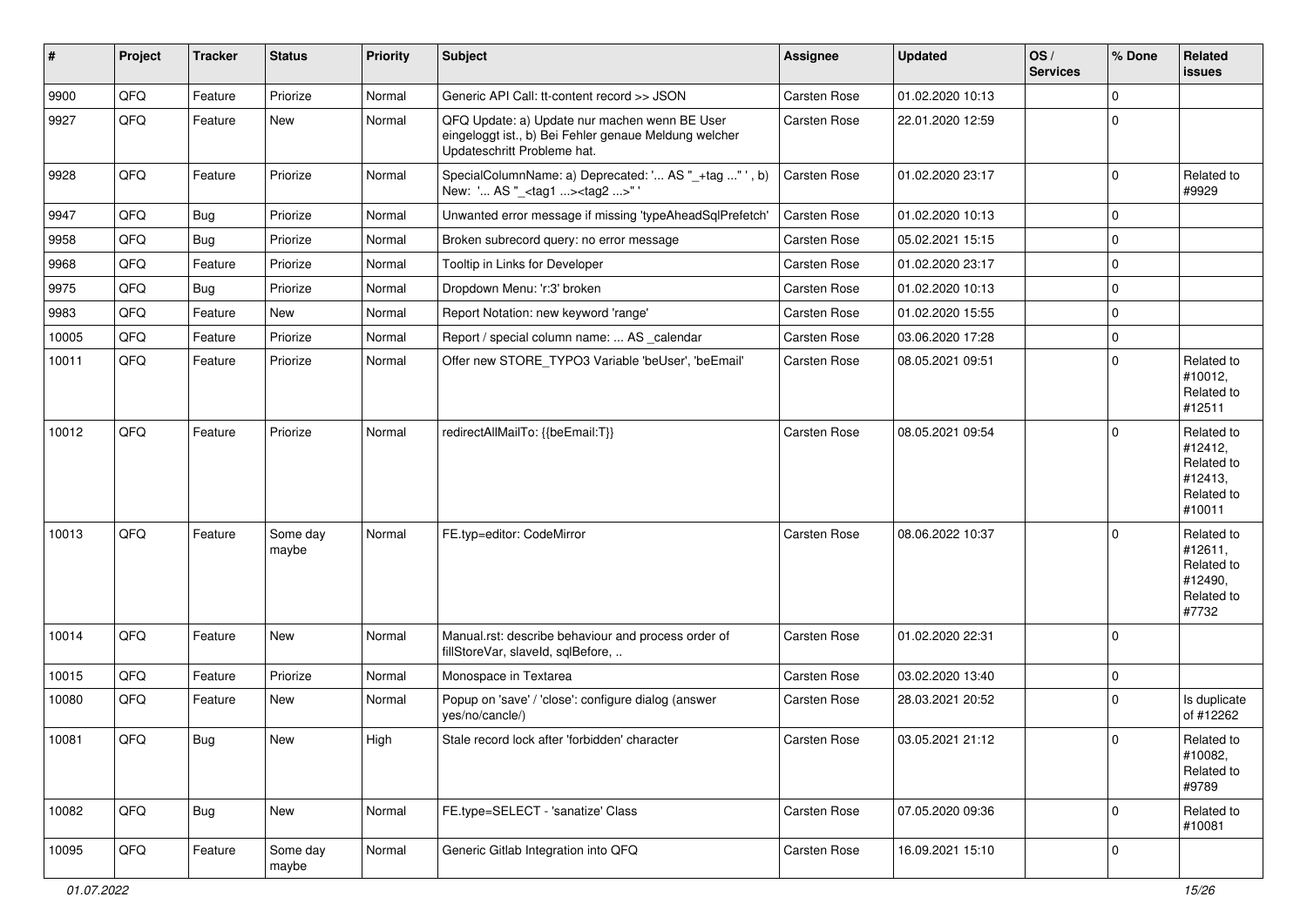| #     | Project | <b>Tracker</b> | <b>Status</b>     | <b>Priority</b> | <b>Subject</b>                                                                  | Assignee     | <b>Updated</b>   | OS/<br><b>Services</b> | % Done      | <b>Related</b><br>issues                                             |
|-------|---------|----------------|-------------------|-----------------|---------------------------------------------------------------------------------|--------------|------------------|------------------------|-------------|----------------------------------------------------------------------|
| 10115 | QFQ     | Feature        | New               | Normal          | TypeAhead: static list                                                          | Carsten Rose | 26.02.2020 16:42 |                        | 100         |                                                                      |
| 10116 | QFQ     | Feature        | Some day<br>maybe | Normal          | TypeAhead: Tag - show inside 'input' element                                    | Carsten Rose | 16.09.2021 15:09 |                        | $\Omega$    |                                                                      |
| 10119 | QFQ     | Feature        | New               | Normal          | Dropdown (selectlist) & TypeAhead: format and catagorize<br>list                | Carsten Rose | 07.05.2020 09:36 |                        | $\Omega$    |                                                                      |
| 10322 | QFQ     | <b>Bug</b>     | New               | Normal          | FormElement / Radio: missing column 'enum' >> FE not<br>reported                | Carsten Rose | 07.05.2020 09:37 |                        | $\mathbf 0$ |                                                                      |
| 10443 | QFQ     | Feature        | In Progress       | Normal          | Konzept_api / _live                                                             | Carsten Rose | 07.05.2020 09:39 |                        | $\mathbf 0$ |                                                                      |
| 10506 | QFQ     | <b>Bug</b>     | New               | High            | Template Group broken on MultiDB instance                                       | Carsten Rose | 03.05.2021 21:12 |                        | $\Omega$    | Related to<br>#10505                                                 |
| 10508 | QFQ     | <b>Bug</b>     | New               | High            | Multi Form broken on Multi DB Instance                                          | Carsten Rose | 03.05.2021 21:12 |                        | $\Omega$    |                                                                      |
| 10588 | QFQ     | Bug            | New               | Normal          | typeahed Tag: Doku anpassen                                                     | Carsten Rose | 12.11.2020 23:45 |                        | $\Omega$    |                                                                      |
| 10593 | QFQ     | Feature        | New               | Normal          | label2: text behind input element                                               | Carsten Rose | 16.05.2020 10:57 |                        | $\mathbf 0$ |                                                                      |
| 10640 | QFQ     | <b>Bug</b>     | New               | High            | TypeAhead Tag: FE editierbar trotz readOnly                                     | Carsten Rose | 03.05.2021 21:12 |                        | $\Omega$    | Related to<br>#7795                                                  |
| 10658 | QFQ     | <b>Bug</b>     | <b>New</b>        | Normal          | processReadOnly broken                                                          | Carsten Rose | 27.05.2020 17:55 |                        | $\Omega$    |                                                                      |
| 10661 | QFQ     | <b>Bug</b>     | In Progress       | Normal          | Typo3 Warnungen                                                                 | Carsten Rose | 07.09.2021 13:23 |                        | $\Omega$    | Related to<br>#12440                                                 |
| 10704 | QFQ     | Bug            | New               | Normal          | wkhtml problem rendering fullCalendar.js / fabric.js >><br>successor: puppeteer | Carsten Rose | 12.11.2020 23:45 |                        | $\Omega$    | Related to<br>#5024,<br>Related to<br>#4650,<br>Related to<br>#10715 |
| 10714 | QFQ     | Feature        | New               | Normal          | multi Table Form                                                                | Carsten Rose | 16.03.2021 18:44 |                        | $\mathbf 0$ |                                                                      |
| 10716 | QFQ     | Feature        | Some day<br>maybe | Normal          | Business Logic mit Externen Skripten                                            | Carsten Rose | 16.09.2021 15:10 |                        | $\Omega$    | Related to<br>#10713,<br>Related to<br>#8217                         |
| 10745 | QFQ     | Feature        | Some day<br>maybe | Normal          | <b>Tablesorter Excel Export</b>                                                 | Carsten Rose | 16.09.2021 15:09 |                        | $\Omega$    |                                                                      |
| 10793 | QFQ     | Feature        | In Progress       | Normal          | <b>Update NPM Packages</b>                                                      | Carsten Rose | 07.09.2021 13:25 |                        | $30\,$      |                                                                      |
| 10819 | QFQ     | Feature        | New               | Normal          | Persistent SIP - second try                                                     | Carsten Rose | 29.06.2020 23:02 |                        | O           | Related to<br>#6261                                                  |
| 10937 | QFQ     | Bug            | New               | Normal          | Fehler mit abhängigen Select- Feldern beim Positionieren                        | Carsten Rose | 12.11.2020 23:45 |                        | 0           |                                                                      |
| 10976 | QFQ     | Feature        | New               | Normal          | Excel Export Verbesserungen                                                     | Carsten Rose | 06.08.2020 10:56 |                        | 0           |                                                                      |
| 10979 | QFQ     | Feature        | New               | Normal          | Ajax Calls an API - dataReport                                                  | Carsten Rose | 11.05.2022 12:15 |                        | $\mathbf 0$ |                                                                      |
| 10996 | QFQ     | Feature        | New               | Normal          | Download video via sip: no seek                                                 | Carsten Rose | 12.08.2020 14:18 |                        | $\pmb{0}$   |                                                                      |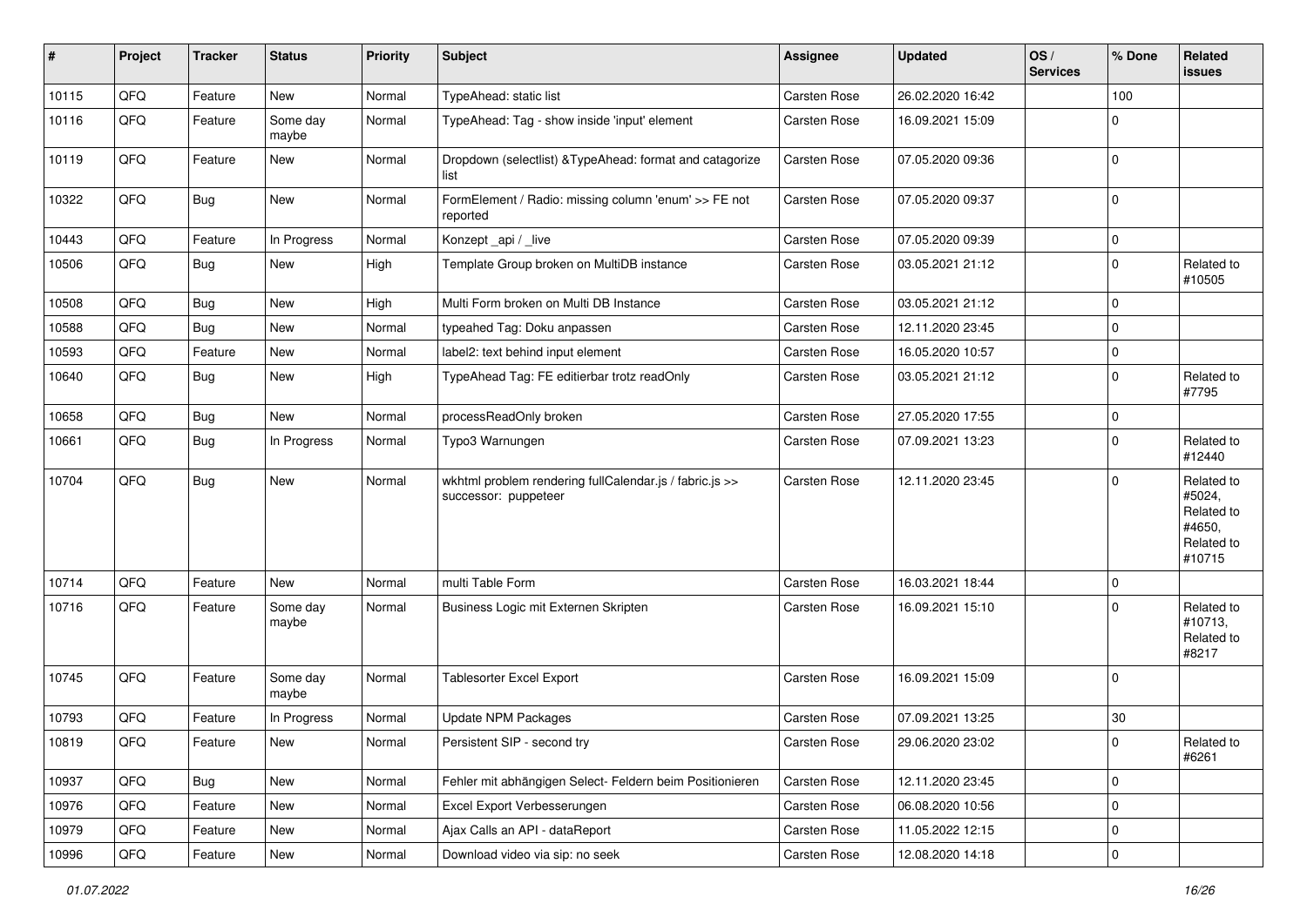| $\vert$ # | <b>Project</b> | <b>Tracker</b> | <b>Status</b>     | <b>Priority</b> | <b>Subject</b>                                                                      | Assignee            | <b>Updated</b>   | OS/<br><b>Services</b> | % Done      | Related<br><b>issues</b>                                                                                                       |
|-----------|----------------|----------------|-------------------|-----------------|-------------------------------------------------------------------------------------|---------------------|------------------|------------------------|-------------|--------------------------------------------------------------------------------------------------------------------------------|
| 11036     | QFQ            | Feature        | Some day<br>maybe | Normal          | inline report editor permissions                                                    | <b>Carsten Rose</b> | 16.09.2021 15:09 |                        | $\mathbf 0$ | Related to<br>#11323                                                                                                           |
| 11076     | QFQ            | Feature        | In Progress       | Normal          | SELECT  AS _websocket                                                               | <b>Carsten Rose</b> | 30.08.2020 17:49 |                        | $\mathbf 0$ |                                                                                                                                |
| 11080     | QFQ            | Feature        | New               | Normal          | Send MQTT messages                                                                  | Carsten Rose        | 29.08.2020 19:49 |                        | $\mathbf 0$ |                                                                                                                                |
| 11217     | QFQ            | Feature        | Some day<br>maybe | Normal          | <b>Extend Script Functionality</b>                                                  | Carsten Rose        | 16.09.2021 15:10 |                        | $\mathbf 0$ |                                                                                                                                |
| 11239     | QFQ            | <b>Bug</b>     | <b>New</b>        | Normal          | Radiobutton (plain): horizontales Rendern abhängig vom<br>Datentyp in der Datenbank | Carsten Rose        | 30.09.2020 18:37 |                        | $\mathbf 0$ |                                                                                                                                |
| 11320     | QFQ            | Feature        | Priorize          | Normal          | Typo3 Version 10 support                                                            | Carsten Rose        | 05.05.2021 22:09 |                        | $\pmb{0}$   |                                                                                                                                |
| 11322     | QFQ            | Feature        | Some day<br>maybe | Normal          | Form Element JSON - (multiline parameter field)                                     | <b>Carsten Rose</b> | 16.09.2021 15:10 |                        | $\mathbf 0$ |                                                                                                                                |
| 11323     | QFQ            | Feature        | Some day<br>maybe | Normal          | Report Frontend Editor Modal + Codemirror                                           | Carsten Rose        | 16.09.2021 15:10 |                        | $\mathbf 0$ | Related to<br>#11036                                                                                                           |
| 11460     | QFQ            | Feature        | <b>New</b>        | Normal          | Easier creation of changelog: gitchangelog                                          | <b>Carsten Rose</b> | 12.06.2021 10:20 |                        | $\mathbf 0$ | Related to<br>#13467                                                                                                           |
| 11504     | QFQ            | Feature        | <b>New</b>        | Normal          | Dynamic Update: Button text update for 'Save',' Close' &<br>'Delete'                | Carsten Rose        | 12.11.2020 23:44 |                        | $\mathbf 0$ |                                                                                                                                |
| 11516     | QFQ            | Feature        | <b>New</b>        | Normal          | Multi Page Form (Previous/Next Buttons)                                             | Carsten Rose        | 16.03.2021 17:52 |                        | $\mathbf 0$ |                                                                                                                                |
| 11517     | QFQ            | Bug            | In Progress       | Normal          | extraButtonInfo Broken for multiple FormElements                                    | <b>Carsten Rose</b> | 12.05.2022 13:12 |                        | $\mathbf 0$ | Related to<br>#7890,<br>Related to<br>#3811, Has<br>duplicate<br>#10905, Has<br>duplicate<br>#10553, Has<br>duplicate<br>#6779 |
| 11523     | QFQ            | Feature        | <b>New</b>        | Normal          | Mit dynamic Update erkennen, ob Upload gemacht wurde                                | Carsten Rose        | 13.11.2020 15:07 |                        | $\Omega$    | Related to<br>#9533                                                                                                            |
| 11667     | QFQ            | <b>Bug</b>     | New               | Normal          | MySQL mariadb-server-10.3: Incorrect datetime value                                 | Carsten Rose        | 03.05.2021 20:48 |                        | $\Omega$    |                                                                                                                                |
| 11668     | QFQ            | Bug            | <b>New</b>        | Normal          | Play function.sql - problem with mysql                                              | <b>Carsten Rose</b> | 03.05.2021 20:48 |                        | $\mathbf 0$ |                                                                                                                                |
| 11695     | QFQ            | Bug            | <b>New</b>        | Normal          | MultiForm required FE Error                                                         | Carsten Rose        | 04.12.2020 13:34 |                        | $\mathbf 0$ |                                                                                                                                |
| 11702     | QFQ            | Feature        | <b>New</b>        | Normal          | HTML Special Char makes no sense for 'allbut' if '&' is<br>forbidden                | Carsten Rose        | 07.12.2021 16:35 |                        | $\mathbf 0$ | Related to<br>#5112,<br>Related to<br>#14320                                                                                   |
| 11747     | QFQ            | Feature        | <b>New</b>        | Normal          | Maintenance Page with Redirect                                                      | Carsten Rose        | 03.05.2021 20:47 |                        | $\Omega$    | Related to<br>#11741                                                                                                           |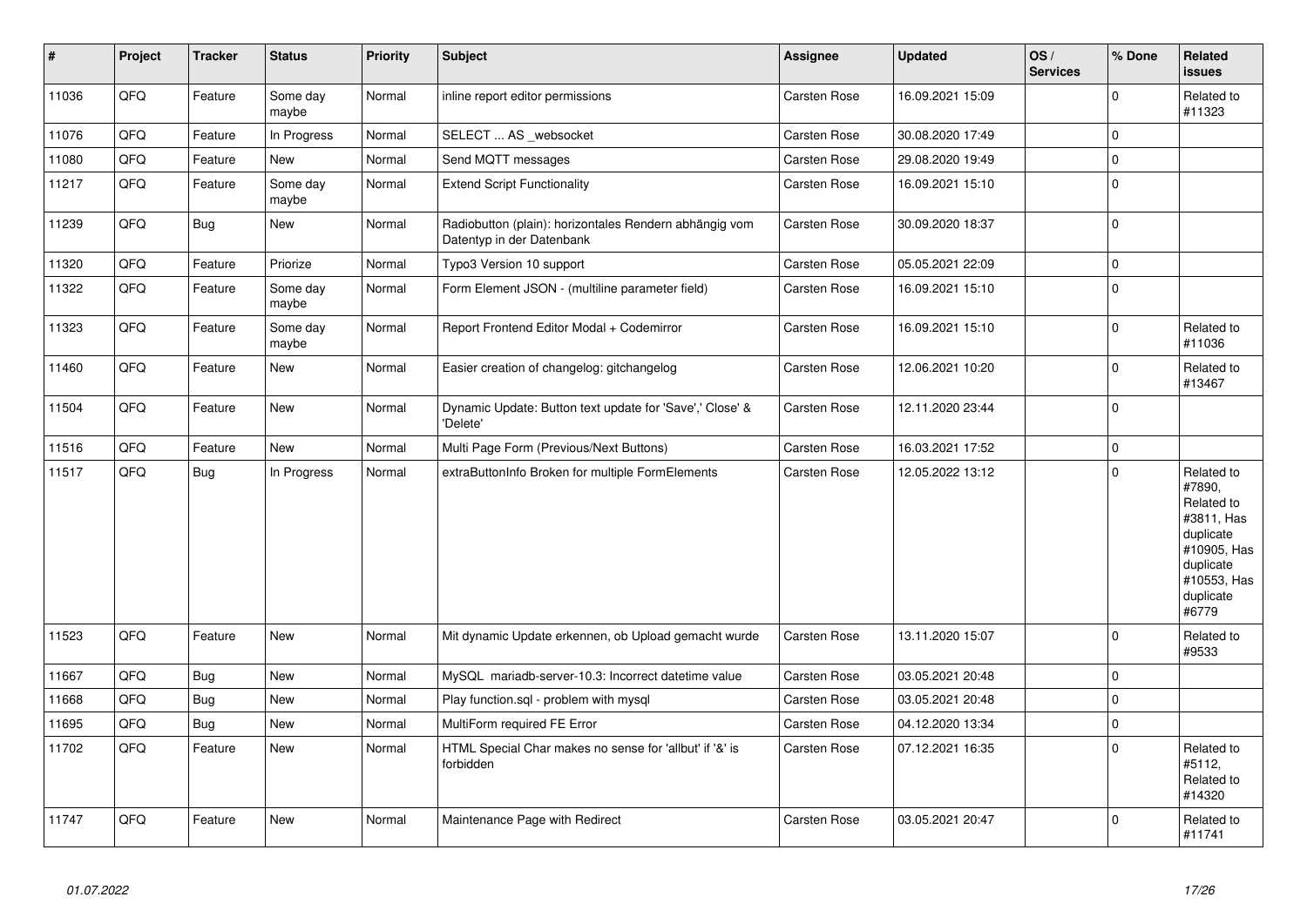| #     | Project | <b>Tracker</b> | <b>Status</b>     | <b>Priority</b> | <b>Subject</b>                                                                                       | Assignee                                               | <b>Updated</b>   | OS/<br><b>Services</b> | % Done      | Related<br><b>issues</b>                      |                      |
|-------|---------|----------------|-------------------|-----------------|------------------------------------------------------------------------------------------------------|--------------------------------------------------------|------------------|------------------------|-------------|-----------------------------------------------|----------------------|
| 11752 | QFQ     | Bug            | <b>New</b>        | Normal          | checkbox renders multiple input elements with same name                                              | <b>Carsten Rose</b>                                    | 17.12.2020 14:58 |                        | $\Omega$    | Related to<br>#11750                          |                      |
| 11775 | QFQ     | Feature        | <b>New</b>        | Normal          | Subrecord Tooltip pro Feld                                                                           | <b>Carsten Rose</b>                                    | 18.12.2020 15:22 |                        | $\Omega$    | Related to<br>#11955                          |                      |
| 11893 | QFQ     | Feature        | New               | High            | Broken SIP: a) only report one time, b) only report in main<br>column                                | <b>Carsten Rose</b>                                    | 12.05.2021 12:13 |                        | $\Omega$    | Related to<br>#12532,<br>Related to<br>#14187 |                      |
| 11955 | QFQ     | Feature        | <b>New</b>        | Normal          | subrecord: new title option to set <th> attributes - e.g. to<br/>customize tablesorter options.</th> | attributes - e.g. to<br>customize tablesorter options. | Carsten Rose     | 03.05.2021 20:47       |             | $\Omega$                                      | Related to<br>#11775 |
| 11980 | QFQ     | Feature        | In Progress       | Normal          | protected verzeichnis MUSS geschützt werden                                                          | <b>Carsten Rose</b>                                    | 07.09.2021 13:30 |                        | $\Omega$    |                                               |                      |
| 12023 | QFQ     | Feature        | <b>New</b>        | Normal          | MySQL Stored Precdure: QDECODESPECIALCHAR()                                                          | Carsten Rose                                           | 16.02.2021 11:16 |                        | $\Omega$    | Related to<br>#12022                          |                      |
| 12024 | QFQ     | Feature        | <b>New</b>        | Normal          | Excel Export: text columns by default decode<br>htmlspeciachar()                                     | Carsten Rose                                           | 17.02.2021 23:55 |                        | $\Omega$    | Related to<br>#12022                          |                      |
| 12040 | QFQ     | Bug            | New               | Normal          | FE Mode 'hidden' für zwei FEs auf einer Zeile                                                        | <b>Carsten Rose</b>                                    | 18.02.2021 10:13 |                        | $\Omega$    |                                               |                      |
| 12045 | QFQ     | Bug            | <b>New</b>        | Normal          | templateGroup afterSave FE: Aufruf ohne<br>sglHonorFormElements funktioniert nicht                   | Carsten Rose                                           | 18.02.2021 16:33 |                        | $\Omega$    |                                               |                      |
| 12109 | QFQ     | Feature        | New               | Normal          | Donwload Link: Plain, SIP, Persistent Link, Peristent SIP -<br>new notation                          | <b>Carsten Rose</b>                                    | 03.05.2021 20:45 |                        | $\Omega$    | Related to<br>#12085                          |                      |
| 12119 | QFQ     | Feature        | New               | Normal          | AS paged: error message missing if there ist no 'r'<br>argument.                                     | <b>Carsten Rose</b>                                    | 03.05.2021 20:51 |                        | $\Omega$    |                                               |                      |
| 12133 | QFQ     | Bug            | New               | Normal          | NPM, phpSpreadSheet aktualisieren                                                                    | <b>Carsten Rose</b>                                    | 15.03.2021 09:04 |                        | $\Omega$    |                                               |                      |
| 12146 | QFQ     | Feature        | New               | Normal          | Autocron Job: Anzeigen wann der naechste Job<br>ausgefuehrt wird, resp das er nicht ausgefuehrt wird | Carsten Rose                                           | 15.03.2021 15:23 |                        | $\Omega$    |                                               |                      |
| 12162 | QFQ     | Feature        | <b>New</b>        | Normal          | FE.type=sendmail: personalized mailing (several mails) via<br>template                               | <b>Carsten Rose</b>                                    | 03.05.2021 20:45 |                        | $\Omega$    |                                               |                      |
| 12163 | QFQ     | Feature        | <b>New</b>        | Normal          | Checkbox: table wrap                                                                                 | <b>Carsten Rose</b>                                    | 03.05.2021 20:51 |                        | $\mathbf 0$ |                                               |                      |
| 12186 | QFQ     | Feature        | New               | High            | TinyMCE Config für Objekte                                                                           | Carsten Rose                                           | 07.12.2021 17:19 |                        | $\Omega$    | <b>Blocks</b><br>#12632                       |                      |
| 12187 | QFQ     | Bug            | <b>New</b>        | Normal          | Trigger FormAsFile() via Report: probably problem with<br>multi DB setup                             | Carsten Rose                                           | 20.03.2021 21:20 |                        | $\Omega$    |                                               |                      |
| 12269 | QFG     | i Feature      | New               | Normal          | 2FA - Login                                                                                          | Carsten Rose                                           | 03.05.2021 20:45 |                        | 0           |                                               |                      |
| 12315 | QFQ     | Feature        | Some day<br>maybe | Normal          | Form History (Diffs) / Backups                                                                       | Carsten Rose                                           | 16.09.2021 15:10 |                        | $\Omega$    |                                               |                      |
| 12325 | QFQ     | <b>Bug</b>     | Priorize          | Normal          | MultiDB form.dblndex not working for report syntax                                                   | Carsten Rose                                           | 07.09.2021 13:37 |                        | $\Omega$    | Related to<br>#12145,<br>Related to<br>#12314 |                      |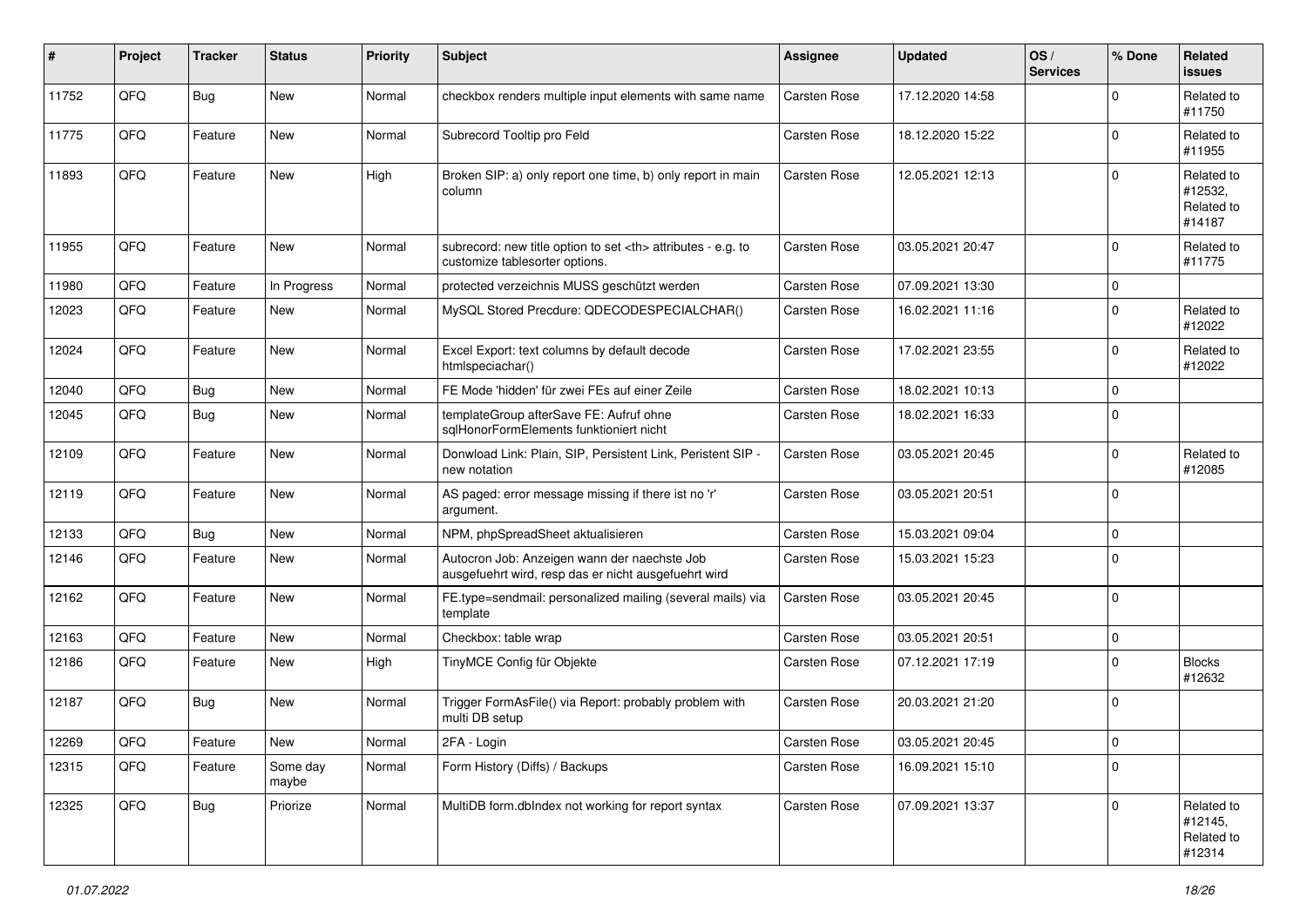| #     | Project | <b>Tracker</b> | <b>Status</b>     | Priority | Subject                                                                                                        | Assignee            | <b>Updated</b>   | OS/<br><b>Services</b> | % Done      | Related<br>issues                                                      |
|-------|---------|----------------|-------------------|----------|----------------------------------------------------------------------------------------------------------------|---------------------|------------------|------------------------|-------------|------------------------------------------------------------------------|
| 12327 | QFQ     | Bug            | New               | Normal   | Copy to clipboard: Glyphicon can not be changed                                                                | Carsten Rose        | 27.12.2021 17:59 |                        | $\Omega$    |                                                                        |
| 12330 | QFQ     | Feature        | New               | Normal   | Copy to input field / text area / TinyMCE                                                                      | Carsten Rose        | 07.04.2021 09:01 |                        | $\mathbf 0$ |                                                                        |
| 12337 | QFQ     | Feature        | Some day<br>maybe | Normal   | Database.php: better caching                                                                                   | Carsten Rose        | 16.09.2021 15:10 |                        | $\Omega$    |                                                                        |
| 12395 | QFQ     | Bug            | ToDo              | High     | QFQ Function: Result two times shown                                                                           | Carsten Rose        | 18.02.2022 08:59 |                        | $\mathbf 0$ |                                                                        |
| 12400 | QFQ     | Feature        | New               | Normal   | Tutorial ist in QFQ Doku, Wird in der Suche gefunden, es<br>gibt aber kein Menupunkt - Inhalt ueberpruefen     | Carsten Rose        | 03.05.2021 20:45 |                        | $\Omega$    |                                                                        |
| 12412 | QFQ     | Feature        | New               | Normal   | Action/Escape qualifier 'e' (empty), '0': if given, an empty<br>string (or '0') will be treated as 'not found' | Carsten Rose        | 08.05.2021 09:40 |                        | $\Omega$    | Related to<br>#12413,<br>Related to<br>#10012                          |
| 12413 | QFQ     | Feature        | New               | Normal   | STORE_TYPO3: enhance for {{be_users.email:T}},<br>{{fe users.email:T}}                                         | Carsten Rose        | 03.05.2021 20:45 |                        | $\Omega$    | Related to<br>#12412,<br>Related to<br>#10012                          |
| 12439 | QFQ     | Feature        | In Progress       | Normal   | TinyMCE Paste from Word & Character Count/Limit                                                                | Carsten Rose        | 05.05.2021 22:15 |                        | $\mathbf 0$ |                                                                        |
| 12440 | QFQ     | Feature        | In Progress       | Normal   | Typo3 V10 upgrade (durchfuehren und testen)                                                                    | Carsten Rose        | 21.03.2022 09:53 |                        | 50          | Related to<br>#12357,<br>Related to<br>#12067,<br>Related to<br>#10661 |
| 12452 | QFQ     | Feature        | Priorize          | Normal   | BaseURL: alsways with '/' at the end                                                                           | Carsten Rose        | 19.06.2022 13:45 |                        | $\Omega$    | Related to<br>#10782                                                   |
| 12463 | QFQ     | <b>Bug</b>     | ToDo              | High     | QFQ Function: 'function' and 'sql' on same level - output of<br>sal is shown two times.                        | Carsten Rose        | 15.12.2021 16:31 |                        | $\Omega$    |                                                                        |
| 12465 | QFQ     | Feature        | New               | Normal   | QFQ Function: use in FE to fill StoreRecord                                                                    | Carsten Rose        | 05.05.2021 21:58 |                        | $\mathbf 0$ |                                                                        |
| 12468 | QFQ     | <b>Bug</b>     | New               | Urgent   | Form: update Form.title after save                                                                             | Carsten Rose        | 03.05.2021 21:12 |                        | $\Omega$    |                                                                        |
| 12474 | QFQ     | Feature        | New               | Normal   | Check BaseConfigURL if it is given and the the last char is                                                    | <b>Carsten Rose</b> | 03.05.2021 20:45 |                        | $\Omega$    |                                                                        |
| 12477 | QFQ     | Feature        | New               | Normal   | Support for refactoring: Form, FormElement, diverse<br>Tabellen/Spalten, tt-content Records                    | Carsten Rose        | 03.05.2021 20:45 |                        | $\mathbf 0$ |                                                                        |
| 12480 | QFQ     | Feature        | New               | Normal   | If QFQ upgrade is running, block further request                                                               | Carsten Rose        | 03.05.2021 20:45 |                        | $\mathbf 0$ |                                                                        |
| 12503 | QFQ     | Feature        | Priorize          | Normal   | Detect dangerous UPDATE statement with missing WHERE   Carsten Rose                                            |                     | 05.05.2021 22:09 |                        | $\mathbf 0$ |                                                                        |
| 12504 | QFQ     | Feature        | Priorize          | Normal   | sql.log: report fe.id                                                                                          | Carsten Rose        | 05.05.2021 22:09 |                        | 0           |                                                                        |
| 12512 | QFQ     | <b>Bug</b>     | New               | Normal   | Some MySQL Installation can't use 'stored procedures'                                                          | Carsten Rose        | 19.03.2022 17:48 |                        | $\Omega$    |                                                                        |
| 12513 | QFQ     | <b>Bug</b>     | New               | High     | Implement server side check of maxlength                                                                       | Carsten Rose        | 07.12.2021 17:19 |                        | $\mathbf 0$ |                                                                        |
| 12520 | QFQ     | Bug            | New               | Normal   | Switch FE User: still active even FE User session expired                                                      | Carsten Rose        | 19.03.2022 17:48 |                        | 0           |                                                                        |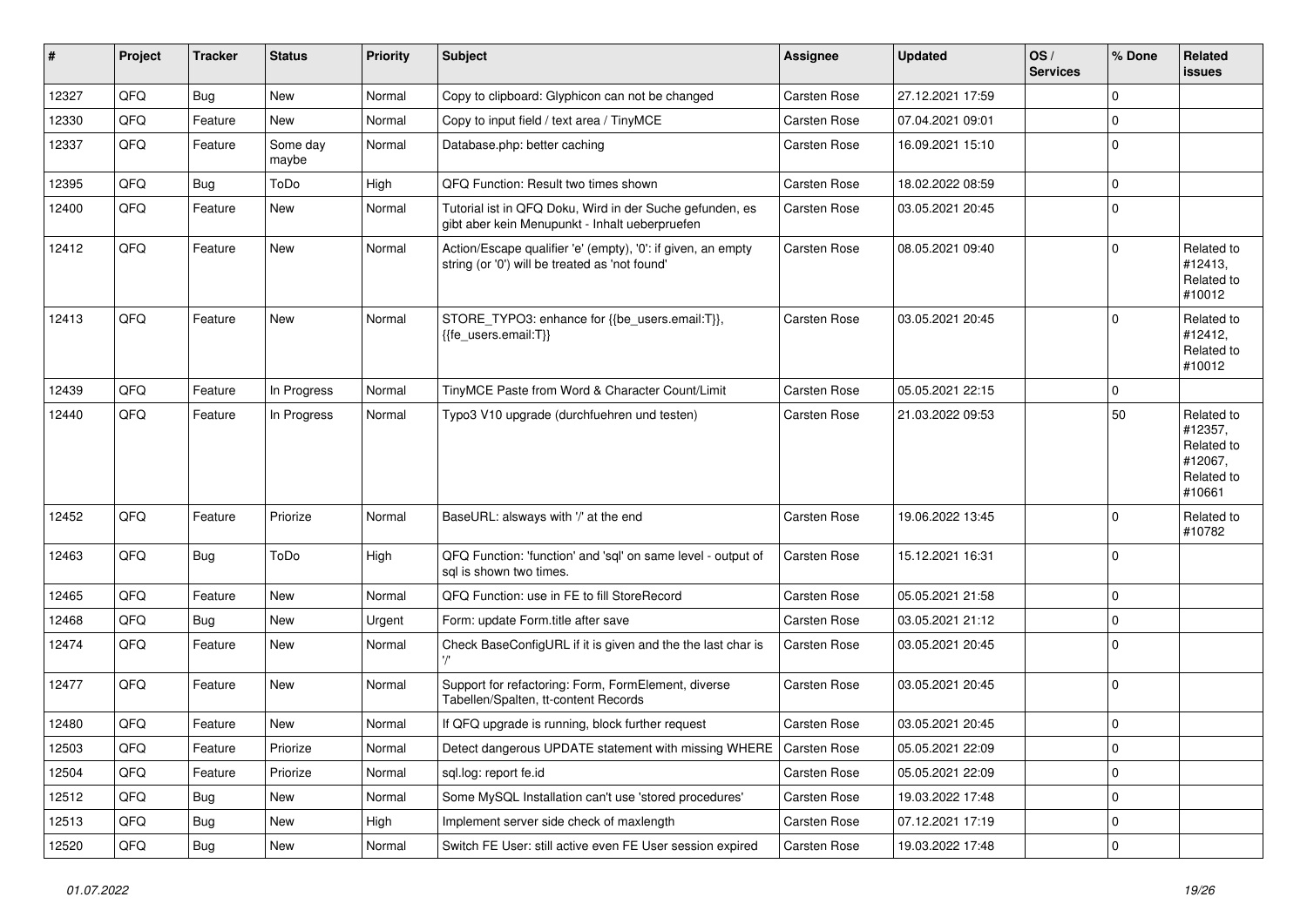| #     | Project | <b>Tracker</b> | <b>Status</b>     | <b>Priority</b> | Subject                                                                                                                                                        | Assignee            | <b>Updated</b>   | OS/<br><b>Services</b> | % Done      | Related<br><b>issues</b>                                              |
|-------|---------|----------------|-------------------|-----------------|----------------------------------------------------------------------------------------------------------------------------------------------------------------|---------------------|------------------|------------------------|-------------|-----------------------------------------------------------------------|
| 12532 | QFQ     | Feature        | New               | High            | SIP-Parameter bei Seitenaufruf in Browser-Console<br>anzeigen                                                                                                  | Carsten Rose        | 07.12.2021 17:19 |                        | $\mathbf 0$ | Related to<br>#11893,<br>Related to<br>#14187                         |
| 12544 | QFQ     | Feature        | <b>New</b>        | High            | a) ' AS _link' new also as ' AS _format', b) sortierung via<br>'display: none;', c) '_format' benoeitgt nicht zwingend<br>u/U/p/m/z/d                          | Carsten Rose        | 14.12.2021 16:03 |                        | $\mathbf 0$ |                                                                       |
| 12545 | QFQ     | <b>Bug</b>     | New               | Urgent          | sql.log not created / updated                                                                                                                                  | Carsten Rose        | 14.12.2021 16:02 |                        | $\mathbf 0$ |                                                                       |
| 12546 | QFQ     | Bug            | Feedback          | Normal          | Branch 'Development' - Unit Tests mit dirty workaround<br>angepasst                                                                                            | Carsten Rose        | 19.03.2022 17:48 |                        | $\mathbf 0$ |                                                                       |
| 12581 | QFQ     | Bug            | New               | Normal          | Form.forward=close: Record 'new' in new browser tab ><br>save $(8 \text{ close}) \gg$ Form is not reloaded with new created<br>record id and stays in mode=new | Carsten Rose        | 19.03.2022 17:48 |                        | $\mathbf 0$ |                                                                       |
| 12584 | QFQ     | Feature        | Feedback          | Normal          | T3 v10 migration script: replace alias-patterns (v11)                                                                                                          | Carsten Rose        | 28.05.2022 11:12 |                        | 100         |                                                                       |
| 12603 | QFQ     | Feature        | New               | Normal          | Dropdown (Select), Radio, checkbox:<br>itemListAlways={{!SELECT key, value}}                                                                                   | Carsten Rose        | 19.03.2022 17:47 |                        | $\mathbf 0$ |                                                                       |
| 12611 | QFQ     | Feature        | Some day<br>maybe | Normal          | Refactoring: Bootstrap with Lazy Loading                                                                                                                       | Carsten Rose        | 08.06.2022 10:37 |                        | $\mathbf 0$ | Related to<br>#12490,<br>Related to<br>#10013,<br>Related to<br>#7732 |
| 12632 | QFQ     | Feature        | New               | Normal          | TinyMCE: Prepare CSS classes for images                                                                                                                        | Carsten Rose        | 04.06.2021 14:35 |                        | 100         | Blocked by<br>#12186                                                  |
| 12664 | QFQ     | Feature        | New               | Normal          | TinyMCE: report/remove malicous HTML/JS Code                                                                                                                   | Carsten Rose        | 19.03.2022 17:47 |                        | $\mathbf 0$ | Related to<br>#14320                                                  |
| 12670 | QFQ     | Bug            | New               | High            | Dropdown-Menu classes können nicht mehr angegeben<br>werden                                                                                                    | Carsten Rose        | 07.12.2021 17:19 |                        | $\mathbf 0$ |                                                                       |
| 12679 | QFQ     | Feature        | <b>New</b>        | Normal          | tablesorter: custom column width                                                                                                                               | Carsten Rose        | 16.06.2021 11:10 |                        | $\mathbf 0$ |                                                                       |
| 12702 | QFQ     | <b>Bug</b>     | New               | High            | templateGroup: broken in multiDb Setup                                                                                                                         | Carsten Rose        | 14.12.2021 16:02 |                        | $\mathbf 0$ |                                                                       |
| 12714 | QFQ     | <b>Bug</b>     | New               | Normal          | Conversion of GIF to PDF broken when GIF contains Alpha.                                                                                                       | <b>Carsten Rose</b> | 19.03.2022 17:49 |                        | $\mathbf 0$ |                                                                       |
| 12716 | QFQ     | <b>Bug</b>     | New               | Normal          | template group: Pattern only applied to first instance                                                                                                         | Carsten Rose        | 19.03.2022 17:47 |                        | $\mathbf 0$ |                                                                       |
| 12974 | QFQ     | <b>Bug</b>     | New               | High            | Sanitize Queries in Action-Elements                                                                                                                            | Carsten Rose        | 07.12.2021 17:19 |                        | $\mathbf 0$ |                                                                       |
| 13330 | QFQ     | Feature        | In Progress       | Normal          | Multi Form: Upload                                                                                                                                             | Carsten Rose        | 07.11.2021 12:40 |                        | 50          | Related to<br>#9706                                                   |
| 13331 | QFQ     | Bug            | New               | Normal          | Multi Form: Clear Icon misplaced                                                                                                                               | Carsten Rose        | 19.03.2022 17:47 |                        | $\mathbf 0$ |                                                                       |
| 13332 | QFQ     | Bug            | New               | Normal          | Multi Form: Required Felder werden visuell nicht markiert.                                                                                                     | Carsten Rose        | 19.03.2022 17:47 |                        | $\mathbf 0$ |                                                                       |
| 13354 | QFQ     | Feature        | New               | Normal          | Using Websocket in QFQ                                                                                                                                         | Carsten Rose        | 10.11.2021 15:47 |                        | $\pmb{0}$   |                                                                       |
| 13451 | QFQ     | Bug            | New               | Normal          | Character Counter / Max Character: Problem in Safari                                                                                                           | Carsten Rose        | 15.04.2022 17:18 |                        | $\pmb{0}$   |                                                                       |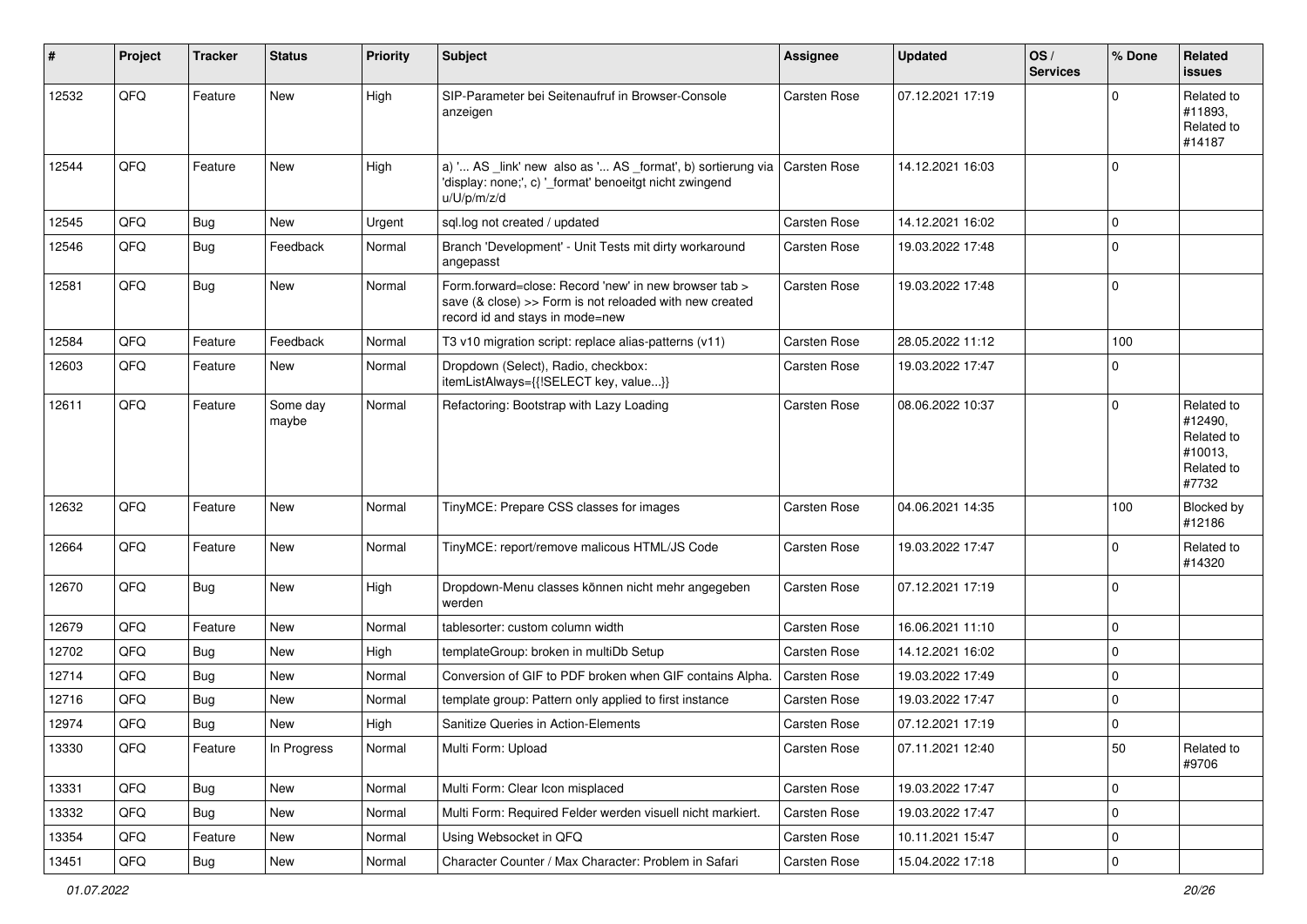| $\sharp$ | Project | <b>Tracker</b> | <b>Status</b>              | <b>Priority</b> | Subject                                                                                             | Assignee            | <b>Updated</b>   | OS/<br><b>Services</b> | % Done      | <b>Related</b><br>issues                                               |
|----------|---------|----------------|----------------------------|-----------------|-----------------------------------------------------------------------------------------------------|---------------------|------------------|------------------------|-------------|------------------------------------------------------------------------|
| 13460    | QFQ     | Bug            | <b>New</b>                 | Normal          | Doc: Password set/reset  password should not processed<br>with 'html encode'                        | Carsten Rose        | 19.03.2022 17:46 |                        | $\Omega$    |                                                                        |
| 13467    | QFQ     | Feature        | New                        | Normal          | ChangeLog Generator                                                                                 | <b>Carsten Rose</b> | 19.03.2022 17:46 |                        | 0           | Related to<br>#11460                                                   |
| 13566    | QFQ     | Feature        | Ready to sync<br>(develop) | Normal          | Delete config-example.qfq.php file                                                                  | Carsten Rose        | 23.12.2021 09:25 |                        | $\Omega$    |                                                                        |
| 13592    | QFQ     | <b>Bug</b>     | New                        | Normal          | QFQ Build Queue: das vergeben von Tags klappt nicht. Es<br>werden keine Releases gebaut.            | <b>Carsten Rose</b> | 19.03.2022 17:45 |                        | 0           |                                                                        |
| 13659    | QFQ     | Bug            | <b>New</b>                 | Normal          | wrong sanitize class applied to R-store                                                             | <b>Carsten Rose</b> | 15.01.2022 14:23 |                        | $\mathbf 0$ |                                                                        |
| 13700    | QFQ     | Feature        | New                        | Normal          | Redesign qfq.io Seite                                                                               | <b>Carsten Rose</b> | 19.03.2022 17:43 |                        | $\mathbf 0$ |                                                                        |
| 13706    | QFQ     | <b>Bug</b>     | New                        | Normal          | Wrong CheckType in FieldElement LastStatus of Form Cron                                             | Carsten Rose        | 21.01.2022 18:20 |                        | $\mathbf 0$ |                                                                        |
| 13841    | QFQ     | Feature        | New                        | Normal          | Create PDF via iText - evaluate                                                                     | <b>Carsten Rose</b> | 19.03.2022 17:42 |                        | $\mathbf 0$ |                                                                        |
| 13843    | QFQ     | Feature        | New                        | Normal          | Create JWT via QFQ                                                                                  | <b>Carsten Rose</b> | 19.03.2022 17:42 |                        | $\mathbf 0$ |                                                                        |
| 14077    | QFQ     | Bug            | New                        | Normal          | As _link: Attribute 'class' missing by r:1 and r:3 - but should<br>set                              | <b>Carsten Rose</b> | 28.05.2022 11:02 |                        | $\mathbf 0$ | Related to<br>#5342,<br>Related to<br>#4343                            |
| 14090    | QFQ     | Feature        | New                        | Normal          | Nützliche _script funktionen                                                                        | <b>Carsten Rose</b> | 28.05.2022 11:03 |                        | $\mathbf 0$ |                                                                        |
| 14091    | QFQ     | <b>Bug</b>     | New                        | Normal          | inconsistent template path for twig                                                                 | <b>Carsten Rose</b> | 19.04.2022 18:36 |                        | $\mathbf 0$ |                                                                        |
| 14175    | QFQ     | Bug            | In Progress                | Normal          | Opening a form with no QFQ Session cookie fails                                                     | <b>Carsten Rose</b> | 03.06.2022 10:40 |                        | $\mathbf 0$ |                                                                        |
| 14187    | QFQ     | Feature        | New                        | High            | qfq.log: show current URL                                                                           | Carsten Rose        | 28.05.2022 11:02 |                        | $\mathbf 0$ | Related to<br>#13933,<br>Related to<br>#12532,<br>Related to<br>#11893 |
| 14233    | QFQ     | <b>Bug</b>     | New                        | Normal          | AS_link: question - HTML is not rendered                                                            | <b>Carsten Rose</b> | 28.05.2022 11:02 |                        | $\mathbf 0$ |                                                                        |
| 14283    | QFQ     | Bug            | Priorize                   | Normal          | HEIC / HEIF convert doesn't trigger                                                                 | Carsten Rose        | 19.06.2022 16:37 |                        | $\mathbf 0$ |                                                                        |
| 14290    | QFQ     | Feature        | Priorize                   | Normal          | FormEditor: Show Table Definition                                                                   | <b>Carsten Rose</b> | 19.06.2022 16:37 |                        | 0           |                                                                        |
| 14304    | QFQ     | <b>Bug</b>     | New                        | Normal          | table sorter view safer does not work                                                               | <b>Carsten Rose</b> | 10.06.2022 11:49 |                        | $\mathbf 0$ |                                                                        |
| 14305    | QFQ     | Bug            | New                        | Normal          | Inline Report editing does not create history entries                                               | Carsten Rose        | 10.06.2022 11:55 |                        | $\mathbf 0$ |                                                                        |
| 14323    | QFQ     | Bug            | In Progress                | Normal          | Report: render=both single - no impact                                                              | Carsten Rose        | 19.06.2022 18:31 |                        | 0           |                                                                        |
| 14371    | QFQ     | Feature        | Priorize                   | Normal          | <b>LDAP via REPORT</b>                                                                              | Carsten Rose        | 19.06.2022 16:37 |                        | $\mathbf 0$ |                                                                        |
| 2063     | QFQ     | <b>Bug</b>     | Some day<br>maybe          | Normal          | Pills auf 'inaktiv' setzen falls keine Element auf dem Pill<br>sichtbar sind.                       | Benjamin Baer       | 11.12.2019 16:03 |                        | $\mathbf 0$ | Related to<br>#3752                                                    |
| 2665     | QFQ     | <b>Bug</b>     | Priorize                   | Normal          | Dynamic Update funktioniert nicht, wenn beim<br>entsprechenden FormElement eine size angegeben ist. | Benjamin Baer       | 03.01.2022 08:12 |                        | 30          |                                                                        |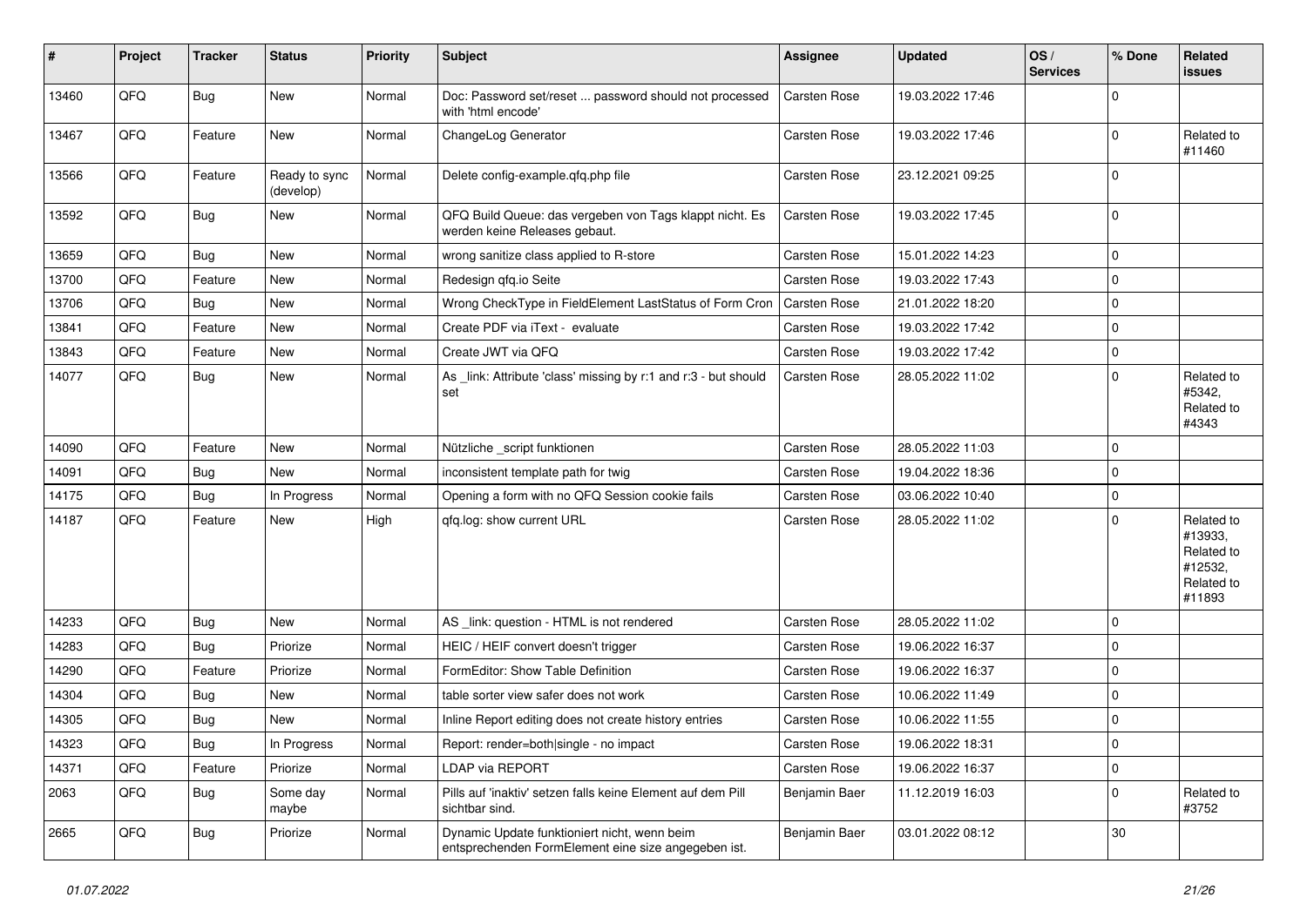| #    | Project        | <b>Tracker</b> | <b>Status</b>     | <b>Priority</b> | <b>Subject</b>                                                                                                                                           | <b>Assignee</b> | <b>Updated</b>   | OS/<br><b>Services</b> | % Done      | Related<br>issues                                                      |
|------|----------------|----------------|-------------------|-----------------|----------------------------------------------------------------------------------------------------------------------------------------------------------|-----------------|------------------|------------------------|-------------|------------------------------------------------------------------------|
| 3415 | QFQ            | Feature        | Some day<br>maybe | Normal          | FE Login Box Templatefile                                                                                                                                | Benjamin Baer   | 11.12.2019 16:02 |                        | $\Omega$    |                                                                        |
| 3692 | QFQ            | Feature        | Some day<br>maybe | Normal          | QFQ Webseite                                                                                                                                             | Benjamin Baer   | 11.12.2019 16:02 |                        | $\Omega$    | Related to<br>#5033                                                    |
| 4398 | QFQ            | Bug            | Some day<br>maybe | Normal          | Typeahead: mouse click in a prefilled input opens a single<br>item dropdown with the current value - click on it seems to<br>set the value, not the key. | Benjamin Baer   | 01.02.2020 23:20 |                        | $\Omega$    | Related to<br>#4457                                                    |
| 4420 | QFQ            | Feature        | Some day<br>maybe | Normal          | Client: Local Storage - store the changes of a form, local in<br>the browser.                                                                            | Benjamin Baer   | 11.12.2019 16:02 |                        | $\Omega$    |                                                                        |
| 4454 | QFQ            | <b>Bug</b>     | Some day<br>maybe | Normal          | Required Elements: multiple elements in a row - whole row<br>marked if only one input is empty.                                                          | Benjamin Baer   | 01.02.2020 23:20 |                        | $\Omega$    |                                                                        |
| 4457 | QFQ            | Bug            | Priorize          | Normal          | typeahead: pressing return to select an item, saves the form<br>and closes the form.                                                                     | Benjamin Baer   | 03.01.2022 08:01 |                        | $\Omega$    | Related to<br>#4398                                                    |
| 5024 | QFQ            | Feature        | Some day<br>maybe | Normal          | Fabric: Generate PDF with edits                                                                                                                          | Benjamin Baer   | 01.02.2020 23:20 |                        | $\Omega$    | Related to<br>#10704                                                   |
| 5366 | QFQ            | Feature        | Priorize          | Normal          | Saving with keyboard shortcuts                                                                                                                           | Benjamin Baer   | 21.03.2022 09:47 |                        | $\Omega$    |                                                                        |
| 5389 | QFQ            | Feature        | Some day<br>maybe | Normal          | QFQ Design: Multline label / note                                                                                                                        | Benjamin Baer   | 01.02.2020 23:19 |                        | $\Omega$    |                                                                        |
| 5562 | QFQ            | Feature        | Priorize          | Normal          | Drag'n'Drop fuer Uploads                                                                                                                                 | Benjamin Baer   | 21.03.2022 09:52 |                        | $\Omega$    | Related to<br>#9706                                                    |
| 6140 | QFQ            | Bug            | Priorize          | Normal          | QFQ DnD Sort: Locked fields                                                                                                                              | Benjamin Baer   | 21.03.2022 09:56 |                        | $\Omega$    |                                                                        |
| 6224 | QFQ            | Feature        | Priorize          | Normal          | Dynamic update: fade in/out fields                                                                                                                       | Benjamin Baer   | 21.03.2022 09:50 |                        | $\Omega$    |                                                                        |
| 6566 | QFQ            | <b>Bug</b>     | Priorize          | Normal          | Link Function 'delete': provided parameter missing on page<br>reload                                                                                     | Benjamin Baer   | 03.01.2022 08:08 |                        | $\Omega$    |                                                                        |
| 6801 | QFQ            | Feature        | Priorize          | Normal          | Fabric: Maximize / FullIscreen                                                                                                                           | Benjamin Baer   | 21.03.2022 09:56 |                        | $\Omega$    |                                                                        |
| 6870 | QFQ            | Feature        | Priorize          | Normal          | Click on '_link' triggers an API call                                                                                                                    | Benjamin Baer   | 03.01.2022 08:25 |                        | $\Omega$    |                                                                        |
| 6970 | QFQ            | Feature        | Some day<br>maybe | Normal          | tablesorter: default fuer 'sortReset' aendern von 'Ctrl' zu 'Alt'                                                                                        | Benjamin Baer   | 01.02.2020 23:21 |                        | $\Omega$    |                                                                        |
| 6972 | QFQ            | Feature        | Some day<br>maybe | Normal          | Fabric Clipboard / cross browser tab                                                                                                                     | Benjamin Baer   | 01.02.2020 23:21 |                        | $\Omega$    |                                                                        |
| 7602 | QFQ            | Feature        | ToDo              | High            | Multi Select: with checkboxes                                                                                                                            | Benjamin Baer   | 22.03.2022 09:07 |                        | $\mathbf 0$ |                                                                        |
| 7730 | QFQ            | Feature        | Priorize          | Normal          | SELECT Box: title in between                                                                                                                             | Benjamin Baer   | 01.02.2020 23:22 |                        | $\Omega$    |                                                                        |
| 7732 | QFQ            | Feature        | Some day<br>maybe | Normal          | Javascript: Lazy Loading der add on libs                                                                                                                 | Benjamin Baer   | 08.06.2022 10:38 |                        | $\Omega$    | Related to<br>#12611,<br>Related to<br>#12490,<br>Related to<br>#10013 |
| 7965 | $\mathsf{QFQ}$ | Feature        | Priorize          | Normal          | Input type 'text' with visual format - currency                                                                                                          | Benjamin Baer   | 03.01.2022 07:45 |                        | $\mathbf 0$ |                                                                        |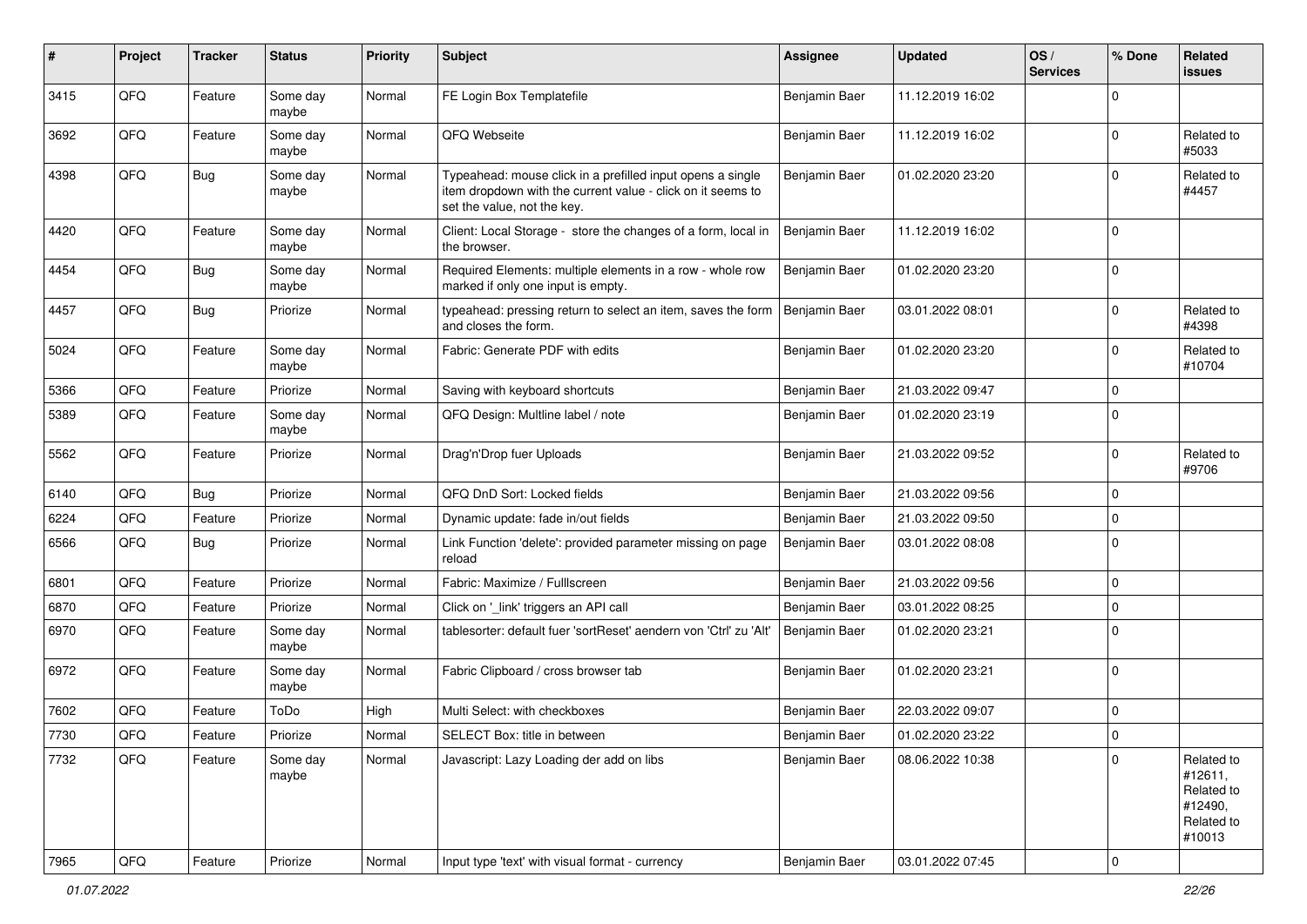| #     | Project | <b>Tracker</b> | <b>Status</b>     | <b>Priority</b> | <b>Subject</b>                                                                                               | Assignee        | <b>Updated</b>   | OS/<br><b>Services</b> | % Done      | <b>Related</b><br><b>issues</b>                                       |
|-------|---------|----------------|-------------------|-----------------|--------------------------------------------------------------------------------------------------------------|-----------------|------------------|------------------------|-------------|-----------------------------------------------------------------------|
| 8522  | QFQ     | Feature        | Some day<br>maybe | Normal          | build QFQ - npm warnings                                                                                     | Benjamin Baer   | 01.02.2020 23:19 |                        | 50          |                                                                       |
| 9130  | QFQ     | Feature        | Some day<br>maybe | Normal          | tablesorter: Automatic Row numbering / Zeilenummer                                                           | Benjamin Baer   | 01.02.2020 23:22 |                        | $\mathbf 0$ |                                                                       |
| 9135  | QFQ     | Feature        | Priorize          | Normal          | Progress Bar generic / replace old hourglass download<br>popup                                               | Benjamin Baer   | 03.01.2022 07:43 |                        | $\mathbf 0$ |                                                                       |
| 9535  | QFQ     | Bug            | Feedback          | Normal          | Report:  AS ' vertical' - column to wide - vertical >> rot45,<br>rot90                                       | Benjamin Baer   | 01.02.2020 15:56 |                        | $\mathbf 0$ |                                                                       |
| 9548  | QFQ     | Feature        | Feedback          | High            | FormElement: Pattern mismatch - optional report only on<br>focus lost                                        | Benjamin Baer   | 03.05.2021 21:14 |                        | $\mathbf 0$ |                                                                       |
| 9898  | QFQ     | <b>Bug</b>     | Feedback          | Normal          | Formular trotz Timeout gespeichert                                                                           | Benjamin Baer   | 01.02.2020 15:56 |                        | $\Omega$    |                                                                       |
| 10003 | QFQ     | Feature        | Priorize          | Normal          | fieldset: stronger visualize group                                                                           | Benjamin Baer   | 12.02.2020 08:13 |                        | $\Omega$    |                                                                       |
| 11057 | QFQ     | <b>Bug</b>     | <b>New</b>        | High            | Checkboxes ohne span.checkmark im Report werden<br>ausgeblendet                                              | Benjamin Baer   | 03.05.2021 21:12 |                        | $\mathbf 0$ | Related to<br>#11039                                                  |
| 11237 | QFQ     | <b>Bug</b>     | <b>New</b>        | High            | Radiobutton / parameter.buttonClass= btn-default - kein<br>dirty Trigger                                     | Benjamin Baer   | 03.05.2021 21:12 |                        | $\Omega$    | Related to<br>#10766                                                  |
| 12476 | QFQ     | Feature        | <b>New</b>        | Normal          | clearMe: a) should trigger 'dirty', b) sticky on textarea resize                                             | Benjamin Baer   | 04.01.2022 08:40 |                        | $\mathbf 0$ | Related to<br>#9528                                                   |
| 12490 | QFQ     | Feature        | <b>New</b>        | Normal          | Loading Plugins in QFQ - see what tinymce does. (lazy<br>loading)                                            | Benjamin Baer   | 08.06.2022 10:37 |                        | $\mathbf 0$ | Related to<br>#12611.<br>Related to<br>#10013,<br>Related to<br>#7732 |
| 12556 | QFQ     | Feature        | <b>New</b>        | Normal          | Pills Title: colored = static or dynamic on allrequiredgiven                                                 | Benjamin Baer   | 19.03.2022 17:49 |                        | $\mathbf 0$ |                                                                       |
| 13528 | QFQ     | Bug            | <b>New</b>        | Normal          | gfg.io > releases: es wird kein neues Release angelegt                                                       | Benjamin Baer   | 19.03.2022 17:46 |                        | $\Omega$    |                                                                       |
| 13647 | QFQ     | <b>Bug</b>     | <b>New</b>        | Normal          | Autofocus funktioniert nicht auf Chrome                                                                      | Benjamin Baer   | 19.03.2022 17:44 |                        | $\mathbf 0$ |                                                                       |
| 14185 | QFQ     | Feature        | New               | Normal          | External/Autocron.php - better suitable directory                                                            | Support: System | 28.05.2022 11:03 |                        | $\mathbf 0$ |                                                                       |
| 880   | QFQ     | Feature        | Some day<br>maybe | Urgent          | Security: PHP, SQL Injection, XSS                                                                            |                 | 03.05.2021 21:14 |                        | $\mathbf 0$ | Related to<br>#14320                                                  |
| 955   | QFQ     | Feature        | Some day<br>maybe | Normal          | QF: Notizen vor/nach dem Form                                                                                |                 | 01.02.2020 23:20 |                        | $\Omega$    |                                                                       |
| 1234  | QFQ     | Feature        | Some day<br>maybe | Normal          | QF: Record numbering: Im Grid soll in Spalte 1 optional die<br>laufende Nummer der Records angezeigt werden. |                 | 01.02.2020 23:20 |                        | $\Omega$    |                                                                       |
| 1251  | QFQ     | Feature        | Some day<br>maybe | Normal          | QF: Combo                                                                                                    |                 | 11.12.2019 16:03 |                        | $\mathbf 0$ |                                                                       |
| 1253  | QFQ     | Feature        | Some day<br>maybe | Normal          | QF: Colorpicker                                                                                              |                 | 11.12.2019 16:03 |                        | $\mathbf 0$ |                                                                       |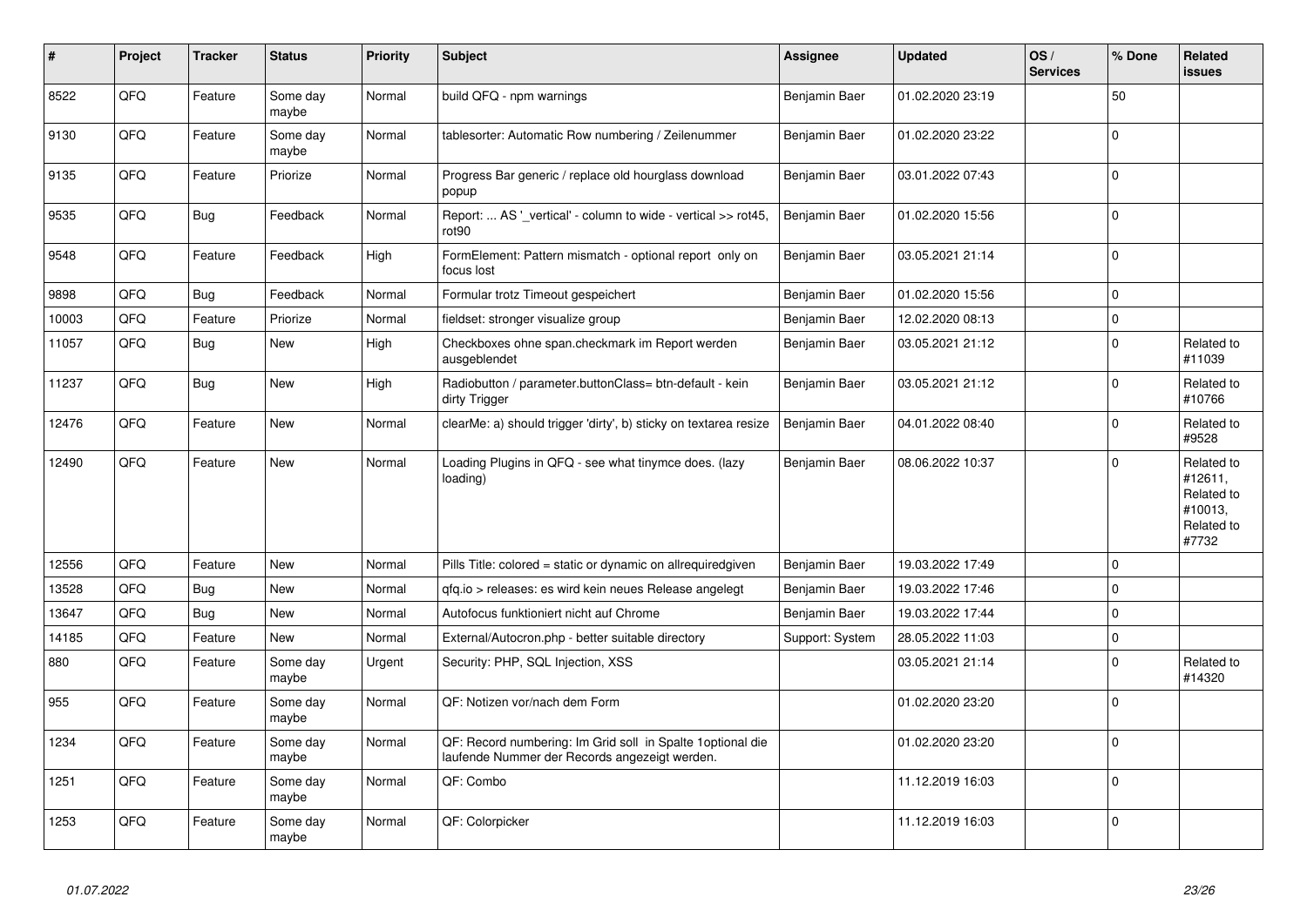| #    | Project | <b>Tracker</b> | <b>Status</b>     | <b>Priority</b> | Subject                                                                                                                                                  | <b>Assignee</b> | <b>Updated</b>   | OS/<br><b>Services</b> | % Done      | Related<br>issues                           |
|------|---------|----------------|-------------------|-----------------|----------------------------------------------------------------------------------------------------------------------------------------------------------|-----------------|------------------|------------------------|-------------|---------------------------------------------|
| 1510 | QFQ     | Feature        | Some day<br>maybe | Normal          | jquery von google laden, falls das nicht geht lokal                                                                                                      |                 | 11.12.2019 16:03 |                        | $\mathbf 0$ |                                             |
| 1623 | QFQ     | Feature        | Some day<br>maybe | Normal          | RealURL                                                                                                                                                  |                 | 11.12.2019 16:03 |                        | 30          |                                             |
| 2950 | QFQ     | Feature        | Some day<br>maybe | Normal          | Inhalt QFQ Records als File                                                                                                                              |                 | 11.12.2019 16:03 |                        | $\Omega$    |                                             |
| 3495 | QFQ     | Feature        | Some day<br>maybe | Normal          | Predifined Parameter werden nicht in '+' (add new record)<br>SIP gerendert.                                                                              |                 | 11.12.2019 16:02 |                        | $\Omega$    |                                             |
| 3567 | QFQ     | Feature        | Some day<br>maybe | Low             | 'Save', 'Close', 'New' als FormElement                                                                                                                   |                 | 11.12.2019 16:02 |                        | $\Omega$    |                                             |
| 3617 | QFQ     | Feature        | Some day<br>maybe | Normal          | Load javascripts at bottom                                                                                                                               |                 | 11.12.2019 16:02 |                        | $\Omega$    |                                             |
| 3646 | QFQ     | Feature        | Some day<br>maybe | Normal          | Moeglichkeit HTML Tags in Reports auszugeben (zu<br>enkodieren: htmlspecialchars)                                                                        |                 | 11.12.2019 16:02 |                        | $\Omega$    | Related to<br>#14320                        |
| 3878 | QFQ     | Feature        | Some day<br>maybe | Normal          | Form 'FormElement': Spalte 'name' typeAhead mit<br>Spaltennamen der Primarytable.                                                                        |                 | 11.12.2019 16:03 |                        | $\Omega$    |                                             |
| 3879 | QFQ     | Feature        | Some day<br>maybe | Normal          | Form 'FormElement': Beim Feld 'name' rechts in der Notiz<br>einen Link einblenden - a) aktuelle Definition anzeigen, b)<br>Spalte in der Tabelle anlegen |                 | 11.12.2019 16:03 |                        | $\Omega$    |                                             |
| 3880 | QFQ     | Feature        | Some day<br>maybe | Normal          | Form 'Form': anlegen einer Tabelle                                                                                                                       |                 | 14.01.2021 10:12 |                        | $\mathbf 0$ |                                             |
| 4027 | QFQ     | Feature        | Some day<br>maybe | Normal          | Missing: orange 'check' / 'bullet'                                                                                                                       |                 | 11.12.2019 16:03 |                        | $\mathbf 0$ |                                             |
| 4122 | QFQ     | Bug            | Some day<br>maybe | Normal          | file: Render Mode hat keinen Effekt                                                                                                                      |                 | 11.12.2019 16:03 |                        | $\Omega$    |                                             |
| 4138 | QFQ     | <b>Bug</b>     | Some day<br>maybe | Normal          | style fehlt                                                                                                                                              |                 | 11.12.2019 16:03 |                        | $\Omega$    |                                             |
| 4194 | QFQ     | Feature        | In Progress       | Normal          | Bootstrap 4 ist jetzt offiziel                                                                                                                           |                 | 03.05.2021 20:47 |                        | $\mathbf 0$ | Related to<br>#10114                        |
| 4433 | QFQ     | Feature        | Some day<br>maybe | Normal          | Log when SIP will be destroyed by QFQ for any (security)<br>reason                                                                                       |                 | 01.02.2020 23:20 |                        | $\Omega$    | Related to<br>#4432,<br>Related to<br>#5458 |
| 4435 | QFQ     | Feature        | Some day<br>maybe | Normal          | Report: striptags - specify allowed tags                                                                                                                 |                 | 01.02.2020 23:20 |                        | $\pmb{0}$   |                                             |
| 4439 | QFQ     | Feature        | Some day<br>maybe | Normal          | Log: report all actions fired by an FE Element, incl. the<br>original directive (slaveld, sqlInsert, )                                                   |                 | 01.02.2020 23:20 |                        | 0           | Related to<br>#4432,<br>Related to<br>#5458 |
| 4440 | QFQ     | Feature        | Some day<br>maybe | Normal          | Manual.rst: explain how to. expand PHP Session to 4h                                                                                                     |                 | 11.12.2019 16:02 |                        | 0           |                                             |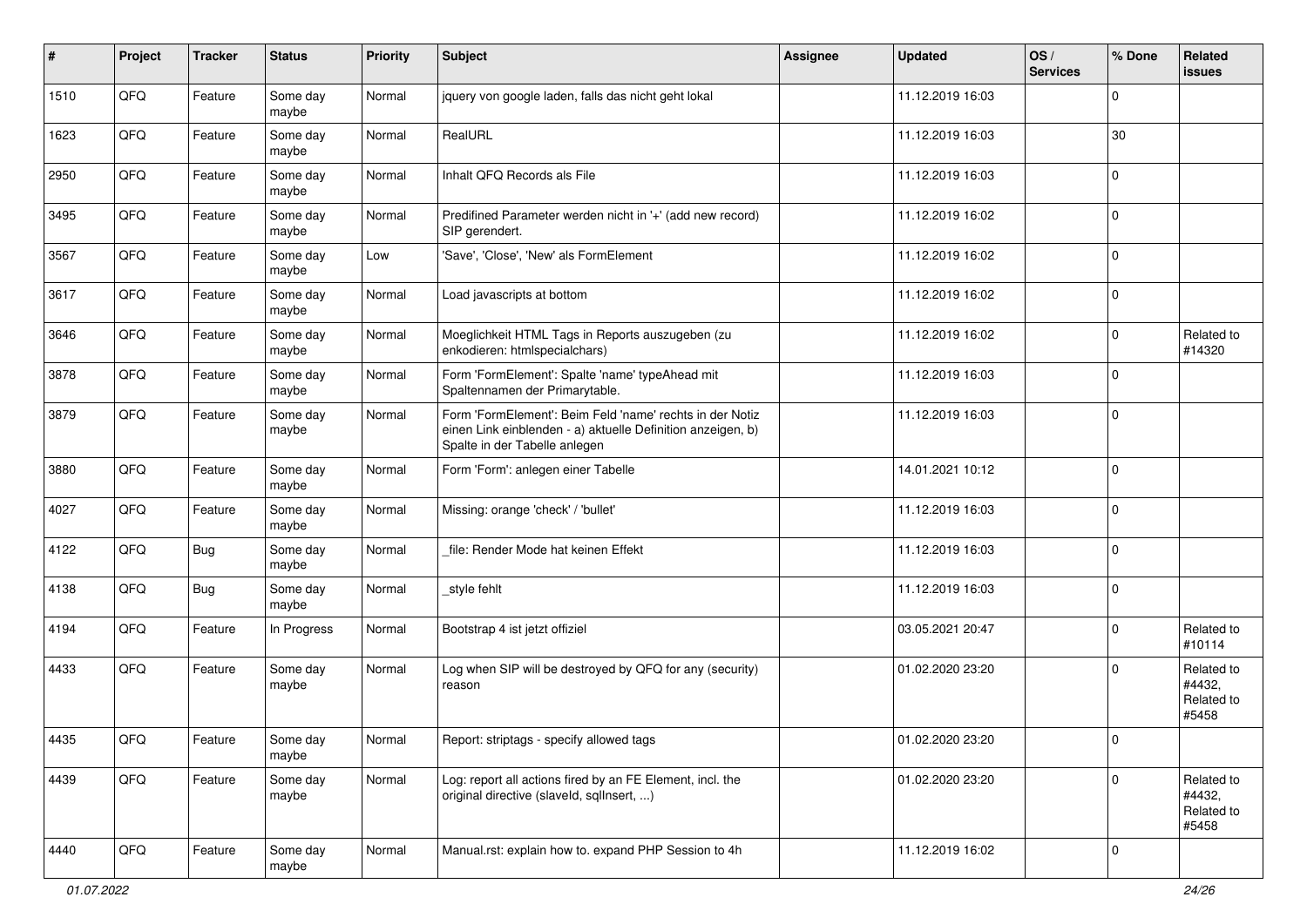| #    | <b>Project</b> | <b>Tracker</b> | <b>Status</b>     | <b>Priority</b> | <b>Subject</b>                                                                                                                                                | Assignee | <b>Updated</b>   | OS/<br><b>Services</b> | % Done      | Related<br><b>issues</b> |
|------|----------------|----------------|-------------------|-----------------|---------------------------------------------------------------------------------------------------------------------------------------------------------------|----------|------------------|------------------------|-------------|--------------------------|
| 4441 | QFQ            | <b>Bug</b>     | Some day<br>maybe | Normal          | \$_SERVER Vars sollten nur aus dem Store genommen<br>werden - Code entsprechend anpassen.                                                                     |          | 11.12.2019 16:02 |                        | $\mathbf 0$ |                          |
| 4442 | QFQ            | Feature        | Some day<br>maybe | Normal          | Special Column Name: link - new symbol G (Glyph) to<br>choose any available symbol                                                                            |          | 11.12.2019 16:02 |                        | $\mathbf 0$ |                          |
| 4443 | QFQ            | Feature        | Some day<br>maybe | Normal          | Form: multiple secondary tables                                                                                                                               |          | 01.02.2020 23:20 |                        | $\mathbf 0$ |                          |
| 4444 | QFQ            | Feature        | Some day<br>maybe | Normal          | FE.type=upload: detect mime type                                                                                                                              |          | 11.12.2019 16:02 |                        | $\mathbf 0$ | Related to<br>#4303      |
| 4445 | QFQ            | Feature        | Some day<br>maybe | Normal          | template group: Option to simulate fieldset                                                                                                                   |          | 28.06.2021 14:11 |                        | $\mathbf 0$ |                          |
| 4446 | QFQ            | Feature        | Some day<br>maybe | Normal          | New FE get same feldContainerId as last modifed FE                                                                                                            |          | 01.02.2020 23:20 |                        | $\mathbf 0$ |                          |
| 4536 | QFQ            | Feature        | Some day<br>maybe | Normal          | FE upload: problem with delete if mutliple uploads an<br>FE.name="                                                                                            |          | 01.02.2020 23:20 |                        | $\mathbf 0$ |                          |
| 4546 | QFQ            | Bug            | Some day<br>maybe | Normal          | NH: SIP storage is destroyed                                                                                                                                  |          | 01.02.2020 23:20 |                        | $\mathbf 0$ |                          |
| 4551 | QFQ            | Feature        | Some day<br>maybe | Normal          | Set 'pills' via dynamicUpdate to show/hide/disabled                                                                                                           |          | 01.02.2020 23:20 |                        | $\mathbf 0$ | Related to<br>#3752      |
| 4626 | QFQ            | Feature        | Some day<br>maybe | Normal          | Mobile View: 'classBody=qfq-form-right' makes no sense                                                                                                        |          | 01.02.2020 23:20 |                        | $\pmb{0}$   |                          |
| 4627 | QFQ            | Feature        | Some day<br>maybe | Normal          | dbupdate: all tables - check 'create', 'modified' if it is<br>possible to change to default 'CURRENT_TIMESTAMP' and<br>modified 'ON UPDATE CURRENT TIMESTAMP' |          | 01.02.2020 23:20 |                        | $\mathbf 0$ |                          |
| 4640 | QFQ            | Feature        | Some day<br>maybe | Normal          | Rename System Forms                                                                                                                                           |          | 01.02.2020 23:20 |                        | $\mathbf 0$ |                          |
| 4719 | QFQ            | Feature        | Some day<br>maybe | Normal          | Custom Message in Client in case of 'Browser tab close,<br>modification will be lost'                                                                         |          | 01.02.2020 23:20 |                        | $\mathbf 0$ |                          |
| 4816 | QFQ            | Feature        | Some day<br>maybe | Normal          | Templates for QFQ Reports (Tables, Radios, )                                                                                                                  |          | 01.02.2020 23:20 |                        | $\mathbf 0$ |                          |
| 4974 | QFQ            | Feature        | Some day<br>maybe | Normal          | Long polling - inform all listening clients of changes                                                                                                        |          | 11.12.2019 16:02 |                        | $\mathbf 0$ |                          |
| 5129 | QFQ            | Feature        | Some day<br>maybe | Normal          | Reports: SQL fuer x Achse und y Achse                                                                                                                         |          | 11.12.2019 16:02 |                        | $\mathbf 0$ |                          |
| 5160 | QFQ            | Feature        | Some day<br>maybe | Normal          | QFQ collaborative / together.js, ShareJS, y-js, collaborative,                                                                                                |          | 11.12.2019 16:02 |                        | $\Omega$    |                          |
| 5342 | QFQ            | Feature        | Some day<br>maybe | Normal          | link - with HTML Attributes                                                                                                                                   |          | 01.02.2020 23:20 |                        | $\mathbf 0$ | Related to<br>#14077     |
| 5452 | QFQ            | Feature        | Some day<br>maybe | Normal          | Thumbnails from PDF: bad quality                                                                                                                              |          | 01.02.2020 23:20 |                        | $\mathbf 0$ |                          |